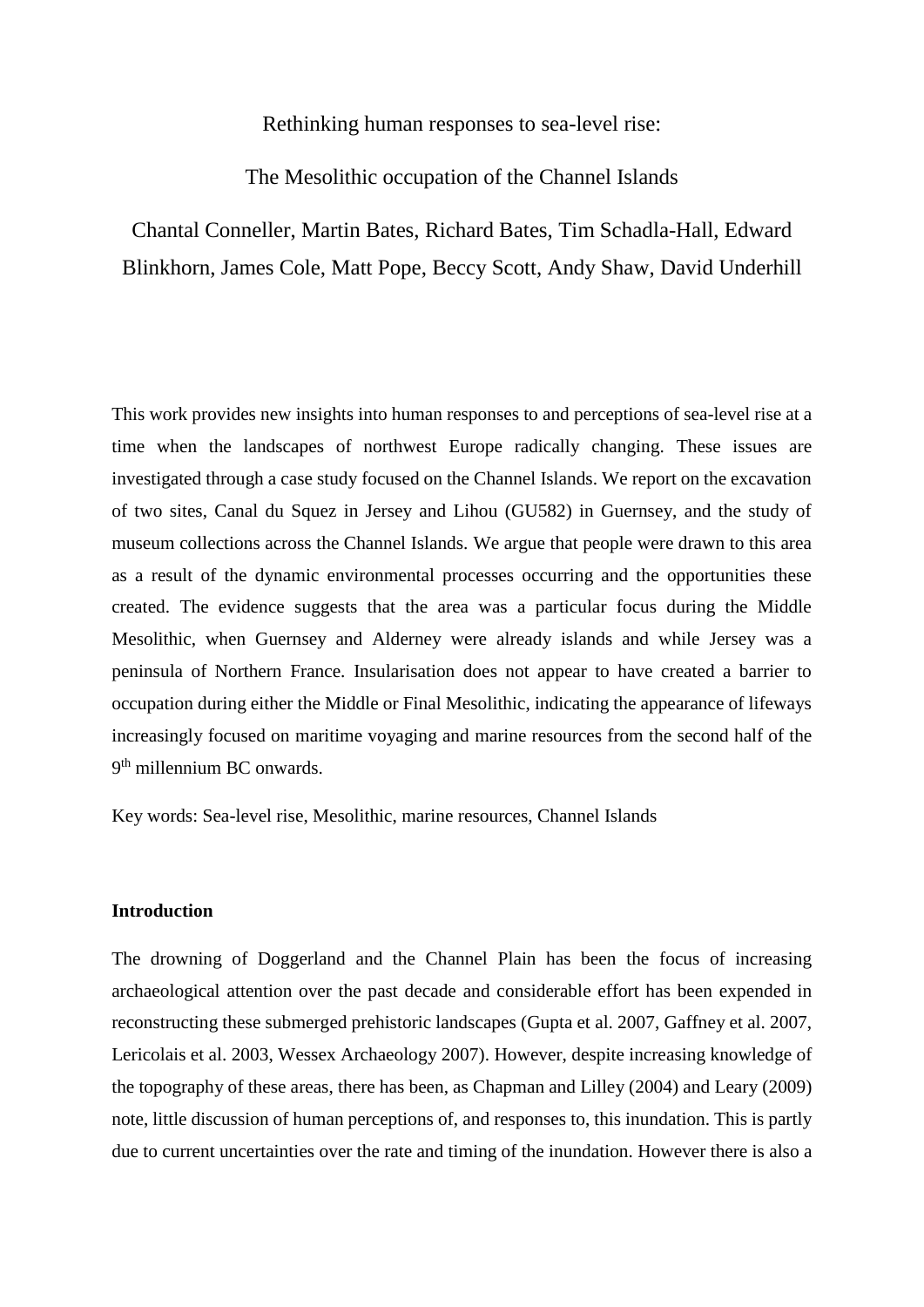perception that such issues are inaccessible until more submerged sites themselves are excavated (eg. Momber et al. 2011).

By contrast, we would argue that ample resources already exist to permit us to address this question, in the form of terrestrial and inter-tidal sites. Nuanced understandings of human responses to the environmental changes associated with sea-level rise have already been achieved through work on inter-tidal areas, most notably by Bell (2007) in the Severn Estuary. However, more could be made of terrestrial sites located in areas affected by local sea-level change, and here we would argue that islands have a special role, representing vital resources for understanding human responses to sea-level rise. In cases where land transforms from continental mainland, to coastal peninsula, to island, people will have needed to reconfigure their pattern of mobility and exploitation as the proportions of different environments altered and significant climatic and vegetational changes occurred.

The Normanno-Breton Gulf during the course of the Upper Palaeolithic and Mesolithic exemplifies just such a situation. In the late Pleistocene, this was a cold, sparsely vegetated and extensive plain (the Normanno-Breton Plain), dominated by the Channel River which flowed to the North of Alderney. This was a massive anastomosing system, with valleys up to 45km in width, into which flowed a number of high energy, braided rivers from southern England and Northern France (Antoine et al. 2003, Gupta et al. 2007). Pettitt (2008) has suggested the Channel River formed a major barrier to the colonisation of the British Isles from the south from Middle Palaeolithic times onwards. From the end of the Pleistocene, this vast area was progressively drowned by the rising Holocene sea-level until only the Channel Islands remained above water.

The Channel Islands, the focus of this paper, thus preserve aspects of the archaeology of the now drowned Normanno-Breton Plain. Over the course of the Late Palaeolithic and Mesolithic period, they were gradually transformed from small hills scattered over the upland areas of the Plain, lying to the south of the great Channel River Valley, to peninsulas of northern France and finally islands. The archaeology of the islands therefore represents a record of how people responded to these changing landscapes.

A significant number of Upper Palaeolithic and Mesolithic sites are now known from the Channel Islands. Most of these are surface scatters, but this paper also reports on two recent excavations, on Lihou (GU582), Guernsey, and at Canal du Squez, in Jersey. While radiocarbon dates are currently limited to Lihou, recent advances in understandings of the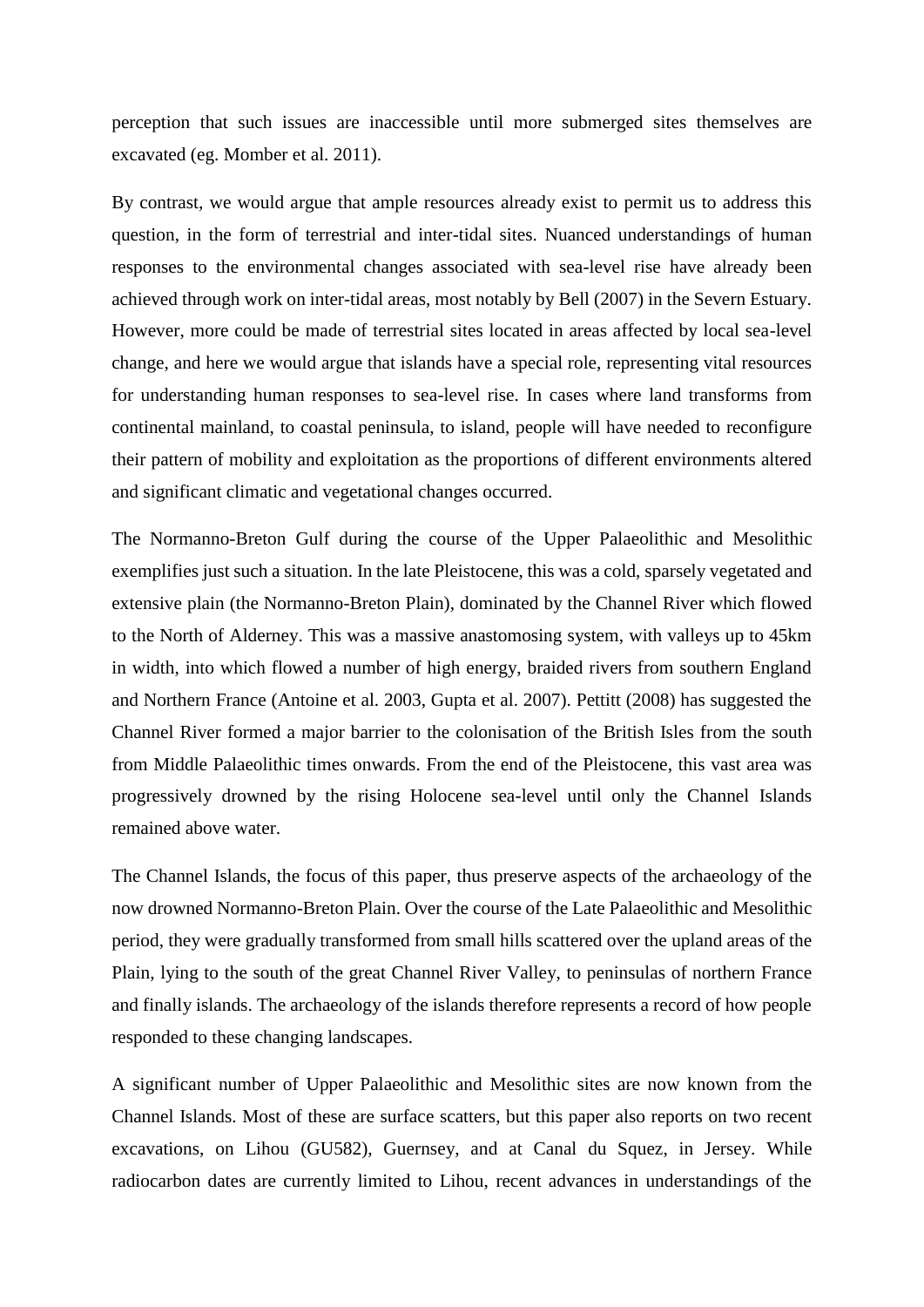typochronology of the Northern French Mesolithic can provide a broad chronology for these sites. This is of sufficient resolution to understand whether Mesolithic occupation occurred before or after each of the Channel Islands became an island and thus examine human responses to insularisation.

The Channel Islands have a long history, both geographically and culturally, as part of Northern France. Alderney, the closest of the Channel Islands to France, is only 13 kilometres from the current coast of Normandy. Lithic traditions on the islands, thus as might be expected, are analogous to those of Northern France. Northern France is thus the logical place to seek a chronological scheme in which to place the assemblages of the Channel Islands Mesolithic.

#### **The Mesolithic of Northern France**

The Mesolithic of Northern France has been the focus of increasing attention over the past few decades, often in the context of developer-funded archaeology. Particularly important for chronological considerations has been Ducrocq's work (2001) on the Somme and sites in Picardy more broadly (Ducrocq et al. 2008). The focus on small, single episode occupation sites and the favourable contexts for preservation in these northern French river valleys have permitted a well dated typological sequence to be constructed for the Mesolithic east of the Seine. New work has also been undertaken west of the Seine, in areas closer to the Channel Islands, in particular by Souffi (Ghesquière et al. 2000, Souffi 2004, 2008) and Ghesquière (Ghesquière et al. 2000, Ghesquière 2010, 20, 2011) in Normandy and by Marchand (2005, 2007, 2013) in Brittany. The contexts of many of these sites are less favourable for organic preservation and many appear to be palimpsests on sandy sediments lacking internal stratigraphy, making the construction of chronologies rather more difficult. However enough is known to provide a chronology within which to fit the Mesolithic sites of the Channel Islands. The Mesolithic in Northern France, as in most of Europe as a whole, is divided into three phases: An Early Mesolithic dominated by simple obliquely blunted points and large triangles; a Middle Mesolithic with basally modified points and increasing numbers of backed bladelets and scalene triangles; and a Late/Final Mesolithic characterised by the appearance of trapezes.

## *Early Mesolithic*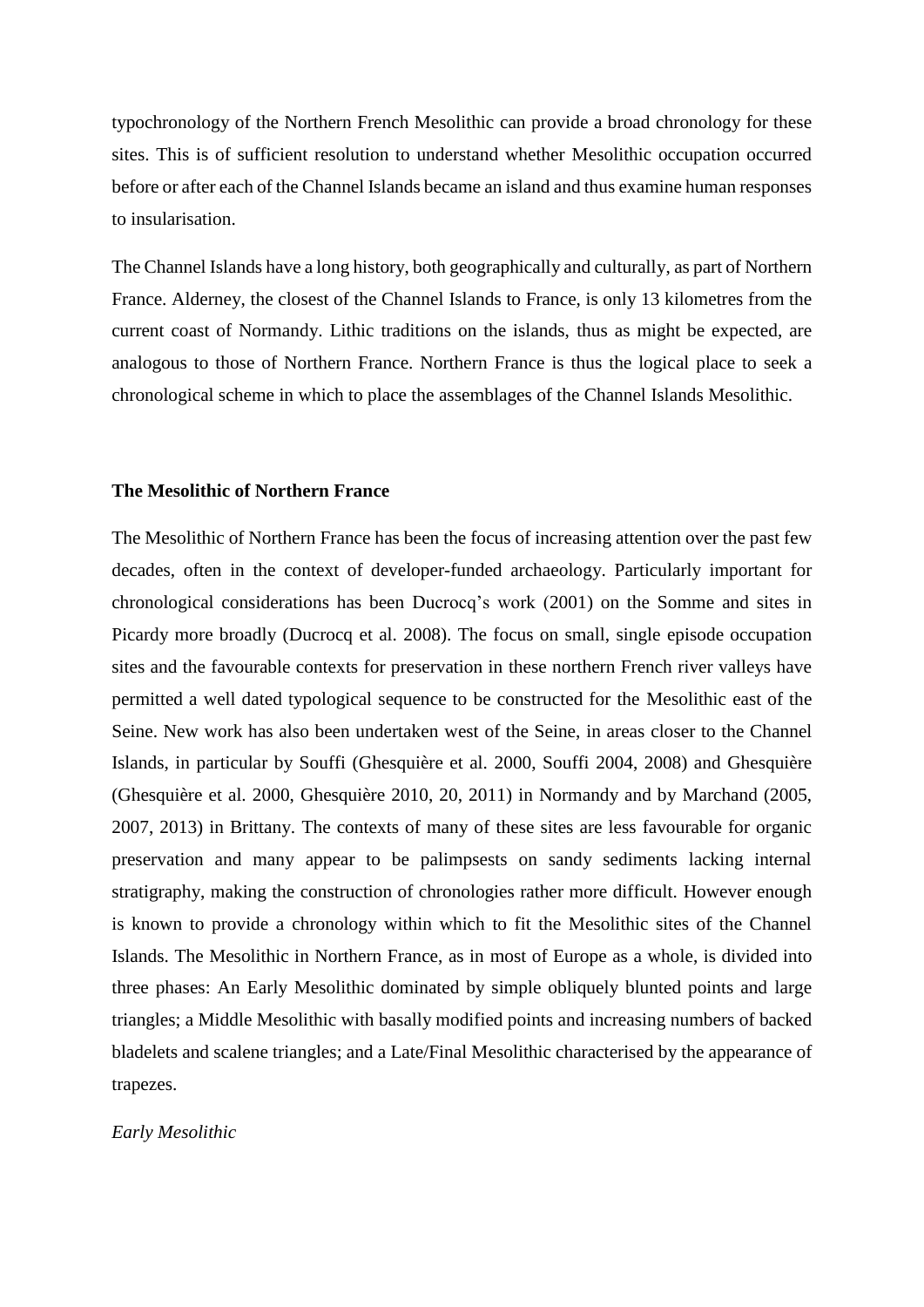Assemblages dating to the Preboreal in Northern France are characterised by obliquely blunted points and smaller quantities of trapezes and isosceles triangles (table 1). The earliest dated Mesolithic assemblage in Northern France is Warlius secteur IIIb (Ducrocq et al. 2008, Ducrocq 2013). This material is similar to Star Carr type assemblages found across England and Wales, that also seem to mark the earliest Mesolithic in Britain (Reynier 2005). On the banks of the Seine, Closeaux, Reuil-Malmaison, secteur IV, is slightly later, but also belongs to this period (Lang and Sicard 2008). Similar assemblages are also known west of the Seine at Acquigny WXY/61-62 in Haute-Normandie (Souffi 2008) and at les Vingt-Deux Boisselées in Brittany (Marchand 2008), though these are currently undated.

### *Middle Mesolithic*

From around 8500BC, broadly equivalent to the start of the Boreal, new assemblages dominated by segments and basally truncated points appear, sometimes termed the northern Beuronian A (Ducrocq et al. 2008) or Beuronian with crescents (Ducrocq 2013). The latest dates for Beuronian A sites seem to fall into the 8700BP radiocarbon plateau. These assemblages are found at several sites north of the Seine and are dated at Saleux les Baquets 294a and 294b, Warlius 2c and Hangest IIN (table 1) (Fagnart et al. 2008, Ducrocq et al. 2008). Basally truncated pieces can have either a transverse truncation (Saleux Les Baquets 244b), an oblique or concave (Horsham-type) truncation (Saleux La Vierge Catherine) or both. Some assemblages contain just segments and basally truncated pieces; however in others (Warlius IIc and Saleux les Baquets 294a), obliquely blunted points are also present. West of the Seine these assemblages are also present in Haute-Normandie at the undated sites of Acquigny B and Acquigny E/69-70 (Souffi 2008) and possibly at l'Organais in Brittany (Marchand 2008). Segments appear to be a particularly useful chronological indicator as they are only characteristic of this phase, whereas other types, in particular obliquely blunted points, persist throughout the first two millennia of the Mesolithic. Recent work suggests that the northern Beuronian A is associated with the appearance of denser forests containing hazel and a focus on the predation of wild boar (Séara et al. 2010).

The record for the middle and late part of the Boreal is less clear. East of the Seine, an assemblage from Closeaux Secteur II (Lang and Sicard 2008) is characterised by basally truncated pieces and narrow backed bladelets and dated to between 7820-7570BC. Collections with a component of backed bladelets and small scalene triangles probably appear from around 7700BC. From around 7400BC, until at least 6600BC, assemblages containing *feuilles de gui*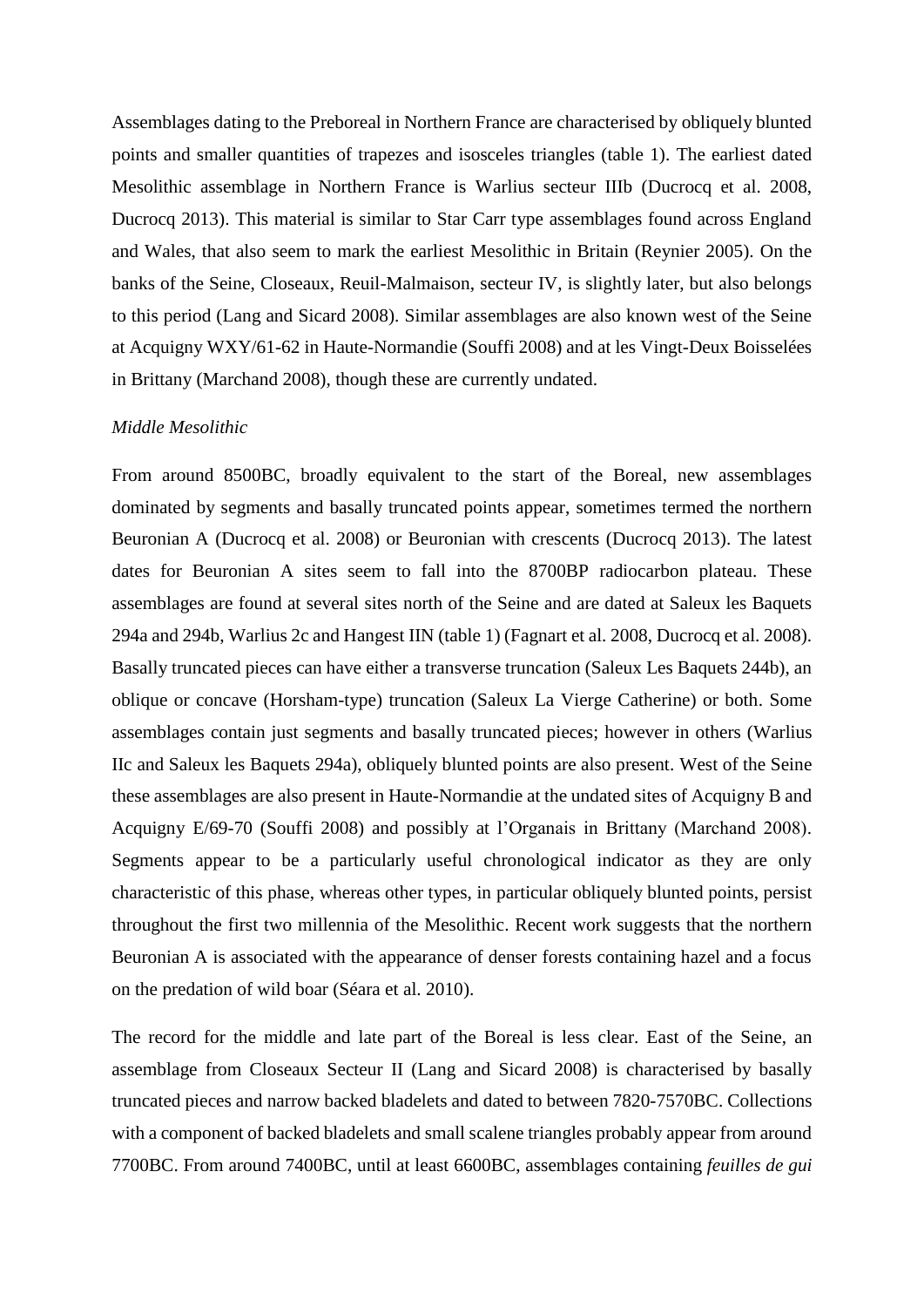(mistletoe points) and other pieces with inverse invasive retouch appear, sometimes termed the Rhine-Meuse-Scheldt complex or RMS A (Gob 1985, Ducrocq 2014). These are accompanied by backed bladelets, sometimes truncated, and small scalene triangles. The few faunal assemblages of this period suggest a greater range of animals predated than during the Beuronian, with remains of roe deer, red deer, pig and aurochs recovered. This period is one of the least well known in northern France (Ducrocq et al. 2013).

While sites to the west of the Seine are less well dated and tend to represent palimpsests, existing evidence suggests that within this broad sequence varied regional chronologies and technical traditions exist. In Brittany the Bertheaume group, dated at around 8400-7600BC is characterised by narrow backed bladelets with one or two sides retouched and small scalene triangles (Marchand 2005, 48, Blanchet et al. 2006). Obliquely blunted points and basally modified points are present, but rare. Hyper-microlithisation is a notable feature of this industry. In Normandy the sequence appears similar to the Paris Basin: industries with basally modified pieces and backed bladelets are common in the first half of the Boreal, accompanied by scalene triangles and simple obliquely truncated points. Crescents are rare. These are exemplified by the dated sites of Flamanville-Centrale EDF (8990±190BP; Gif-89334) and Auderville, Roc de Gîte (8460±170BP; Gif-89337) (Ghesquière et al. 2000). The latest Middle Mesolithic assemblages (though undated) in Basse-Normandy are considered to be Flamanville Le Coquet and Rozel Station 56. These are characterised by the presence of mainly symmetric basally modified points, simple obliquely truncated points, the increased presence of scalene triangles (≤40%) and diminished number of backed blades (not greater than 9%) (Ghesquière et al. 2000). *Feuilles de gui* do not appear to the west of the Seine and the river seems to have formed an important cultural barrier towards the end of the Boreal. Broadly to the west of the Seine, early Boreal assemblages appear to be characterised by obliquely blunted points and basally modified pieces, with increasing quantities of narrow backed bladelets. In the later part of the Boreal, scalene triangles increase in number at the expense of backed bladelets (Ghesquière 2010).

## *Final Mesolithic*

The Final Mesolithic (or Second Mesolithic) marks a shift in both microlith types and technology. Assemblages with trapezes and regular blades made through pressure flaking or indirect percussion appear across Europe (apart from Britain and Ireland), reaching northern France around 6200BC (Costa and Marchand 2006, Perrin et al 2009). Sites in northern France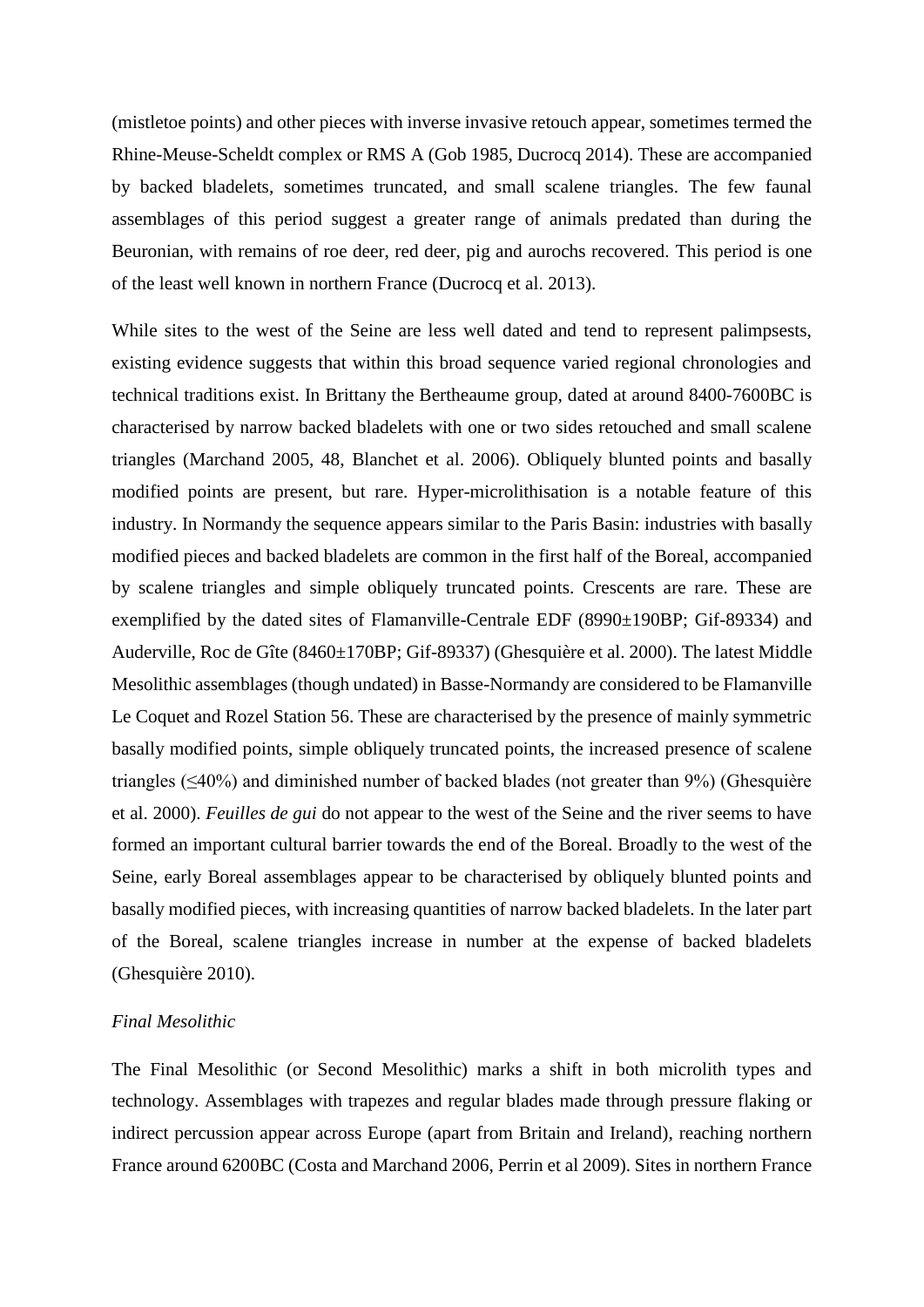are not well dated, but have yielded symmetrical and asymmetric trapezes and triangles and crescents with flat inverse retouch. In Picardy, three phases are present: the first consisting of small trapezes, the second of large trapezes with offset bases, and the final phase (Terminal Mesolithic) consisting of asymmetric trapezes and a range of triangular forms with flat inverse retouch (Ducorcq 2014). In Normandy two phases have been proposed, the first characterised by the presence of asymmetric trapezes and scalene triangles, the second by triangles with flat inverse retouch (Artur et al. 2008). In Brittany the Tévevian (Rozoy 1978) is characterised by the presence of symmetrical and asymmetric trapezes and triangles. New work suggests that sites (such as Beg-er-Vil) characterised by symmetrical trapezes are succeeded by sites (Hoëdic, Beg-an-Dorchenn) where levels of asymmetric trapezes and triangles increase (Marchand and Musch 2013). The arrival of the Neolithic in Northern France dates to between 5300 and 4800BC and these groups used a very similar set of armatures to the last Mesolithic people (Perrin et al. 2009, Marchand 2007).

### *From Northern France to the Channel Islands*

Mesolithic material from the Channel Islands bears greatest similarity to material from Normandy. Though radiocarbon dates have been obtained for two Normandy Mesolithic sites, both appear to be palimpsests, making the construction of a precise typo-chronology for the Channel Islands problematic. However, though significant regional variation is present in Northern France, sufficient broader patterning in typological change exists to permit the use of material from well dated contexts to gain a broad understanding of the chronology of the occupation of the Channel Islands. Without further radiocarbon dating, this chronology is invariably imprecise; however the present resolution is sufficient to understand broadly the relationship between colonisation, occupation and insularisation.

## **The Channel Islands**

The Channel Islands are an archipelago in the Normanno-Breton gulf, consisting of the two largest islands Jersey and Guernsey; the smaller islands of Alderney, Sark and Herm; and the islets Lihou, Jethou, Brecqhou and Burhou (figure 1). None of these islands are particularly large, Jersey, the largest measures only 19km across, while the islets can be measured in hundreds of metres. There are also a number of reefs, mainly around Jersey, that consist of only a few rocky areas at high tide, but are extensive at low tide. The Minquiers at low tide are half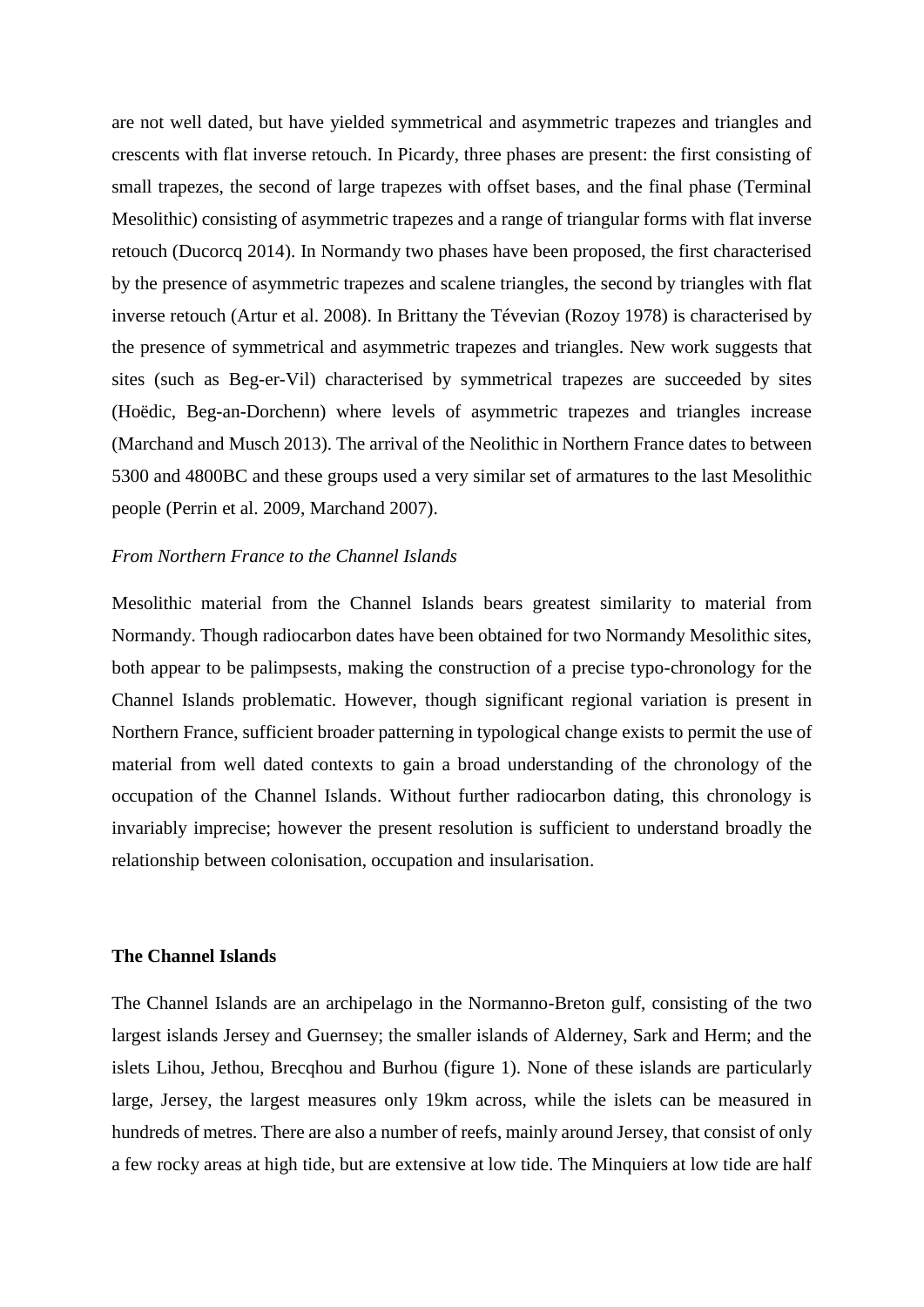the size of Guernsey; the Ecrehous larger than Alderney (Sebire and Renouf 2010). The Channel Islands have one of the largest intertidal ranges in the world, at 12m around the coast of Jersey. This may have been lower in the past (Sebire and Renouf 2010), however it creates a large boundary of uncertainty in assessing the timing of sea level rise and the process of insularisation.

The combination of a large tidal range and a shallow surrounding sea-bed mean that sea-level rise is played out in microcosm daily. Low tides reveal intermittently, some of the landscapes drowned by the inundation. Tree stumps from a submerged forest have been encountered in peat deposits in St Ouen's Bay, Jersey, sometimes accompanied by Neolithic flint, pottery and cattle bones (anon 1797, Sinel 1909). Peat, tree stumps and artefacts from periodic exposures are also known from Vazon Bay in Guernsey (Campbell 2000), while artefacts have also been found in association with intertidal peats at Longis Bay in Alderney.

Mesolithic material was first noted in the Channel Islands in Guernsey by Kendrick (1928), who mentions flint chipping areas at La Corbinerie, at Creve Coeur, and on the tidal island of Lihou and illustrates microliths from La Corbinerie and l'Islet. Hawkes (1937) in her equivalent survey of Jersey, considered Mesolithic influence to be absent or negligible, yet also illustrated microliths from l'Etacquerel and Grosnez. None of these, with the exception of l'Islet (which is a megalithic tomb), came from excavated contexts, instead they were collected from ploughed fields or areas of coastal erosion.

Further Mesolithic sites were brought to light by Mark Patton (1993) through a survey of museum collections from Jersey, Guernsey and Alderney during the course of doctoral research. Patton suggested a basic chronology of these sites: He identified Le Canal du Squez, Le Col de la Rocque and Câtel de Rozel in Jersey, La Corbière and Creve Coeur in Guernsey and Porcieux/Mannez in Alderney as Middle Mesolithic in date; Grosnez Hurel in Jersey and l'Emauve in Alderney were considered to potentially be late Mesolithic. Mesolithic material was also noted by Keen in his surveys of the islands in the 1970s and 1980s.

Since Patton's synthesis, much new Mesolithic material has come to light through the work of certain dedicated amateur archaeologists, in particular Brian Phillipps in Jersey. New excavations have also been undertaken recently, at Lihou (GU582), Guernsey, by Tim Schadla-Hall between 2001 and 2003, and at Canal du Squez, Jersey, initially by Mark Patton in 1993 and then by the Quaternary Archaeology and Environment of Jersey project (Bates, Conneller, Pope, Scott, Shaw; henceforth QAEJ) in 2010.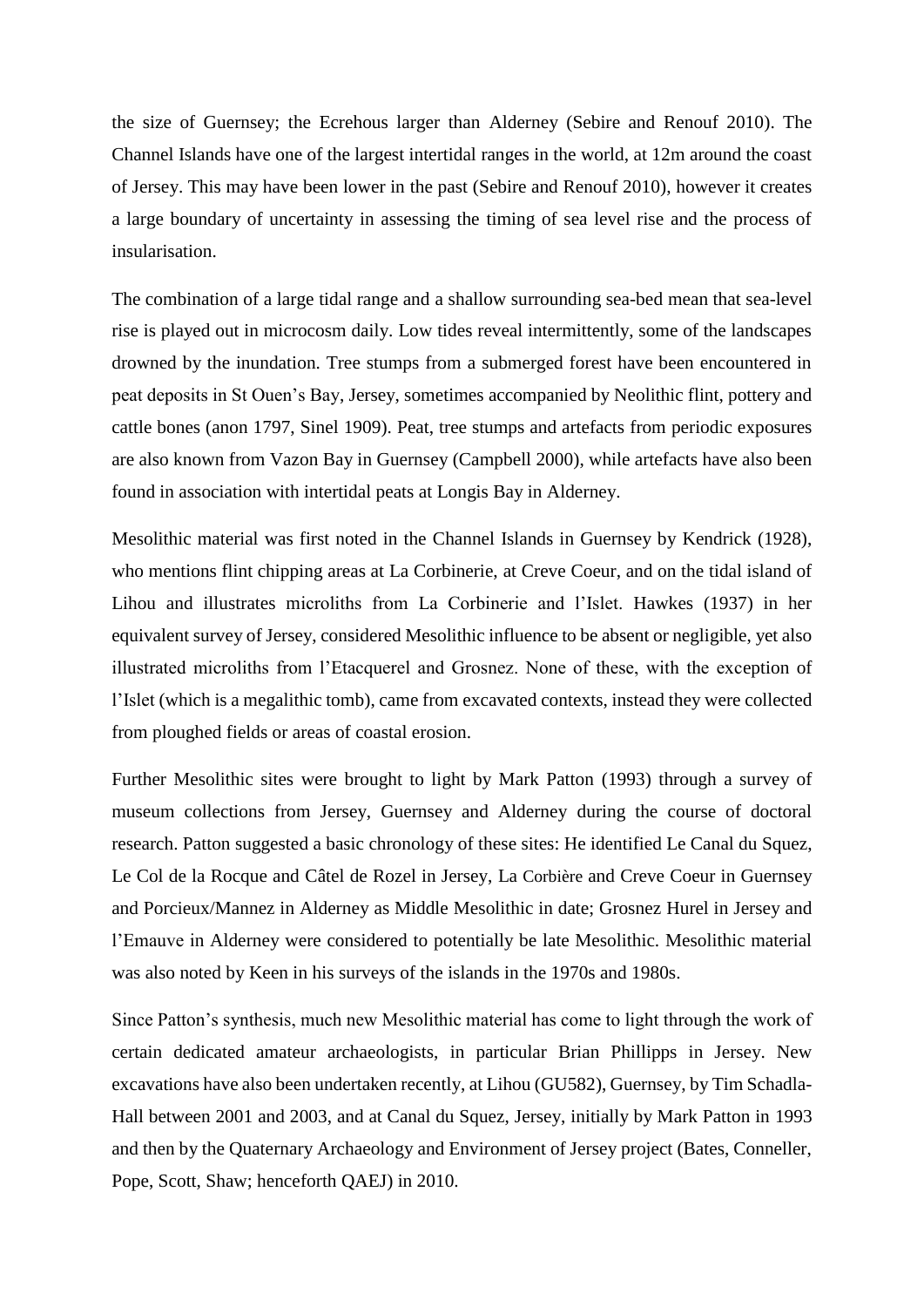This article presents the results of the excavations at Lihou and fieldwork by QAEJ at Canal du Squez. An assessment of material held by Guernsey Museum (2007), Jersey Museum (2010 and 2012) and Alderney Museum (2012) was undertaken by Chantal Conneller in order to place the excavated sites into the broader context of the occupation of the Channel Islands. In addition to the sites discussed by Patton, Mesolithic material can be confirmed at Grosnez Racecourse, Les Marionneux, l'Etacquerel, Bruno's site (Corbière), '100 Foot Gulch' (Blanches Banques), Plemont, St Ouen's Mill, Portlet Common, Tete de Quennevais, L'Ouziere and the Mourier Valley, all in Jersey (figure 2) and at Port Soif, Fort Pembroke, Hommet Bennest and 18-20 Le Pollet, in Guernsey (figure 14).

## **Jersey**

Jersey is the largest of the Channel Islands with an area of 118 sq km (Jones et al. 1990). The majority of the island consists of a north-south sloping plateau topped by loessic deposits, drained by valleys running mainly north-south. The north of the island is dominated by high (up to 130m) cliffs of plutonic and volcanic rocks with a conglomerate forming the lower plateau in the northeast. In the south and southeast lies a c2km wide coastal plain, overlooked by the ubiquitous fossil cliff line, trimmed in Middle and Upper Pleistocene times, but with its origins at least in the early Tertiary (Lautridou 1989, Renouf 1993).

Jersey has the largest number of Mesolithic sites of all the Channel Islands (figure 2). This is partly a function of its size, but is also a result of the extensive fieldwork of Mr Brian Phillipps, who has located a series of Mesolithic sites in the west and north of the island. Phillipps' meticulous collection strategies - focused on total recovery of even the smallest chips - has resulted in the recovery of numerous microliths, facilitating attribution of his sites to the Mesolithic period.

Jersey has also seen the majority of palaeoenvironmental work in the Channel Islands (Jones et al. 1987, 1990). While most evidence covers the mid-Holocene onwards, some data does exist for latest Pleistocene and earlier Holocene landscapes. Jones and colleagues (2004) describe a tundra landscape of Younger Dryas age from Queen's Valley in the east of the island. A core from near Quetivel Mill in St Peter's Valley in the south east of the island reveals that at around 9200BC peat began to form in a wetland environment of grasses, sedges and ferns. On the valley side and plateau top was open woodland of birch with smaller quantities of pine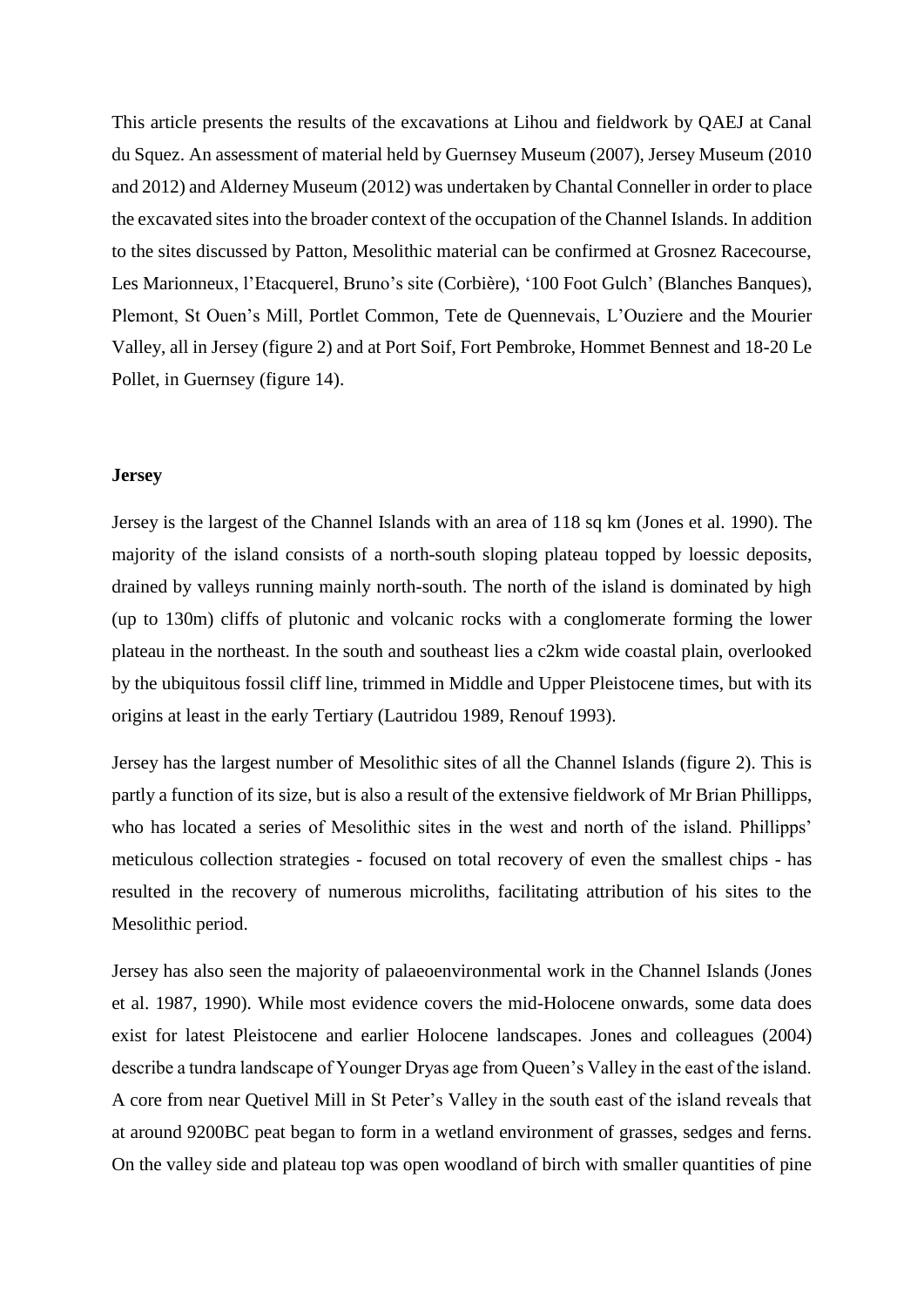and hazel. This horizon is associated with high charcoal levels, though whether this is anthropogenic or natural is uncertain.

A core from Le Port, St Ouen's Bay reveals a picture of the early Holocene environment on the coastal plain in the west of the island, and is located only 5km from the Mesolithic site of Canal du Squez (Jones et al 1987). The pollen assemblage from the lowest level indicates an open grassland landscape with a variety of herbs and shrubs such as willow. Birch, pine and hazel are also represented, but in general trees were sparse. This vegetation may be broadly representative of that of the now drowned Normanno-Breton Plain to the west and north of Jersey. Jones et al (1990) suggest that large areas of the plain were covered by deposits of coversand. This and rising sea level may have maintained an open landscape across much of the coastal plain. A radiocarbon date from the lower part of the overlying clay peat provides a minimum date of 8720±70BP (SSR-2839) (8160-7580BC) for this landscape, indicating it is broadly contemporary with early Boreal sites on the island such as Canal du Squez.

The pollen spectra from the overlying clayey peat is dominated by hazel, oak, birch and pine, indicating developed tree cover in drier areas and willow, sedges and meadowsweet in wetlands. The lower peat is separated from an upper peat by a sand layer possibly caused by costal instability. A water-table rise caused by rising sea-level led to the demise of these oakhazel woodlands that dominated drier areas of the coastal plain during the Boreal. The upper peat, with a radiocarbon date of 7090±60BP (SSR-2836) (6060-5840BC), formed in a freshwater swamp and fen, dominated by alder, which probably developed landward of a sand barrier, as sea-level slowed. A core from l'Ouzière, around 1km north of le Port, records undated sediments probably belonging to the later part of the Mesolithic from around 5900BC. This core paints a similar picture to Le Port of a well wooded landscape of hazel and oak, with rising quantities of alder late in the sequence. Willow, birch and alder indicate the present of freshwater swamp and fen in the proximity of the site. A tranchet axe from l'Ouzière may belong in this landscape; however in Northern France these are seen as more indicative of early Neolithic activities (Artur et al. 2008).

# *Le Canal du Squez*

Le Canal du Squez is located within a shallow, hanging valley on the elevated northwest corner of Jersey, in an area of coastal heathland known as Les Landes (figure 2). The valley was the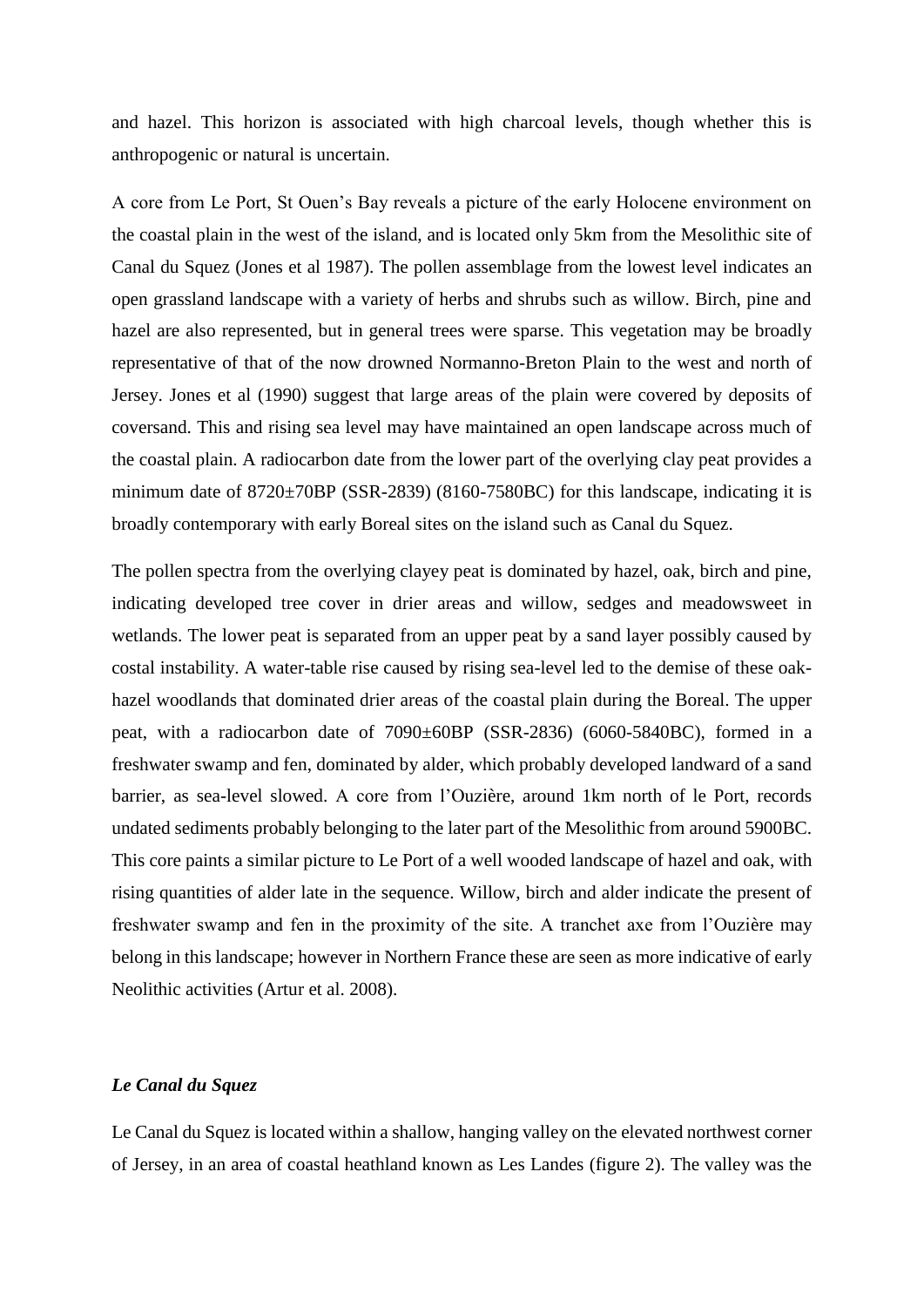location of a pollen core (le Beau Vallee) taken during palaeoenvironemnetal survey of the island (Jones et al. 1990), but was undated, and is thought to contain only sediments dating from the mid-Holocene onwards. The Mesolithic site was discovered by Brian Phillipps of the *Société Jersiaise* in the early 1990s, at a location where material had been eroded from the sandy subsoil due to the incision of paths which meander through the locale (figure 3). Phillipps' collection is comprehensive and particular attention has been paid to the recovery of small material, both microliths and debitage. The material is divided into pieces collected from the south side or the north side of the valley. In all, Phillips' collection from the site numbers 8760 pieces. Additional collections derive from Canal du Squez, such as the Percival collection of nearly 300 pieces.

The path which flanked the south side of the valley was subjected to controlled collection by Mark Patton and the *Société Jersiaise* which pinpointed the origin of the lithic material along either side of a path and isolated potential concentrations (Patton 1993, 1994). This work was followed up by direct excavation within the base of the valley itself, which failed to reveal any *in situ* flintwork.

Erosion has continued substantially during the course of the past two decades and Mesolithic flintwork is abundantly visible on the existing paths. Erosion had proceeded in places through to the underlying granite bedrock leading to the destruction of the site in areas. Elsewhere this ongoing process had resulted in the denudation of physical matrix within which the material is held. As a result fieldwork was undertaken by the QAEJ project in 2010 in order to contextualise the material and assess the threat posed to the scatter by ongoing erosion.

This project built on Patton's work by directly targeting the areas of concentrated flintwork identified through his collection survey. In contrast to the previous research which targeted the down-slope valley, testpits were located along the southern, uphill, flank of the path (figure 4). Six test pits were excavated along an 80m transect down to the top of the solid geology. As the largest area of coastal heathland on the island, Les Landes is a Jersey Site of Scientific Interest (SSI). In order to keep impact to a minimum, each testpit was only 0.5 x 0.5m in size. In addition, a gridded surface collection of the path was undertaken to provide a record of the current threat to the archaeology through erosion.

*Geoarchaeological investigations*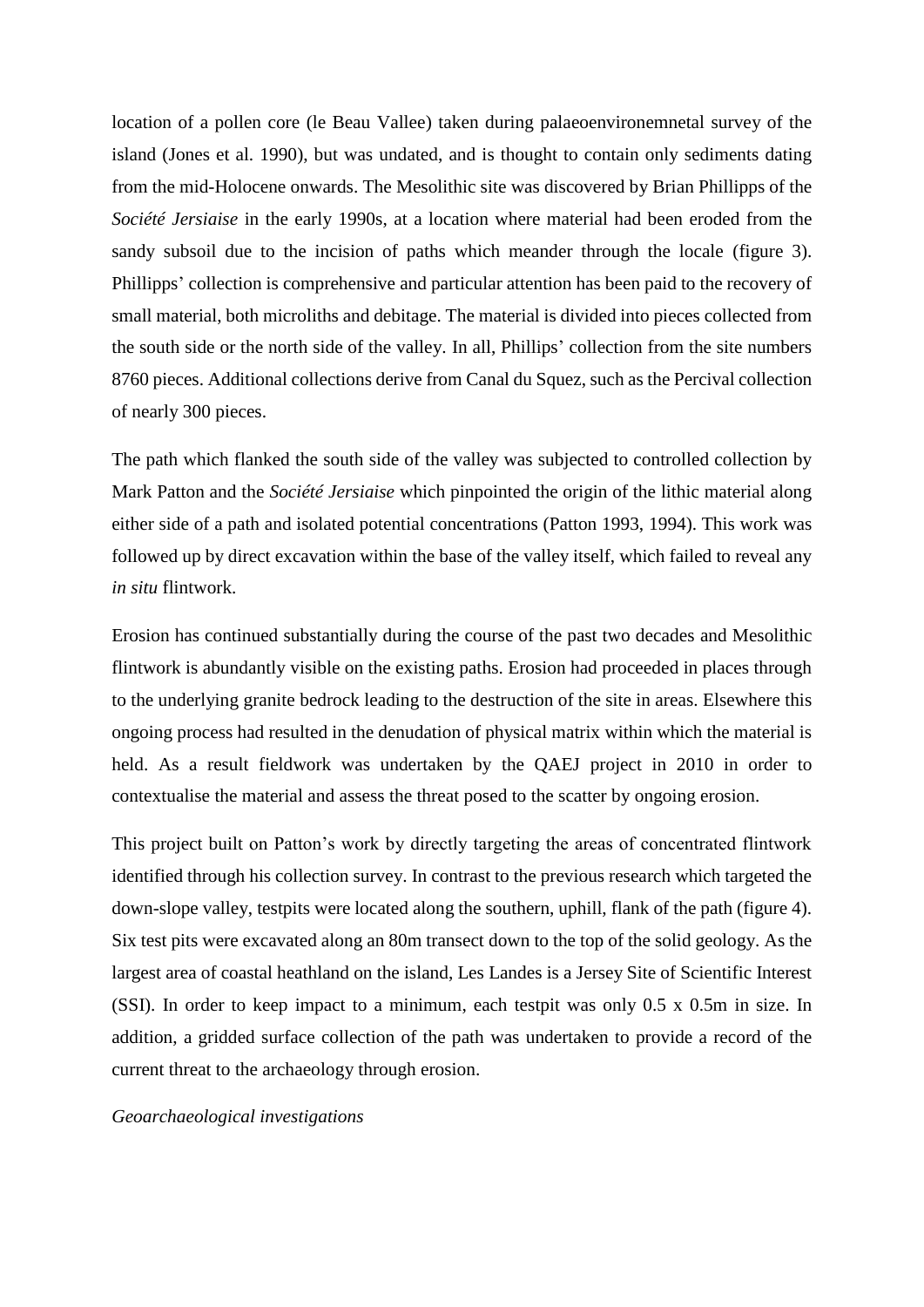A series of boreholes were drilled across the site to integrate with the test pit data recorded in the archaeological interventions. All indications from the sediment confirm the notion that the site lies within a small basin-like feature draining to the west. The sediments are dominated by sand-sized sediments derived from erosion of the local bedrock that was washed into the basin via sheetwash and potentially minor rills and gullies draining into the main axial drainage across the site. It is possible that localised patches of blown sand are also present within the sequence, being derived from local sources on the basin margins as well as more distant locations to the west at lower elevations.

### *Finds*

208 lithic artefacts were recovered from excavated contexts at Canal du Squez, with each 0.5m testpit yielding between 15 and 63 pieces (table 2). 623 pieces of flint were also recovered during gridded fieldwalking along 100m of the Le Squez footpath (figure 4). The presence of in situ lithic material in testpits and gridded fieldwalked collection stretching for c120m, along with Brian Phillipps' observation that material can be collected for c200m along the path of the south side of Le Squez confirms the large size of the Mesolithic occupation area.

### *Tools*

The excavated material is dominated by debitage, with tools relatively rare (table 2). Four microliths were recovered: a broken obliquely blunted point with possible basal modification from testpit 4 and a narrow backed bladelet and two scalene triangles from testpit 6 (figure 5). One of the triangles (figure 5d) is unfinished and this and a proximal microburin also excavated from this testpit indicates microlith production and retooling in this area. This testpit also had a high proportion of burnt flint, perhaps indicative of proximity to a hearth, which might be expected for an area of microlith manufacture.

The only other tool recovered from excavation was a bevel ended tool from testpit 3, along with three additional fragments of imported stone. These elongated stone artefacts are a common feature of the Middle Mesolithic of northern France and the Channel Islands (Ghesquière et al. 2000). Some have ends that have been rubbed smooth through abrasion, others appear to have been used for percussion, probably as hammer stones.

More tools were recovered in the gridded fieldwalking. Microliths were again the most common type with six examples recovered; most of these were fragmentary, though a complete obliquely blunted point was recovered. A much larger sample of microliths derive from Brian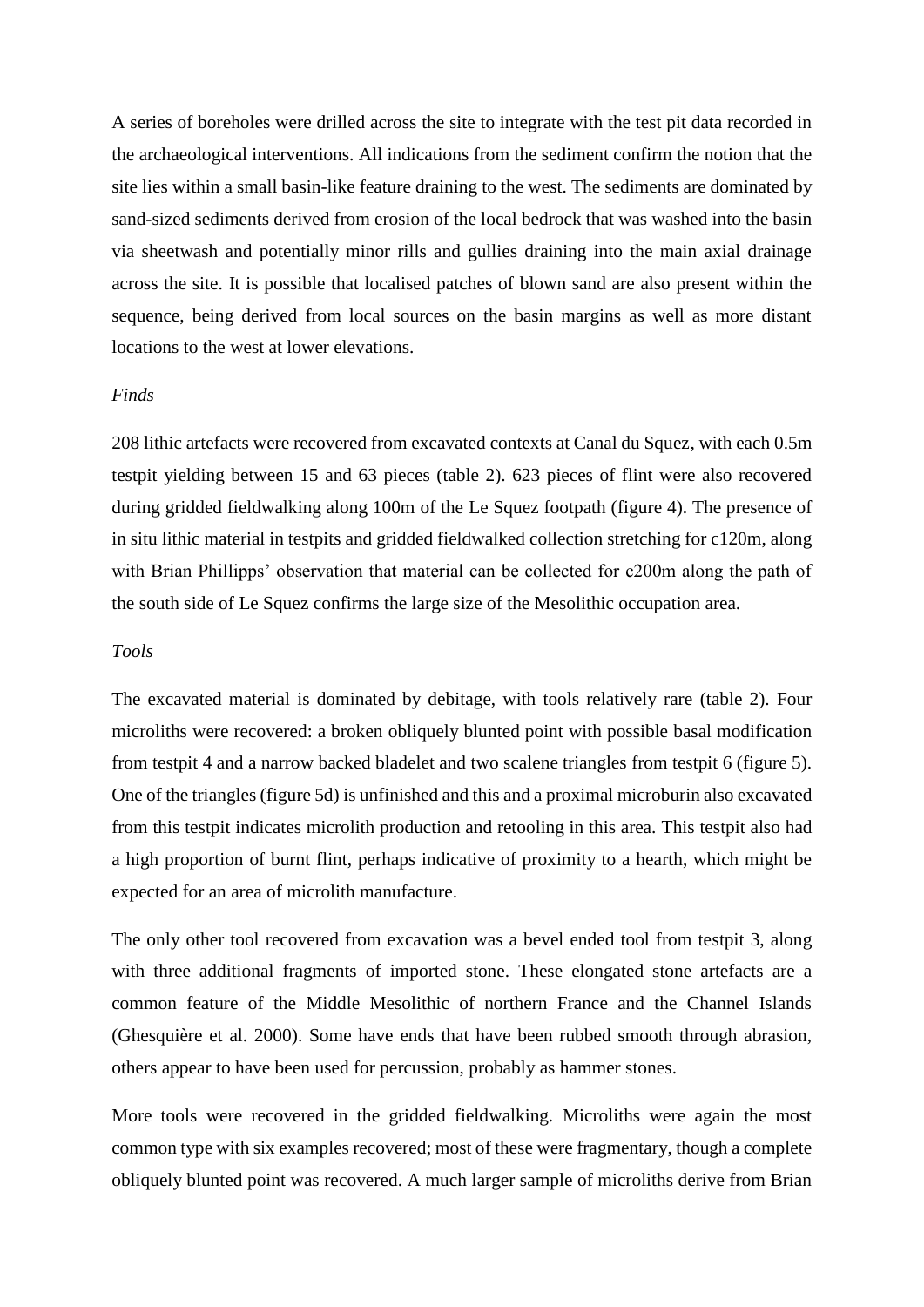Phillipps' collections: 25 obliquely blunted points, five partially backed bladelets, six segments, six basally modified pieces, two isosceles triangles, six scalene triangles, two narrow backed bladelet and one truncated backed bladelet (figure 6). Assemblages dominated by obliquely blunted points, segments and basally modified pieces are indicative of early Boreal assemblages spanning 8500-7600BC. Segments in particular appear to have a relatively spatially restricted distribution. Isosceles triangles can be indicative of an even earlier Preboreal date, but also have been suggested to occur with obliquely blunted points and large scalene triangles (two of which are also present at Canal du Squez) in mid-Boreal assemblages, as at Saleux Les Baquets 295, which has 3 dates centring on 7400BC. Scalene triangles are found in France from around 7900BC (Rozoy 1978), as are narrow backed bladelets. Truncated backed bladelets appear in Normandy and the Channel Islands to be associated with late Boreal assemblages. Overall while the majority of the microliths indicate an early Boreal date, there are likely to have been some later Boreal visits to the area.

Beyond microliths, three microburins were recovered from the QAEJ gridded fieldwalking and a further 15 from Brian Phillipps' collection, indicating widespread microlith production in the vicinity. Other tools were relatively rare in the gridded fieldwalking, a scraper fragment and oblique truncation.

A broader variety of tools are present in the Phillipps collection. This includes some later prehistoric material, as indicated by a handful of Neolithic trapezes and transverse arrowheads. Though late/final Mesolithic and Neolithic armatures are similar, these pieces are larger and more irregular than Mesolithic examples from the Channel Islands and Northern France. Data from the gridded fieldwalked collection suggests that later prehistoric material increases nearer the coastal cliff. Other tools in the Phillipps collection may also be of later prehistoric date. Core/denticulates, core scrapers and chunky denticulated pieces are a feature of later prehistoric flintworking, but are also present amongst some Mesolithic assemblages in the region, such as Auderville in Normandy and Lihou, Guernsey (see below). These sites are mid/late Boreal in date. 17 scrapers were recovered, some of which may be Mesolithic; others would sit more comfortably in later prehistoric assemblages. Also present in the collection are two burins, which are represented in low numbers in the Middle Mesolithic assemblages of the Cotentin, but could also be of Neolithic date.

More likely to be of Mesolithic date are a series of truncations, often oblique, on neat bladelets. These are a feature of the Normandy Middle Mesolithic and are also common on other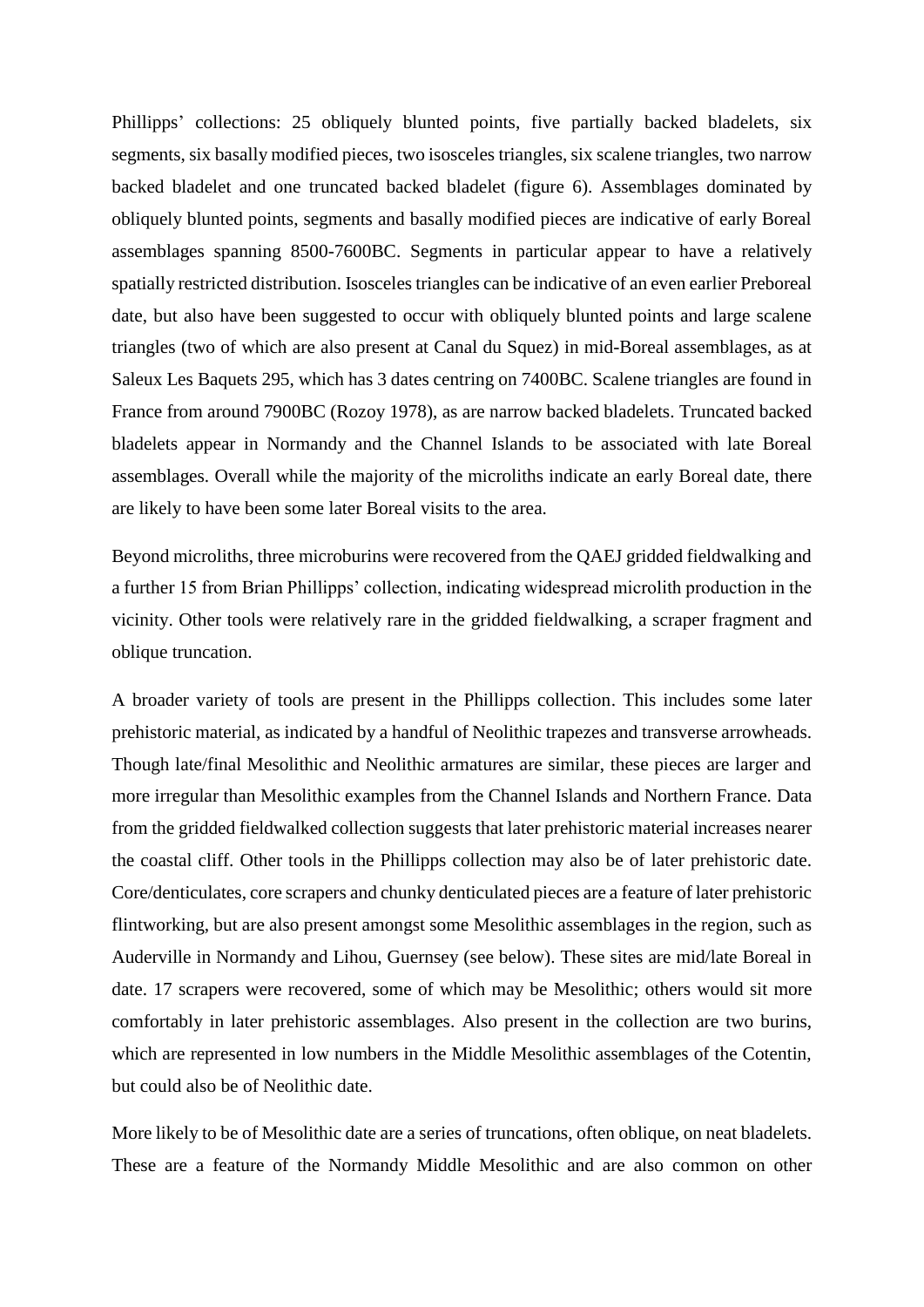Mesolithic sites in Jersey. Some of these appear to have been used as for piercing, and are very similar to some of the awls recovered, that consist of an oblique truncation, with additional retouch around the point. Also of likely Mesolithic date are the 32 bevel-ended tools amongst the Phillipps collection. These are a key feature of the Middle Mesolithic of Normandy. Numerous imported flat stones (plaquettes) were also recovered, as were rounded pebbles that were sometimes used as hammerstones.

## *Technology*

The technological schema is focused on blade and fine flake production. Blades represent 9.7% of the total collection. There is notably more effort expanded in the production of regular pieces than in later Boreal sites such as Lihou, Guernsey, where blades represent only 5.6% of the assemblage. Skill, and effort to maintain the life of a core is in evidence at Canal du Squez: platforms were prepared and rejuventated; cresting occurred. Cores are either single platform examples, mainly with removals part of the way round and a cortical back or two platform examples, with either opposed platforms or platforms at 45º or 90º. A few multi-platform cores are also present. Some cores have been established on large flakes. Rather than simply using the ventral surface of the flake as a platform, as is common amongst Middle Mesolithic sites of the Cotentin, these are often multi-platform examples where most of the original ventral surface of the fake has been removed by *plein debitage*. Both flakes and blades show neatly abraded platforms, plain platforms and diffuse bulbs of percussion. It seems likely that knapping took place using a soft hammer or perhaps a soft stone hammer.

The raw material used was all flint. This ranges in colour from grey speckled, brown speckled, honey coloured, dark brown and red. The material ranges in quality from translucent fine grained material to coarser flint with a more cherty appearance. Cortical pieces display the heavy pitting typical of beach material and indicate that raw material was exclusively obtained from local beaches. As far as can be ascertained, beach pebbles were the only source employed in the Channel Islands during the Mesolithic period. The original source of this flint was probably a now inundated chalk source north of Alderney (Callow and Cornford 1986), since flint beach pebbles increase in quantity and size on northern beaches, with Alderney having the best supplies of all the Channel Islands (Keen nd.). Beach pebbles can be of very poor quality, but some effort appears to have been made to collect larger and better quality nodules at Canal du Squez in comparison with other sites such as Lihou. Some tested nodules or minimally reduced cores are have been recovered, perhaps suggesting that pebbles were tested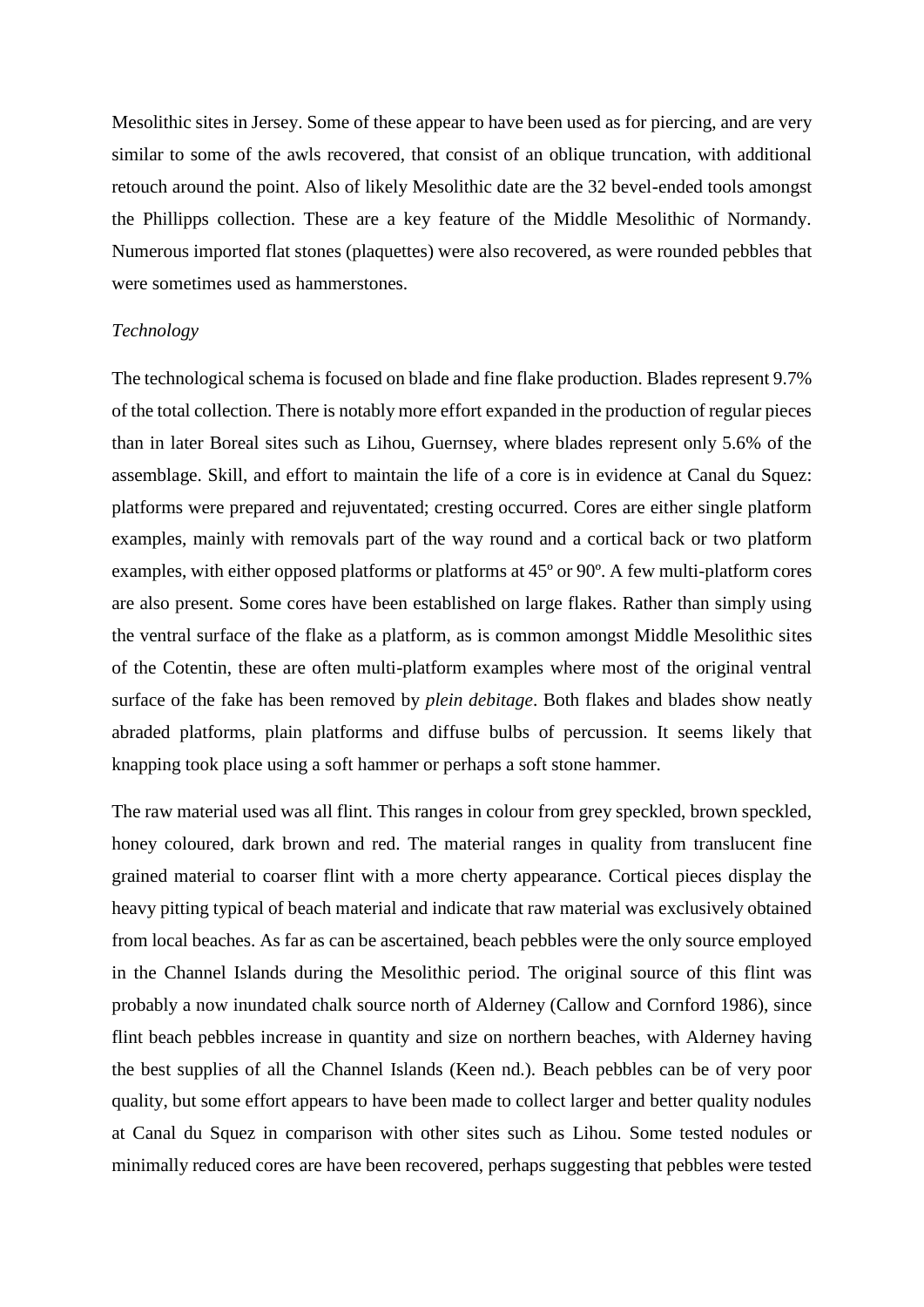at source for quality before being imported to site. 20% of debitage in the collection are primary or secondary flakes, a proportion that is compatible with this strategy.

## *Grosnez*

The Grosnez area is just to the northeast of Canal du Squez, on the northern part of Les Landes (figure 2). Gosnez Hurel is Jersey's only other excavated site, which was investigated in 1925 by Godfray, Rybot, Mourant, Richardson and Thompstone. Lithic material is recorded as lying within a mound of sandy loam, 3 feet deep and 36 feet in diameter, around 200 yards southeast of Grosnez Castle. Mourant recorded that there were well over 100 flints found. In the collection from Jersey Museum 64 flint artefacts remain. Amongst these were an asymmetric trapeze, a denticulated core/scraper and an invasively flaked scraper. Grosnez Hurel was noted by Patton (1993) as the only late/Final Mesolithic site on the island. This is indicated by the presence of the asymmetric trapeze (figure 7). However the remainder of the material from the excavation is probably of mixed date, as it seems to display different technological characteristics and conditions, with both patinated and unpatinated material present. The extant collection does however contain a large number of bladelets (25 examples), as well as fine flakes which display platform abrasion and narrow platforms which are of Mesolithic date. Also present amongst the collection were a number of plaquettes and four bevel ended tools made of imported mica-schist (Patton 1993), two of which had evident signs of use in percussive activities. Two hammer stones were also found, one of flint, one of stone.

Grosnez Hurel represents just one area of Mesolithic activity amongst many at Grosnez. A large collection of material comes from Grosnez racecourse, around 100m to the south of Grosnez Hurel. Amongst this are 8 microliths, including a single asymmetric trapeze (figure 7), very similar to the example recovered from Grosnez Hurel. Both the trapezes from Grosnez are lateralised to the left, a feature of late Mesolithic sites in Normandy and Brittany, in contrast to sites north of the Seine, where right is the predominant lateralisation (Artur et al. 2008). The remaining microliths from the racecourse are all obliquely blunted points, partially backed pieces and basally modified pieces indicative of an early Boreal date. 70 bladelets were amongst the debitage. Several of these were very regular, perhaps indicative of the presence of late/Final Mesolithic Montbani style debitage associated with the trapeze. Also recovered from the general Grosnez area are two further partially backed microliths and two core tools.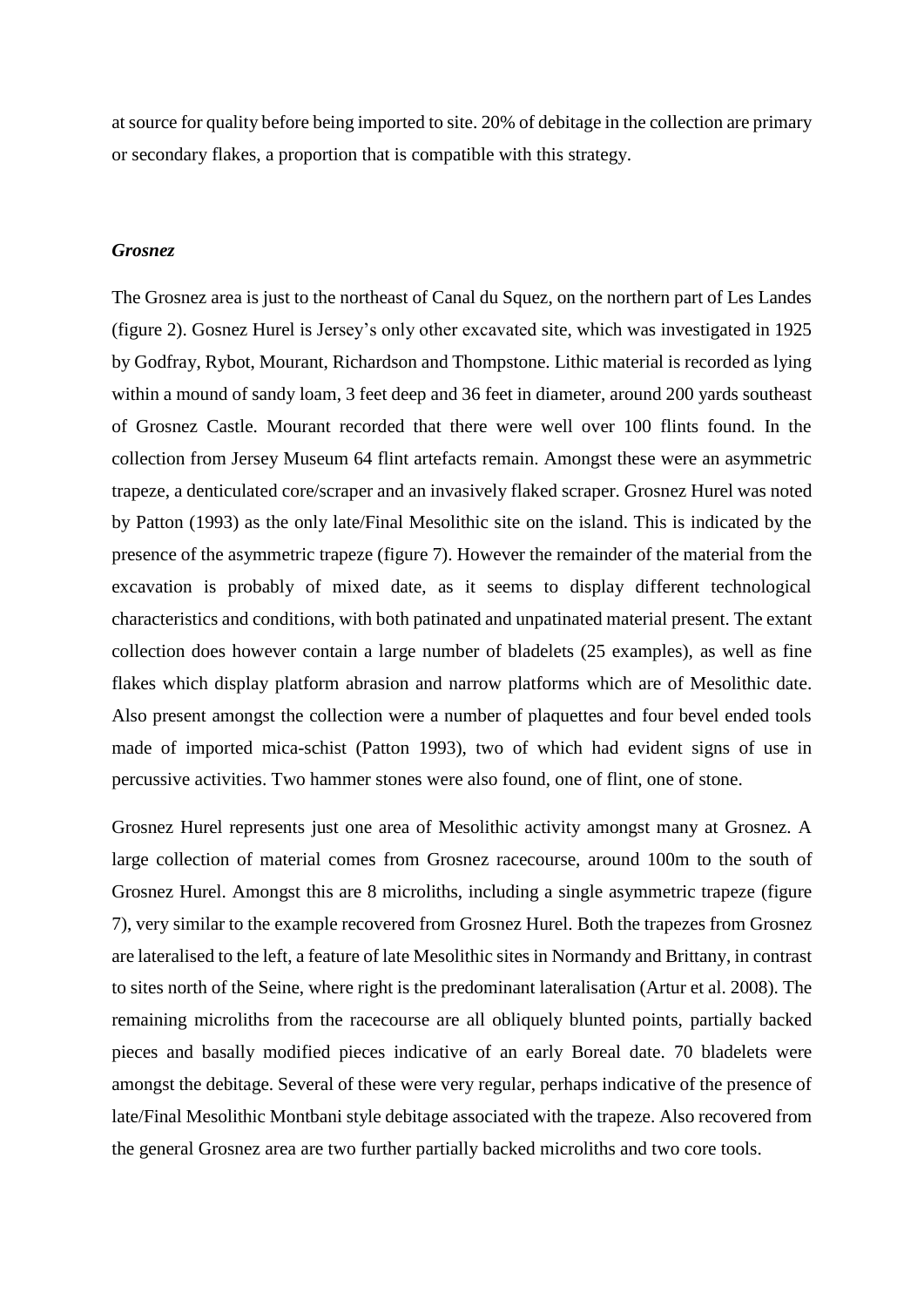## *Col de la Rocque*

Le Col de la Rocque is an area of Mesolithic flintworking located on headland on the northern coast of Jersey (figure 2, figure 8). Recent collections have come from fields 149 and 151a, immediately to the south of the rocky outcrop of la Rocque; however Mesolithic material can also be collected from paths to the west of this area, either side of a small valley with a stream, indicating a large spread of Mesolithic occupation. Earlier collections from the site have been made by Baal, Watson, Rybot, Lawson and Dawson; more recent collections by Peter d'Sousa, James Main and Brian Phillipps.

After Canal du Squez, the collection from Col de la Rocque is second largest in Jersey, numbering nearly 2500 pieces in total. Most of this material is Mesolithic, however a substantial component of later prehistoric material is present, including two transverse arrows, a barbed and tanged arrow, thumbnail scrapers and a fragment of Les Fouillages style Neolithic pottery. Many – though not all – microliths and bladelets are patinated, while obviously later prehistoric material is unpatinated.

The collection from the site is recorded in table 3. Of the 23 microliths, 9 are scalene triangles, with the remainder obliquely blunted points and a single basally modified piece (figure 9). The basally modified piece is relatively elaborate and highly reminiscent of sites from the Cotentin, with examples known from Auderville and Flamanville (Ghesquière et al. 2000). This high proportion of triangles suggests that at least some of the occupation at Col de la Rocque occurred during the second half of the Boreal. The presence of microburins indicates on site microlith manufacture.

Of the other tools, scrapers dominate; however most of these are likely to be later prehistoric in date; in general they are unpatinated. Truncations, usually oblique examples, are the next most common tool. These are common in surface collections with a significant Mesolithic component. Five burins are present. Though these may be Mesolithic, burins are also present in Neolithic assemblages, and seem relatively rare on middle Mesolithic sites of the Cotentin. Three awls were also recorded.

Core reduction is focused on the production of bladelets and fine flakes. As at Canal du Squez, cores tend to be single platform examples on beach pebbles, with reduction proceeding part of the way round the core, leaving a cortical back. Also common are two-platform pyramidal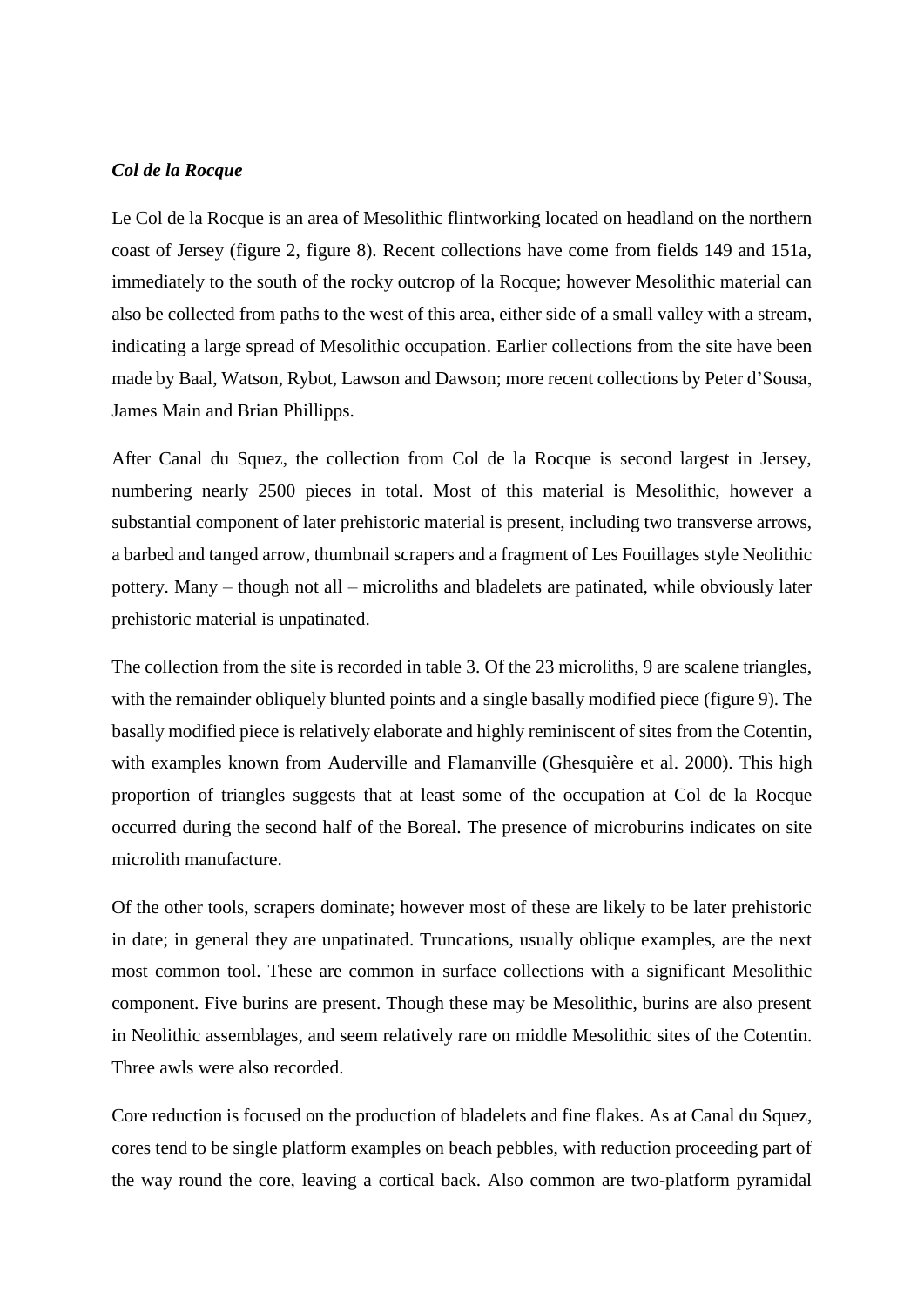cores, with one primary platform, and a second platform at 45º located at the apex of the pyramid. In contrast to examples from Guernsey and the Cotentin, cores on flakes, using the ventral surface of the flake as the platform are uncommon. Some flake cores are present where bladelets and flakes are removed from the lateral edges of a large, thick flake, using a truncation on the distal end of a thick flake as a platform. These pieces are not patinated so may be later in date. Cores show careful preparation, with neat platform abrasion and overhang removal used to trim the platform/core face angle. Core tablets demonstrate platforms were rejuvenated. Blades show neat platform abrasion; this is less common on flakes. Crested blades indicate this method was sometimes used to initiate blade production.

### *Les Marionneux*

Les Marionneux, St Mary's, is on headland overlooking the Devil's Hole on the northern coast of Jersey (figure 2). The site is only 0.6km from Col de la Rocque and the two sites are intervisible (figure 10). Lithic material has been recovered from field 168 by J.M. Storey and Brian Phillipps. The majority of lithic material at Les Marionneux is patinated and the small amount of non-patinated material seems mainly of later prehistoric date. As a result, only the patinated material is included in counts for this site. In total 894 pieces have been recovered.

12 microliths are present in the collection: three obliquely blunted points, two partially backed pieces, two basally modified pieces and four scalene triangles, indicating a likely late Boreal date (figure 11, table 3). Two microburins were also recovered, indicating microlith manufacture at the site. Beyond the microliths a range of tools were recovered. Truncations were the most common tool, with four examples. The three oblique examples could have been used as borers or gravers. One burin was present in this collection, though this may also have served as a bladelet core. Two scrapers were found; one an endscraper, the other a core/scraper. In all, the assemblage indicates a wide range of activities were carried out at the site. Burnt material is also present in large quantities, possibly indicating hearth debris.

Cores are mainly single platform examples with reduction part of the way round and a cortical back. One core has an anterior crest and the presence of a crested blade in the collection indicates that formal methods of core reduction were sometimes used, even on relatively poor quality beach pebbles. Cores tend to display platform abrasion and overhang removal. While regular bladelet cores are present, other cores are more irregular in their flaking. Bladelets are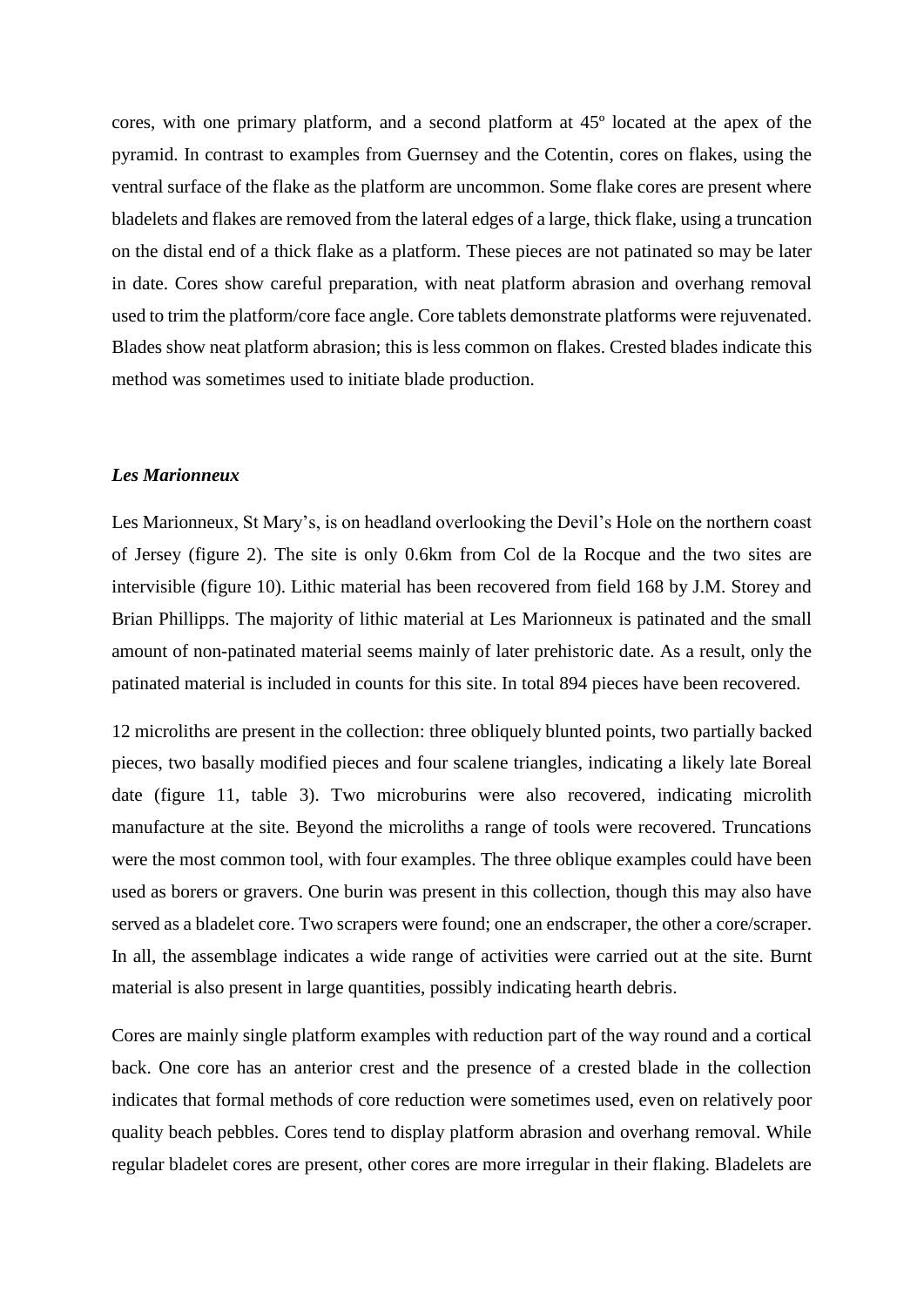common in the assemblage. These tend to be between 5mm and 8mm in width and less than 50mm in length. Only two exceed 50mm. Some large flake debitage is present, often corticated, indicating the early stages of core reduction are present.

## *L'Etacquerel*

A small assemblage of Mesolithic flint derives from an unknown location in the vicinity of l'Etaquerel battery (figure 2). At least some of the collection was collected in 1919 and may be the 'flint scatter area' in field T632. This is another cliff-top coastal location, around 1km to the west of the larger site of Câtel de Rozel. Two microliths, both obliquely blunted points and a possible microburin are present in the collection (figure 12, table 3). Also present are three cores, an opposed platform bladelet core, a pyramidal core and a single platform core. Bladelets number 74, while 65 flakes and fragments are present. Debitage displays evidence for careful preparation with platform abrasion and narrow butts. The l'Etacquerel collection is unusual for a fieldwalked assemblage from the eastern part of the north coast in that it does not appear to have a significant later prehistoric component. The only microliths recovered are obliquely blunted points, which could suggest an early Mesolithic date; however the small number recovered and the continued presence of obliquely blunted points in Middle Mesolithic contexts urges caution. An additional obliquely blunted point has been recovered from la Tête des Hougues, which is the name given to the headland adjacent to l'Etaquerel.

# *Câtel de Rozel*

Câtel de Rozel is a promontory fort, on the Rozel headland in the northeast corner or the island (figure 2). The fort's ramparts were constructed in the late Bronze Age/Early Iron Age, over an earlier bank of possibly late Neolithic/Early Bronze Age date (Cunliffe 1992). A large lithic assemblage of mixed date derives both from fieldwalking and excavations of the earthwork undertaken by Barry Cunliffe between 1988 and 1990. Later prehistoric flintwork dominates the collection, but Mesolithic material has also been recovered. Two microliths are present, a backed bladelet from the excavation of the earthworks, and a basally modified piece from an older collection from the area. An additional microlith in Jersey Museum is recorded as recovered from the Rozel area (figure 12). These pieces are patinated, as is fine flake and bladelet debitage from the collections, in contrast with obviously later prehistoric material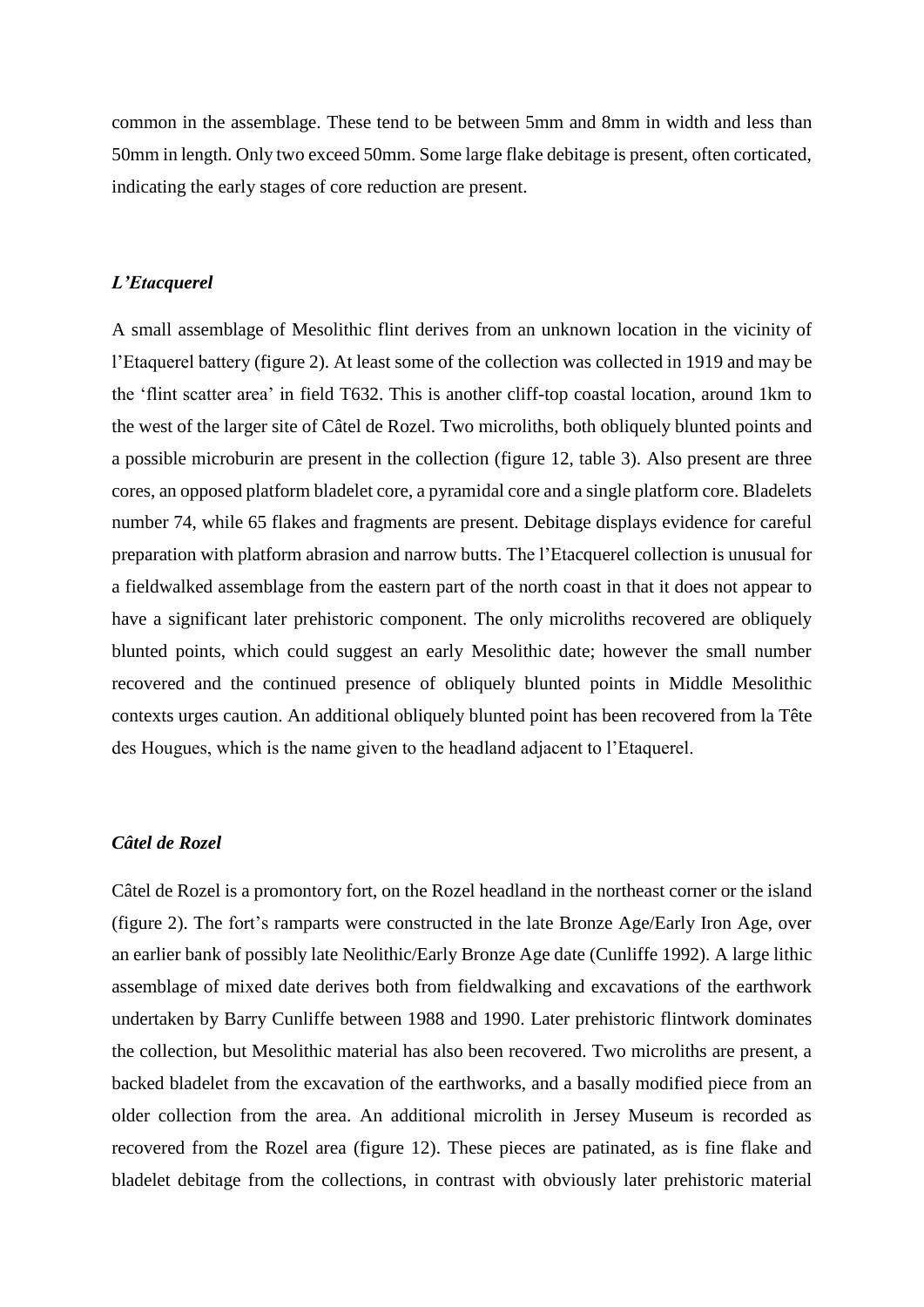which is unpatinated. It seems that in this corner of this island patina is a good indicator of Mesolithic date. The microliths suggest a middle Mesolithic date for the occupation.

Mesolithic debitage is concentrated in particular areas of Câtel de Rozel. Amongst the Oxford University fieldwalking, Mesolithic material comes from field 567/8 (figure 13). Systematic fieldwalking of the area was also undertaken by the *Société Jersiaise* (Matthews 1984). A scatter was recorded in this same field and into the adjacent field, with the greatest amount of material deriving from a slight rise. Mesolithic material was also recovered during the Oxford University excavations of the earthworks. This derives mainly from loessic soil and turf layers used to construct the rampart (Cunliffe 1992). This loess seems to have been removed from the interior of the fort, to the east of the rampart. It thus is likely to derive from a similar area to the field 567/8 scatter, which is also to the east of the rampart. Additional Mesolithic material was recovered from trench 8, which was excavated within the interior of the fort, to the east of the field 567/8 scatter. All this material was within the ploughzone, as ploughing had occurred down to bedrock in this area (Cunliffe 1992).

### *Bruno's site, Corbière*

In contrast to the preceding sites, Bruno's site is located in the south west corner of the island, in the Corbière area, close to a disused desalination plant. The collection numbers 1500 pieces and is mostly of Mesolithic date, though some later material also appears to be represented. Amongst the collection are four microliths, an obliquely blunted point and two narrow triangles with a transverse truncation, and a small geometric fragment (figure 12). In Normandy and the Channel Islands triangles with straight truncations appear to be common in late Boreal assemblages, and their presence is likely to indicate a similar date for this site.

Apart from the microliths, tools are relatively rare in the assemblage. Only a scraper and an irregular retouched piece are present, and though such pieces are found in late Boreal assemblages, they are also common on later prehistoric sites. Blades and bladelets are lower in frequency than other assemblages on the island. The presence of large cortical flakes may suggest a specialised function for this site – the decortification and shaping of cores, with relatively low levels of *plein debitage*.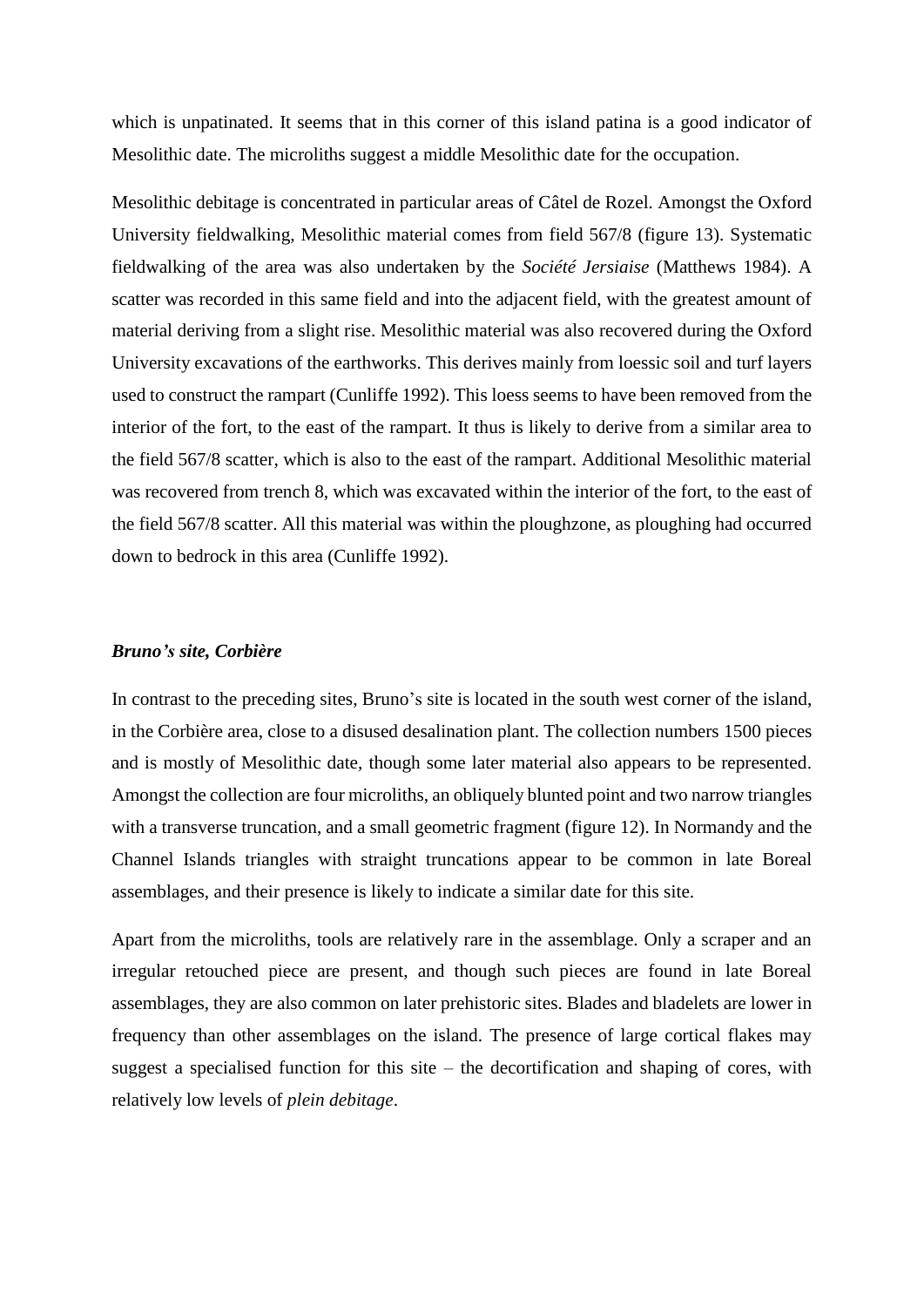## *'100 foot gulch', Blanches Banques*

Mesolithic material has been collected eroding from this blowout in the Blanches Banques area of Les Quennevais by Brian Phillipps. Though significant quantities of the lithic collected by Mr Phillipps are Mesolithic in date, Neolithic material is also common in the blowout, as indicated by finds of pottery and a shale bracelet. Amongst the Mesolithic material is a microlith, an unfinished microlith fragment, an oblique truncation and a couple of scrapers (figure 12). Debitage numbers 618 pieces of which 41 are bladelets. The microliths recovered suggest a broadly Middle Mesolithic date.

### *Smaller collections*

In addition to the above sites, Mesolithic material can be recognised at several other locations on the island. On the north coast, around 1km to the east of Grosnez, lithic material has been recovered from Plemont by Attenborough, Hill, Keeley and Rybot in 1921. Though no microliths are present in the collection, the tools recovered and methods of debitage suggest a Mesolithic date for at least some of this material. One burin is present, as are two oblique truncations, and these latter in particular are common on Mesolithic sites in Jersey. Fine flakes and blade debitage was also recovered. Also on the north coast a collection from the Mourier Valley, immediately north of Les Marionneux, contains fine flakes and bladelet debitage.

In the west of the island, a microburin and a truncation have been recovered from St Ouen's Mill and an obliquely blunted point and a neat bladelet core from le Tete de Quennevais (figure 12). In the south, Mesolithic material has also been recovered from Portelet Common.

#### **Guernsey**

Guernsey, the second largest of the Channel Islands, has an area of 65 sq km (figure 14). The island consists of a plateau, capped by loess deposits, with cliffs up to 100m above sea level in the south. The plateau drops down to coastal plains in the north and the west, where there are a series of bays and promontories (Sebire 2005).

While Kendrick suggests Neolithic people were the first colonisers of Guernsey (Kendrick 1928, 8), he also noted the presence of chipping floors containing retouched 'pygmy' flints at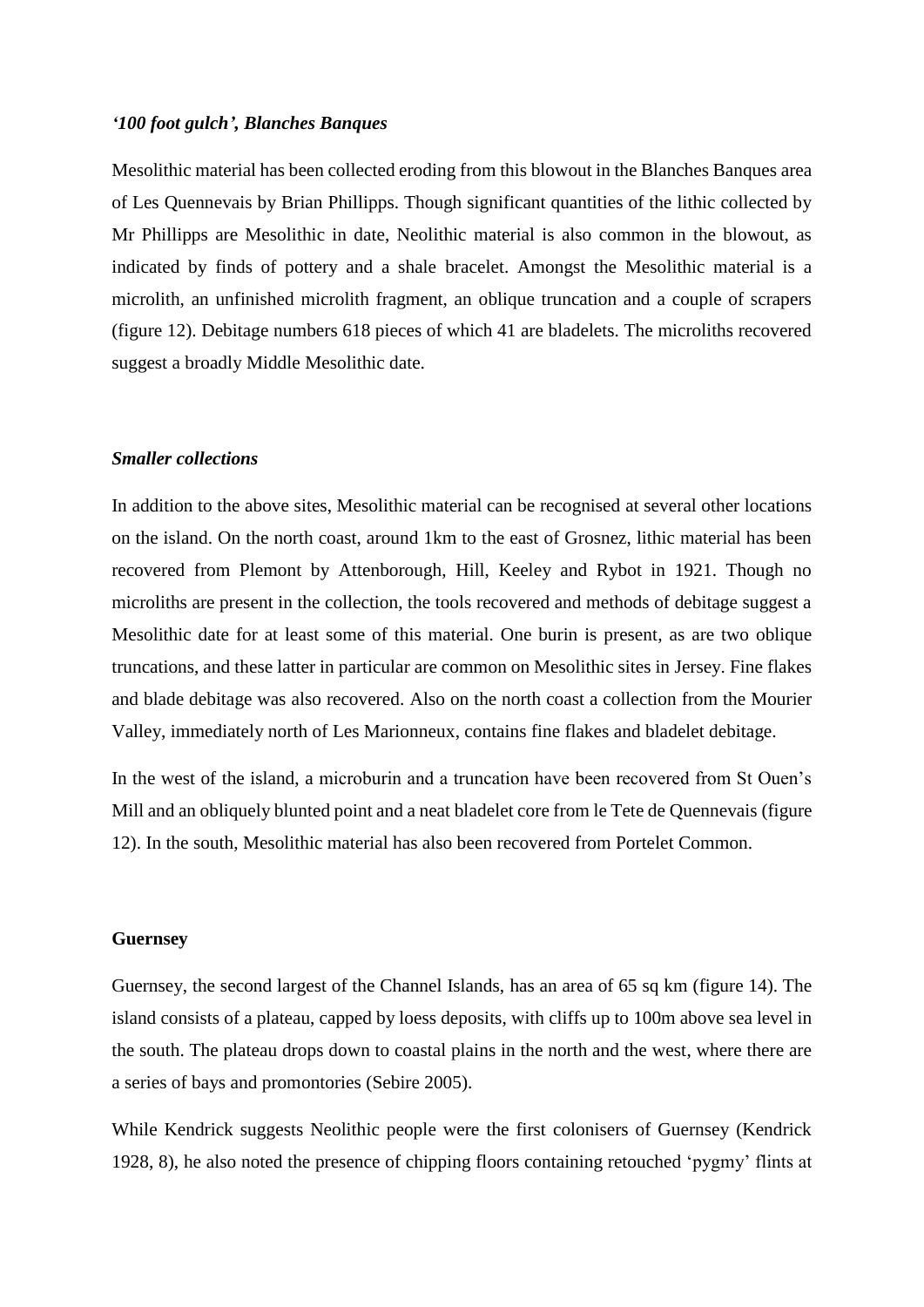La Corbinerie (probably la Corbière; Sebire pers. comm.), and from the central cist of the megalithic remains at l'Islet (ibid, 39). He also records knapping stations containing chips and small blades – though no retouched 'pygmies' at Lihou and Crève Coeur. All these sites are now understood to preserve Mesolithic remains, and further examples were added through Patton's synthesis (Patton 1993). More recently a number of sites with Mesolithic material have been discovered by Guernsey Museum in the course of excavations in advance of development (Sebire 2005).

## *Lihou Island (GU582)*

Lihou is a small tidal island situated off the west coast of Guernsey. Site GU582 is located on a low sea cliff on the northeast tip of the island (figure 14, figure 15). The presence of material of likely Mesolithic date on Lihou was first mentioned by Kendrick (1928, 39) in his survey of the archaeology of Guernsey. This material may have derived from the current site GU582; however lithic material can be found more generally across Lihou, so another source is possible. Collections of surface material by Ruse in the early 1960s, numbering more than 1000 pieces, revealed the presence of a series of lithic scatters on Lihou. One of his clusters of material was recovered from the cliff face between 244789 and 244792, thus encompassing the GU582 site. Lihou is also mentioned as one of the most prolific sites in the Channel Islands for worked flint in the surveys of the geologist David Keen, who undertook a study of Guernsey in 1972-3 (Keen nd.). Keen collected material from east side of the northeast tip of Lihou (244792), describing how the site was 'under periodic attack from the sea and many of the flints were collected loose at the foot of small cliff sections.' In this area he noted the in situ presence of worked flint in soils of wind-blown sand, extending up to 60cm below the current ground surface. Further material was located by Mike Hill on 19April 1981 at 244791, in the general vicinity, but possibly a bit to the south, of the GU582 site. His collection, which includes 4 microliths, is consistent with a Middle Mesolithic date and similar to the types recovered from GU582.

In 1999, twenty pieces of flint were collected from within a few metres of an eroding cliff edge by Mick Atha who reported these finds to Dave Lane. The latter then located a flint horizon exposed in the cliff and has been instrumental in promoting awareness of this material - and the threats to its existence caused by marine erosion - to a wider audience, leading to the site's subsequent excavation between 2001 and 2003. Since 1999 Lane and other members of the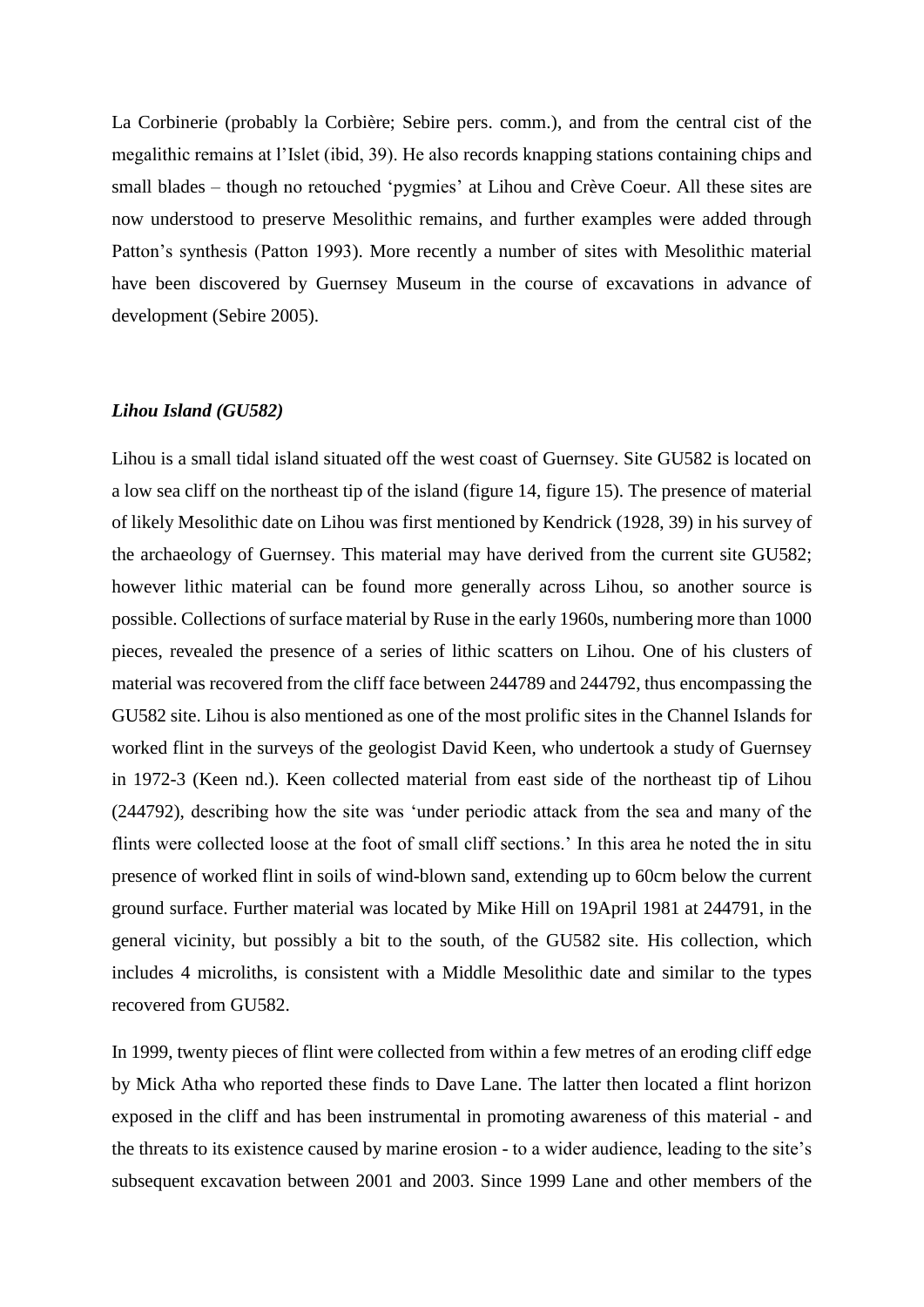Guernsey Museum Archaeology group have been monitoring the erosion of the cliff edge. With his kind permission, his material recovered from these erosion surfaces has been included in the main site analysis. In addition members of the group have located other findspots on Lihou, to the southwest of GU582, by the weather station and also in the vicinity of the priory.

## *Excavations 2001-3*

Excavations were undertaken between 2001 and 2003 by Tim Schadla-Hall. A trench, measuring 4x2m was excavated over 3 seasons. In 2003 four further testpits measuring 0.5m across were excavated to the north of the main trench (figure 16). Nearly 15,000 pieces of worked flint were recovered from this small area of excavation (figure 17), of which the vast majority derived from the main trench (table 4). Intensive flintknapping activities must have occurred in this area and are associated with a cluster of large burnt stones, which may represent a partially destroyed stone-built hearth (figure 18). A radiocarbon date of 8310±39 (OxA-15198) (7497-7192BC) derives from burnt hazelnuts associated with this structure.

## *Geoarchaeological investigations*

In addition to the sequences exposed in testpits, the adjacent cliff section provided an exposure where sediments could be recorded. Below the turf and root-matter were layers of fine grey, compact windblown sand, around 25cm thick, which contained the Mesolithic material. Beneath this, at the base of the testpit, and in the cliff sections were layers of pale yellow/grey fine silts, interpreted as loessic deposits, which may be reworked.

Micromorphology, undertaken by Richard MacPhail, on the implementiferous deposits, indicates that they are composed of aeolian coarse silts and fine sands accompanied by humic A-horizon formation. Acidic surface soil conditions are implied by the arrangement of relict organic sediments in the lower contexts. Human activity is indicated by anomalous coarse grained rock fragments and compacting, both likely to have been caused by trampling.

## *The worked flint*

The material recovered from GU582 is typologically Middle Mesolithic date. This accords well with the radiocarbon date, placing it in the second half of the Boreal. The raw material employed was almost always flint, which varies in colour from speckled grey to brown to opaque grey/white. This is a more restricted set of colours than at Canal du Squez. A moderate proportion of the assemblage has undergone a certain degree of patination. The material ranges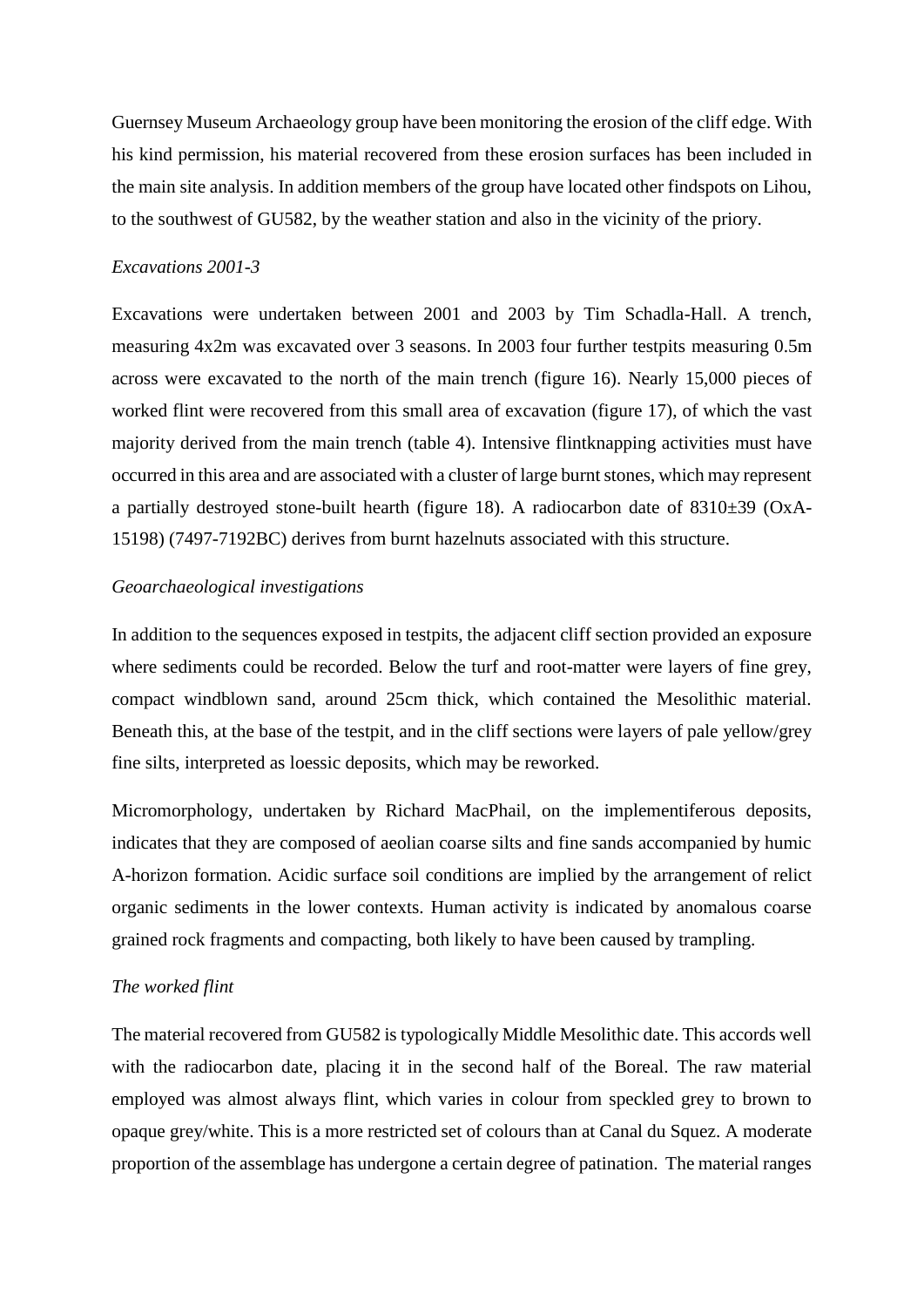in quality from translucent fine grained material to courser flint with a more cherty appearance. A handful of pieces of worked quartz are also present. As with other Channel Island sites, the flint derives from beach pebbles. The majority of the material is of relatively poor quality, even in comparison with other Mesolithic sites, suggesting a lack of selectivity in collection strategies. Internal flaws (mainly marine fossils and quartz crystals) are relatively common. The choice of beach pebbles as raw material and their abundance close to these sites permitted knappers to be relatively wasteful.

### *Technology*

The technology employed can be broadly characterised as expedient, though more attention was paid to the production of certain blanks and artefacts. In general preparation was kept to a minimum and techniques to maintain and prolong the life of the core are rare. Mistakes, unsurprisingly given the poor quality of the raw material, are common. Siret flakes and step and hinge fractures are frequent. The majority of the flintknapping appears to have been undertaken with a soft stone hammer, though a hard hammer was sometimes used, particularly for the removal of large cortical flakes. The many stones that were brought to the site, including the bevel ended tools, would have been suitable hammerstones. A few fine bladelets display a diffuse bulb of percussion and a lip, which could indicate occasional use of a soft hammer.

An important task at the site appears to have been the shaping of unmodified beach pebbles into cores. Ten tested and partially reduced nodules were recovered from the excavations. Large, thick, cortical flakes are common and primary flakes comprise 5% of the total assemblage (table 5). In all 43.6% of all complete flakes and blades are cortical or partially cortical. Many of these pieces display thick plain or cortical butts and have rarely undergone any preparation, such as abrasion or overhang removal, the aim simply appears to have been to remove natural protuberances from a nodule and produce a core suitable for *plein debitage* with as little effort as possible and without any object to conserve raw material. However these thick supports were not simply discarded, as several were used for the production of large denticulate scrapers.

The lack of attention to preparation continued into *plein debitage*. True crested blades were never used to initiate knapping, instead knapping proceeded along natural ridges and ridges created by previous removals. Few pieces can be grouped as core maintenance pieces, designed to maintain and prolong the life of the core. Core tablets are relatively rare (21 examples) and the presence of some multi-platform cores (23) suggests that knappers moved to a new platform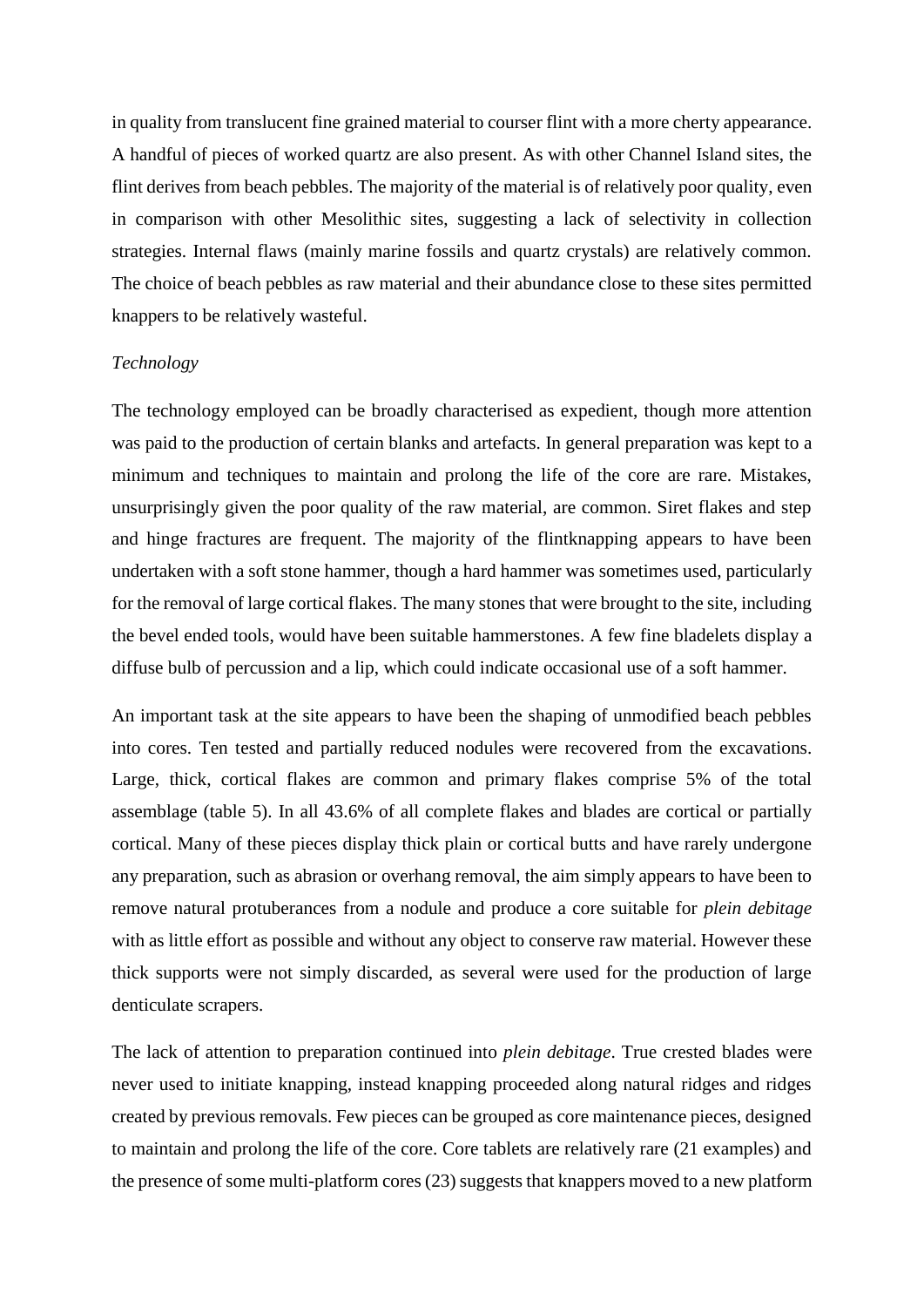as frequently as rejuvenate the old one. Step factures tended to be removed through detaching a thick flake from the same platform rather than an opposed one, a technique that is less effective. Failure to remove step fractures led to the abandonment of several cores.

The majority of cores are single platform examples, knapped part of the way round, and with a cortical back. Only two were worked around the whole circumference of the core. Of these single platform cores, five are pyramid cores. Eleven cores have two platforms, of which three have opposed platforms, six have platforms perpendicular to each other, two at angles of 45 degrees and three have knapping either side of a ridge. Nine are multiplatform examples, four with knapping either side of a ridge and five more irregular examples. An idiosyncratic feature of the Lihou assemblage is the establishment of cores on large thick flakes. Knapping was initiated using the distal part of the ventral surface of the flake as a platform. This appears to be one way of creating a flat platform and a flaking angle of less than 90 degrees. The use of large flakes for cores appears a feature of the northern French Middle Mesolithic, however the particular way the Lihou flakes were used appears more typical of the Middle Mesolithic sites of Brittany (Marchand 2005) and Basse-Normandie (Ghesquière et al. 2000).

Debitage is in the style 'Coincy' as defined by Rozoy (1978). This is broadly laminar, but without the careful preparation of the 'Montbani' style. Blades tend to have one rather than two arises. Flakes and blades from *plein debitage* display a varying amount of preparation, a attribute also evident at other middle Mesolithic sites in Northern France, and, as Lefebvre reports for the site of Flamanville, preparation has in general been kept to a minimum (Ghesquière et al. 2000). Often pieces would have little or no preparation, or overhangs would simply be removed (see table 6). Few pieces have more extensive platform abrasion. Blades are much more likely to have this type of preparation than flakes (55.6% as opposed 16.9%), indicating greater concern with blade production. Blades are also less likely to bear cortex than flakes (only 16.1% have cortex compared to 50.7% of flakes). Though some fine blades and bladelets are present in the assemblage, these are relatively rare (c5%), in comparison with northern French sites of a similar date, where frequencies of bladelets seem to vary between 20-30%. It could be argued that, given the small area excavated, bladelets could have been removed to another area of the site for preparation or use, or even removed from the site to be used elsewhere in the landscape. However few of the cores even display extensive bladelet scars; instead the removal of fine, and less fine flakes, appears to have been more common.

*Tools*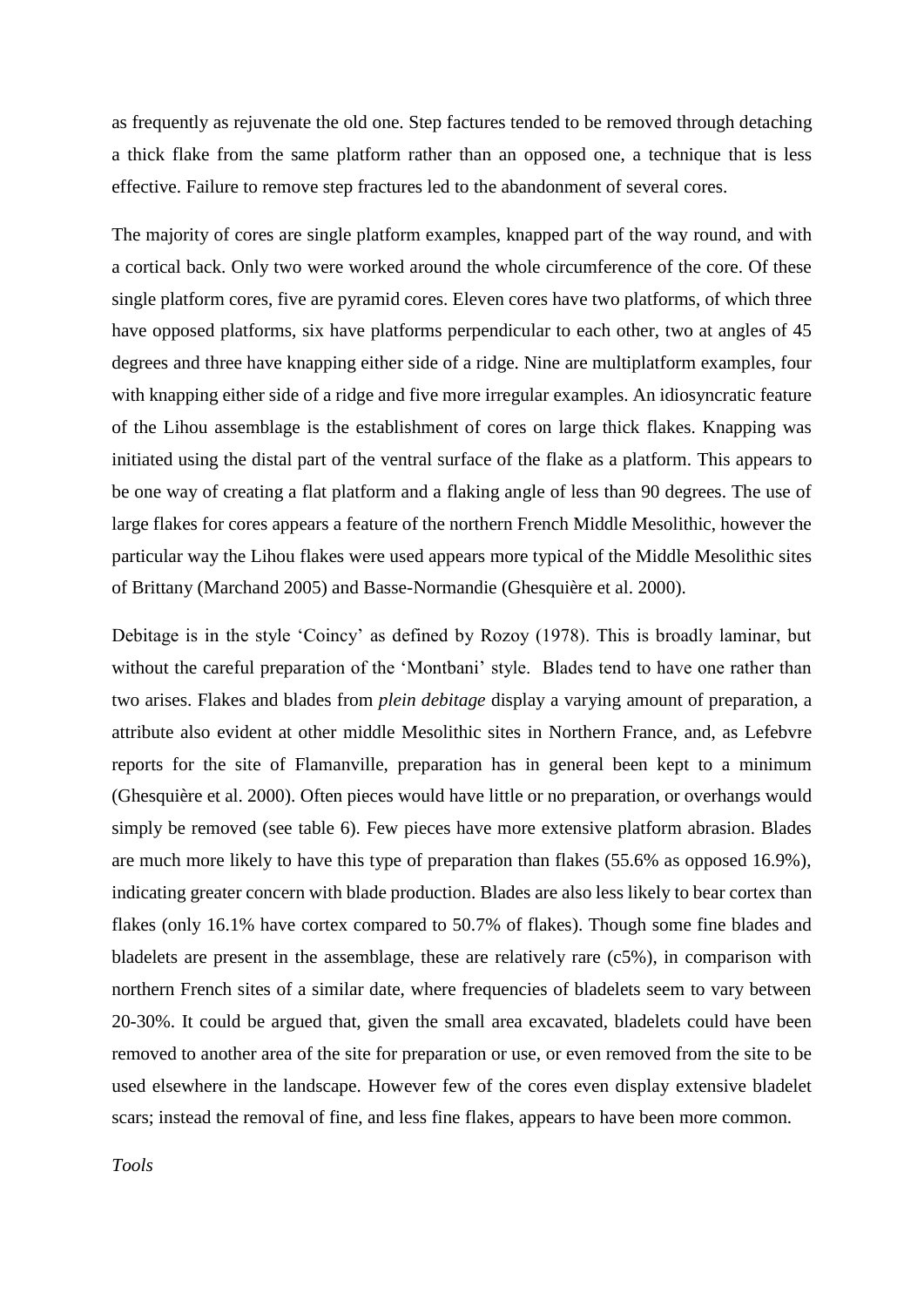A similar expedience is evident amongst many of the tools. With a few exceptions, these tend to be relatively amorphous pieces, lacking clearly defined forms. Awls, microliths and truncations were well made. Scrapers, denticulates and core tools seem more expedient, with amorphous forms that grade into each other. Microliths are by far the most common tool type, with 219 examples (tables 3 and 4, figures 19 and 20); other types are relatively rare. Scalene triangles are the most common microlith type with 29 examples (figure 19). Most scalene triangles have two retouched edges, though the third edge can also be partially or totally retouched. The dominance of scalene triangles fits well with the typology constructed by Ghesquière et al (2000), in that the frequency of scalene triangles appears to increase in the second half of the Boreal. On many of the triangles the angle begins to approach a right angle. These grade into small truncated narrow backed bladelets, which are represented by eight examples (figure 19). Seven of these are examples with only one edge backed, the last one is much smaller, narrower and is double backed. This last type is common amongst the Breton Bertheaume group of Middle Mesolithic sites of Northern Brittany. Truncated bladelets with a single edge backed are seen at the Cotentin site of Rozel, station 56 (Audouard 1986); this site is undated but considered to belong to the late Boreal. Truncated backed bladelets also make up an important component of the microliths from RMS assemblages with feuilles de gui, characteristic of the Middle Mesolithic after c7500BC west of the Seine. The date of Lihou suggests truncated backed bladelets can also perhaps be considered a marker of the later part of the Middle Mesolithic east of the Seine. Narrow backed blades without this truncation, an important type in Normandy Boreal assemblages (Ghesquière et al. 2000) are poorly represented at Lihou. Five examples were recovered, all fragmentary; some may be broken triangles.

Obliquely truncated points are the next most common type amongst the microliths (figure 20). These are represented by 22 pieces. Points with basal retouch are represented by 13 examples. Both obliquely blunted points and backed bladelets can have this additional basal modification. Basal modification can consist of a straight basal truncation or a rounded base. Basal retouch varies from abrupt retouch across the whole base, to very slight retouch, often on the ventral surface. A large number of microliths (33) are too fragmentary to assign to a particular category. Of these, six are fragments of geometric microliths and thus would have originally been either scalene triangles or backed blades. Two are fragments of either obliquely backed points or basally modified points. 23 microburins were recovered, along with four microintermediates. These indicate on site microlith production.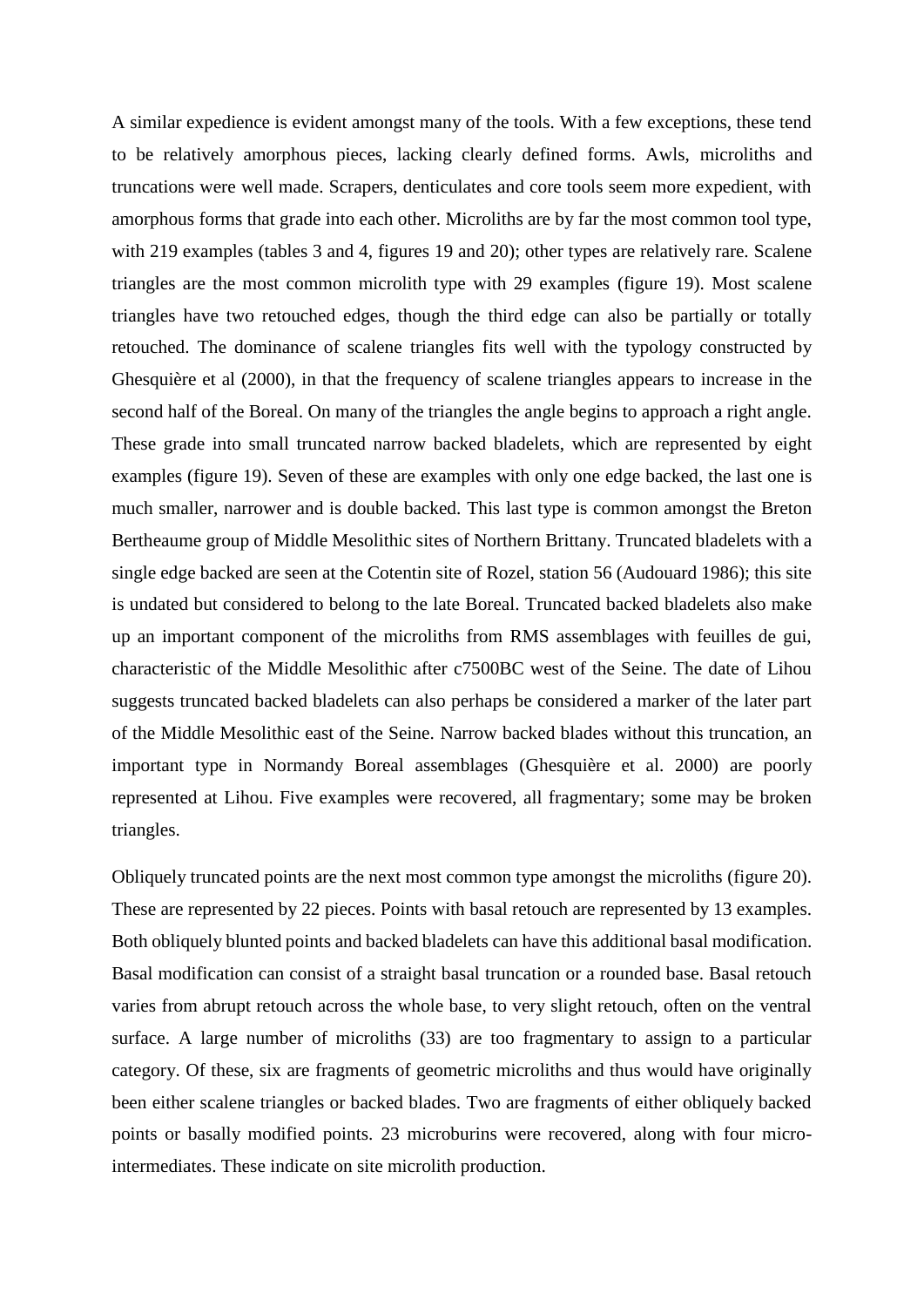Notches and denticulates are the second most common tool category, represented by 20 examples (figure 21). Most of these are crude, heavy-duty pieces made on thick flakes, cores or shatter fragments. Thick cortical flakes were frequently selected as supports for these tools (in 13 cases). Also present are three finer denticulates made on bladelets. Eleven saws or serrated pieces were recovered. The majority of these (seven) were on bladelets, two were on flakes and the final two were fragmentary.

Eight awls/borers were recovered (figure 21). These consist of single or convergent oblique truncations. Three are on bladelets, four on flakes and the final example fragmentary. These grade into the truncation category, of which were recovered five straight and one oblique truncation. Two were on blades and three on flakes, including a thick semi-cortical flake. The final example was a fragment. Scrapers, of which eight were recovered, range considerably in morphology. One endscraper on a blade was recovered, but the others are more irregular in form, including flake scrapers, a 'nosed' scraper and a sidescraper. Two scraper spalls were also recovered, including a spall from a denticulated scraper, indicating production/resharpening of these artefacts at the site.

A characteristic of the Lihou assemblage is the presence of amorphous tools which are difficult to categorise. These encompass 56 miscellaneous retouched pieces, several which have more extensive retouch. This includes five partially or entirely bilaterally retouched pieces. Three core tools were recovered, mainly nosed pieces, up to 6cm in length (figure 21). It is not impossible some of these represent heavily worked core fragments (see Marchand 2005 for a discussion), and it is worth noting that there is similar ambiguity between some cores and artefacts in the denticulate scraper category, which were also made on thick flakes. The large amorphous tools from Lihou are similar to pieces recovered from the Cotentin site, Auderville-Roc de Gîte. Auderville is a similarly intensively occupied site, with occupation focused around stone features, and has a similar radiocarbon date to that of Lihou (Ghesquière et al. 2000).

#### *Imported stone*

Quantities of imported stone were also recovered from the site. Unfortunately the majority of this was inadvertently destroyed prior to analysis, during building work on the Institute of Archaeology basement. The material recovered consisted of hearth stones, many of which had been heated to point of fragmentation. Also present were a series of elongated bevel-ended tools. As with similar examples recovered from Jersey and the Cotentin Middle Mesolithic sites, some of these appear to have been used as hammerstones, others were smoothed by wear.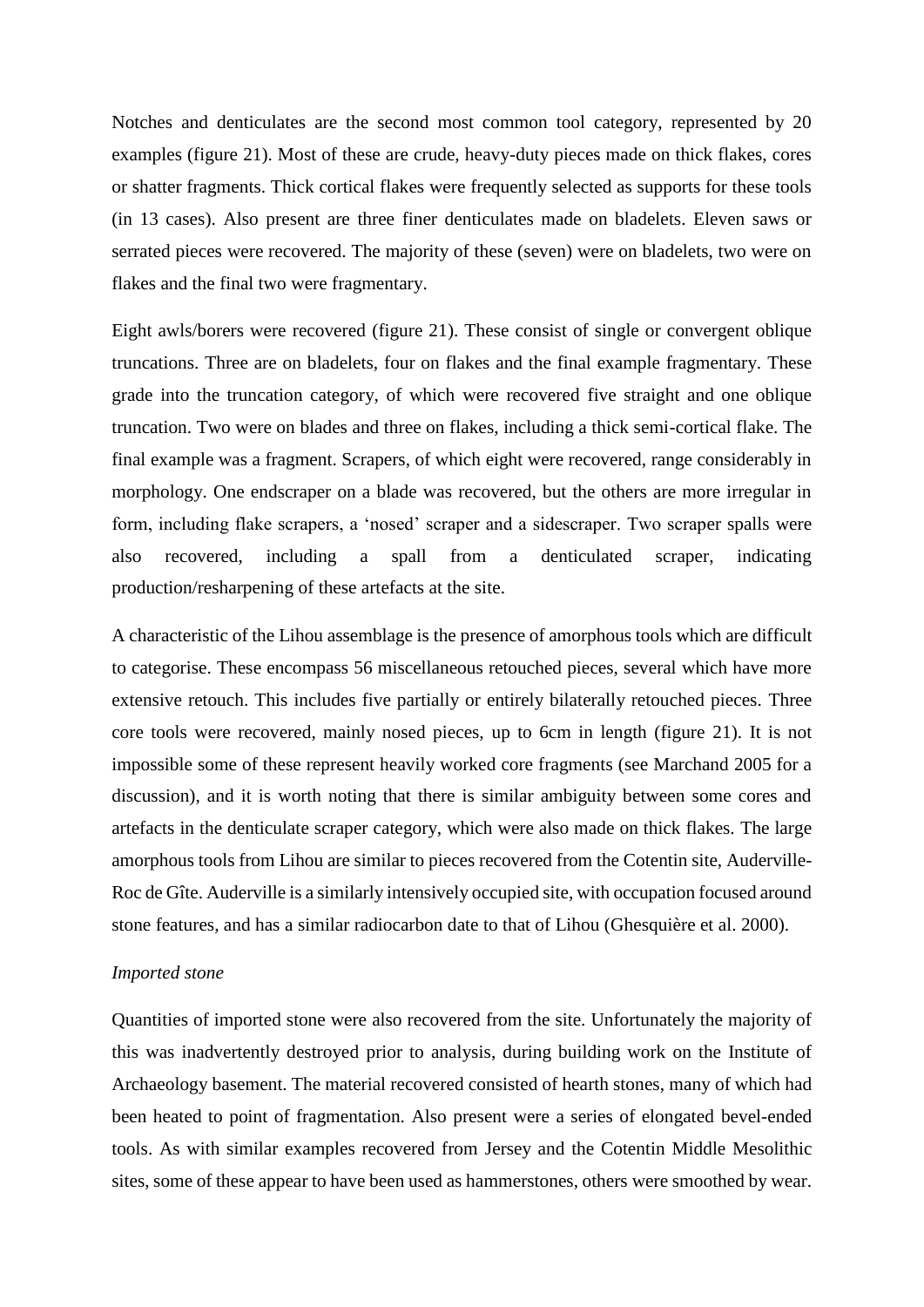### *Activities on Lihou*

Flintknapping was a major activity at GU582. People carried flint pebbles from the beach to the site. Here they removed the cortex from these nodules and worked them into manageable cores. Both blades and flakes were produced during *plein debitage*, with in general greater care taken to produce blades. Large numbers of microliths were produced on site, and composite tools repaired. Scrapers were manufactured or maintained. Certain activities were undertaken which required the production of heavy duty denticulated pieces and the use of bevel-ended tools. Food preparation and cooking are also likely to have taken place, as indicated by quantities of carbonised hazelnut shells. Unfortunately bone is not preserved in the acidic soil.

There is some evidence for spatial variation in activities. The main trench appears to have been the centre of activities, though flint densities remained high as far as (and no doubt beyond) the current cliff edge. The main trench was the centre of microlith production and retooling, which is likely to have taken place around a hearth, which would have been needed for mastic production. Processing of hazelnuts, and thus cooking more generally may also be associated with this hearth. The density of lithic artefacts in the main trench indicates that it is likely to represent a palimpsest, though the lithic material indicates that most of this reoccupation took place during the second half of the Boreal. This repeated occupation appears focused on a cluster of large stones which may indicate a hearth area that was re-used and remodified over many years.

Moving north, evidence for activity declined, from a density of around 4000 pieces of flint per square metre in the main trench to 32 pieces per square meter in GU582D. Microliths also decline significantly: there were 199 in the main trench and 10 in GU582A, but both GU582B and C lack microliths entirely and GU582D has only one. Quantities of burnt material also reduced significantly moving west, suggesting the main trench was also the focus of heating/cooking activities. Material in GU582A seems to represent the edge of the activities occurring in the main trench, both are relatively similar in their artefact composition. Smaller scale and short term tasks seem to be represented to the north, probably short-term core reduction activities.

# *La Corbière*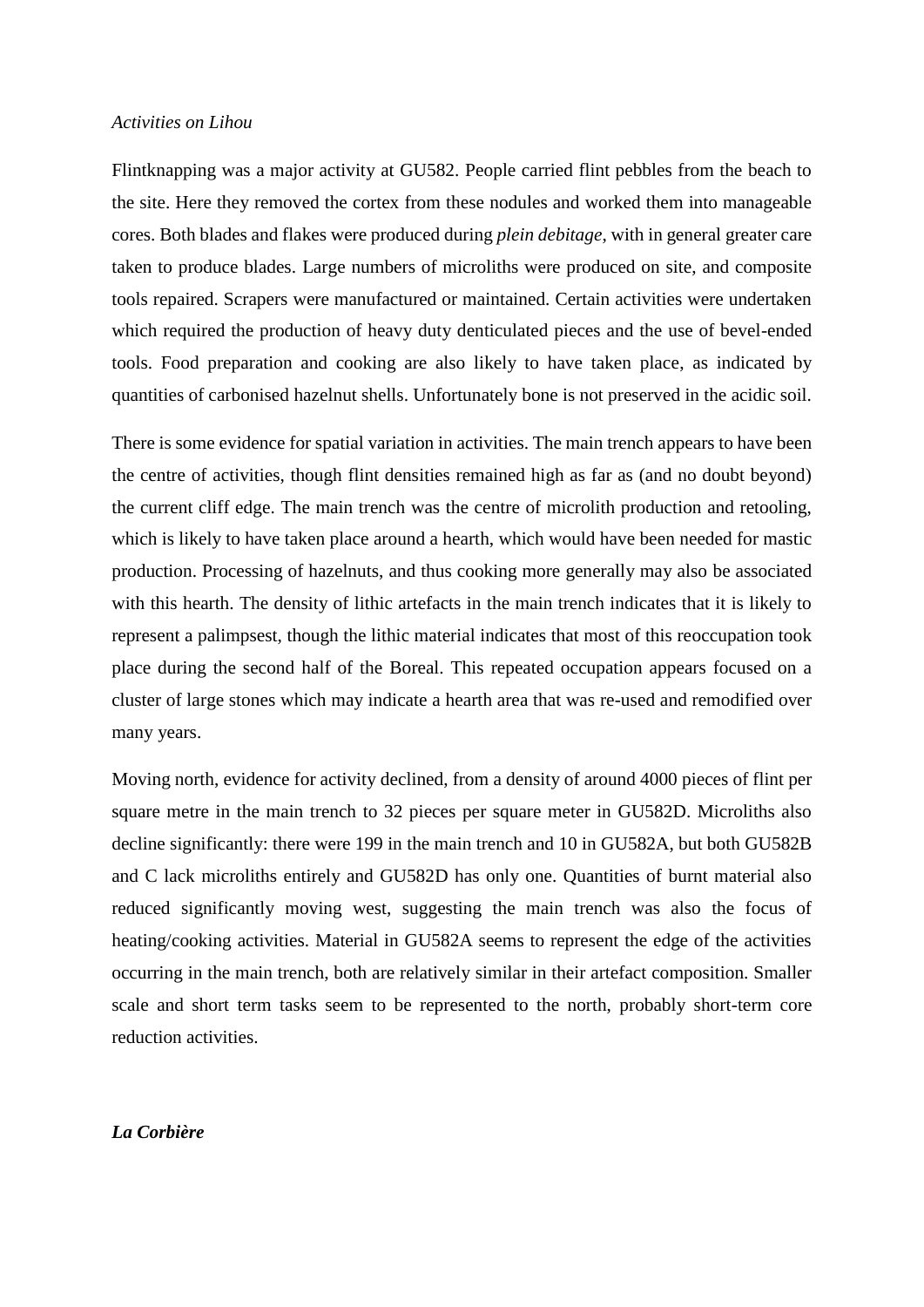La Corbière, Forest, probably the site Kendrick erroneously refers to as La Corbinerie (Sebire and de Jersey pers. comm.), is a surface collection represented by 316 pieces (table 3) and after Lihou the largest collection of Mesolithic material in Guernsey. The site is on a headland on the western part of the north coast of the island, overlooking the sea and has been collected now for over a century. Any admixture with later material appears relatively minor, and seems confined to the small Ruse collection, which is not included in counts. Three microliths have been recovered from the site (figure 22): one simple obliquely blunted point and two backed bladelets (one of these is missing, but is illustrated by Kendrick). This is a very small collection, consistent with a Middle Mesolithic date, but may be slightly earlier than Lihou. Microlith production seems to have been an important task, as three microburins and a microintermediate (unsnapped microlith/microburin) were also recovered. Also present amongst the tool component was a fine awl, the tip formed by convergent truncations, two amorphous retouched pieces and two flat, elongated pebbles, which appear to have been used as hammerstones. This latter form is also found at Lihou and is common at Mesolithic sites in Normandy. In terms of technology, the La Corbière assemblage seems to demonstrate more care and preparation in knapping in comparison to Lihou. Blade percentages are very high, but this may be because this is a selectively collected assemblage. Core technology employs mainly single platform cores, worked part of the way round the platform, including an example on a flake. Crested blades are common in comparison to Lihou, including examples that appear to have been used to initiate knapping, perhaps suggesting an earlier date for this collection.

# *Creve Coeur*

Creve Coeur, on the north-east coast of the island, is a second Guernsey site which has been described in the literature as Mesolithic (Patton 1993). This collection however appears rather more mixed in date. Two microliths have been recovered from the site (a basally modified piece and a narrow backed bladelet), also an awl and a burin spall, all of which are compatible with a middle Mesolithic date (figure 22). Furthermore the assemblage of 289 pieces in Guernsey Museum contains ten finely worked bladelets. However bipolar knapping using an anvil is a common feature of the collection and this technology is prevalent amongst later prehistoric assemblages from the Channel Islands.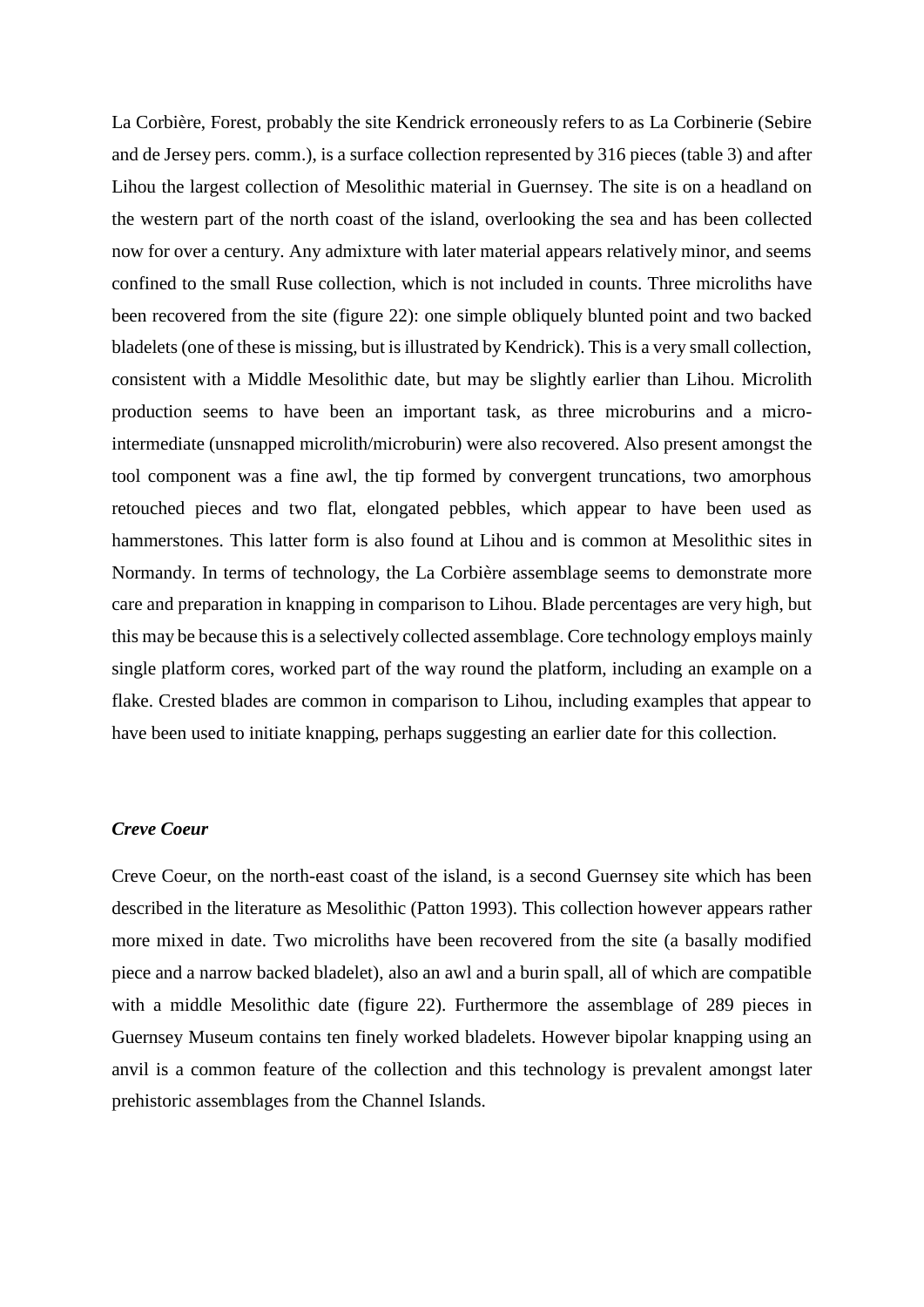### *Smaller collections*

Microliths are known from the Neolithic long mound at Les Fouillages (Ghesquière pers comm.). These were found beneath the first phase of the monument in a deep forest soil, with tree throws indicating the presence of dense woodland (Sebire 2005). Microliths have also been recovered from Port Soif (Keen coll.), Fort Pembroke (Atha collection) and a possible fragment from Hommet Benest (Atha/Sebire coll.), while an additional example is figured in Kendrick (1928, fig. 13) from l'Islet. A small amount of Mesolithic material may also be present at l'Eree. A bevel-ended tool has been recovered from Omptolle Island and at 18-20 Le Pollet, St Peter Port, a recent rescue excavation yielded a small microblade fragment and dihedral burin from layers of colluvium. The technology tends to suggest a mixed date for these collections, with quantities of Mesolithic material relatively small. Only Port Soif and Hommet Benest perhaps seem to have more significant proportions of Mesolithic debitage. The microliths recovered from these smaller sites tend to be fairly fragmentary, Les Fouillages has the largest collection (5), consisting of obliquely truncated points and backed bladelets (Ghesquière pers comm), other sites tend to have single examples of obliquely blunted points or backed bladelets. All these sites are consistent with a Middle Mesolithic date, with the possible exception of the microlith from Fort Pembroke which could be late Mesolithic. Given the fact that simple obliquely blunted points are well represented, and scalene triangles absent these sites could also be earlier than Lihou.

# **Alderney**

Alderney is the most northerly of the Channel Islands and lies only 13km from the Cotentin peninsula. A strong current is present in the waters between Alderney and the Cotentin, making the stretch of water dangerous to traverse. High cliffs rise to the south and west, while the east is lower lying. Alderney is considerably smaller than both Jersey and Guernsey, measuring just 4.8 by 2.4km, and as a result has fewer Mesolithic sites.

Two major areas of Mesolithic activity have been recognised, in the south west, at l'Emauve and in the east at Mannez/Les Pourciaux (figure 23). These two sites represent Final Mesolithic and Middle Mesolithic settlement respectively. Blade-based material has also been collected from inter-tidal peats at Longis Bay which currently lacks diagnostic tools and may have a Mesolithic, or even an Upper Palaeolithic component, but is most likely to be of Neolithic date.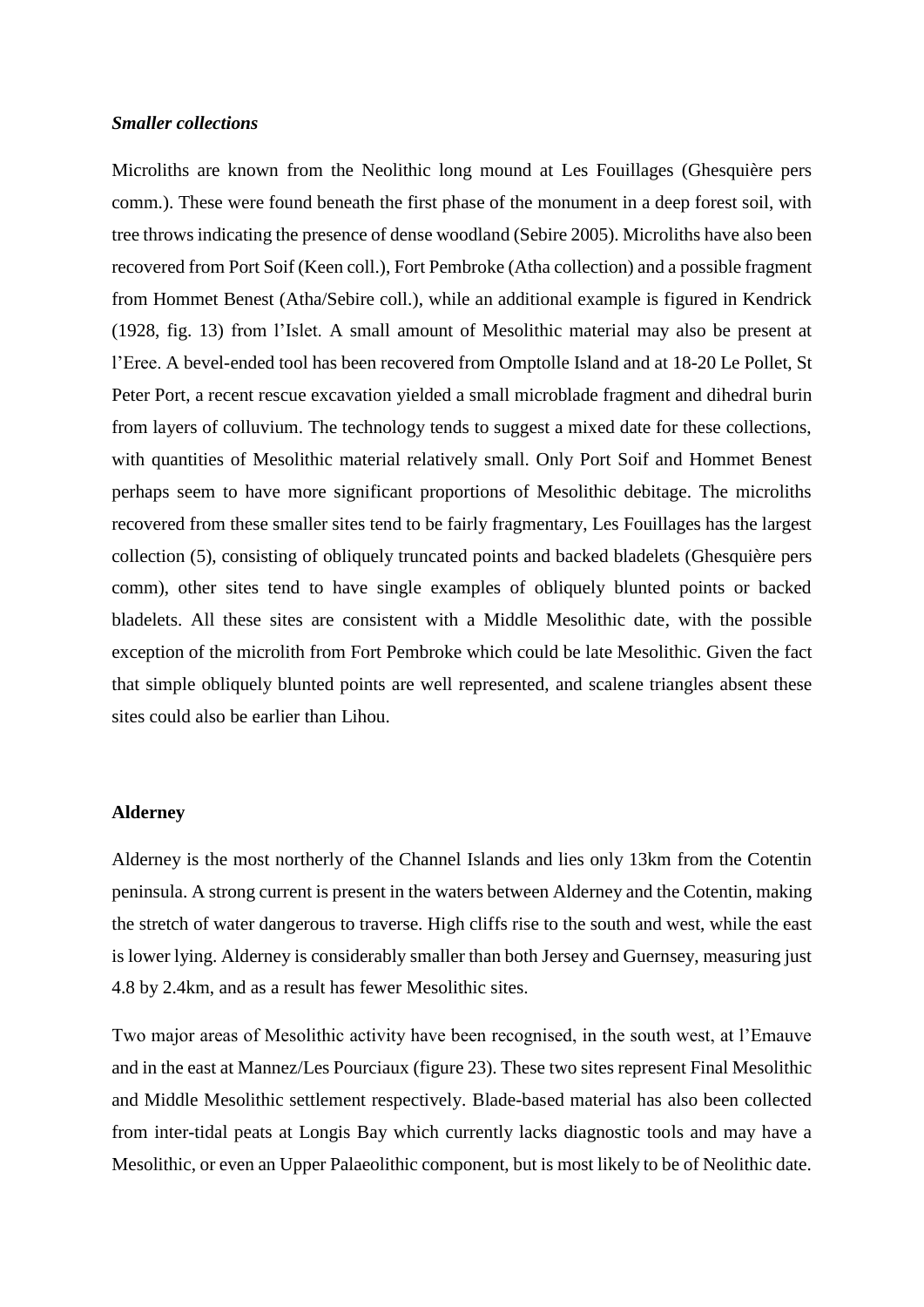A key feature of the Alderney sites is the larger and better quality raw material present, a result of the closer proximity of Alderney to now submerged primary flint sources, leading to the presence of larger nodules on Alderney beaches (Callow and Cornford 1986). This has resulted in the presence of a series of larger knapping products than from the other Channel Islands.

# *Mannez/Les Pourciaux*

Mannez/Les Pourciaux is an area of high ground overlooking Longis Bay in the east of the island (figure 23). Lithic material has been collected by a variety of individuals from ploughed fields or from erosion patches. Also included in the Mannez/Pourciaux collection is material from Mannez enclosure which appears to be of later prehistoric date and is unpatinated, or has a light patina. This material has been excluded from counts. The Mesolithic assemblage, by contrast tends to have a thick white patina.

The Mesolithic assemblage from the site numbers 431 (table 3) and is characterised by a series of well-made blades and fine flakes, with fine butts and neat platform abrasion. Crested blades and core tablets are both present. Cores and microliths are rare, though this may be due to lack of recognition by collectors, rather than reflecting Mesolithic activities. Only three cores were recovered, two single platform cores with cortical backs and a two-platform core, with perpendicular platforms. Microliths also number three examples, one scalene triangle and two basally modified pieces, indicating a Middle Mesolithic date (figure 24). Also present were three oblique truncations, two scrapers and a burin. In addition, two burin spalls were present, both showing that the edge of the original flake was trimmed before removal of the burin spall.

### *L'Emauve*

L'Emauve is a large spread of material, extending several hundred metres to the north and south of the coastal track in the southwest of the island, just to the south of the airport (figure 23). The lithic material has been collected by numerous individuals, both from areas of erosion adjacent to the track and a coastal path to the south and as a ploughzone scatter from a field to the north of the track. The site is to the east of a hanging valley with a convenient water source (figure 25). To the east and west are two other areas where lithic material has been collected, Plat Cotil and Sylt, both of which collections appear to be composed of later prehistoric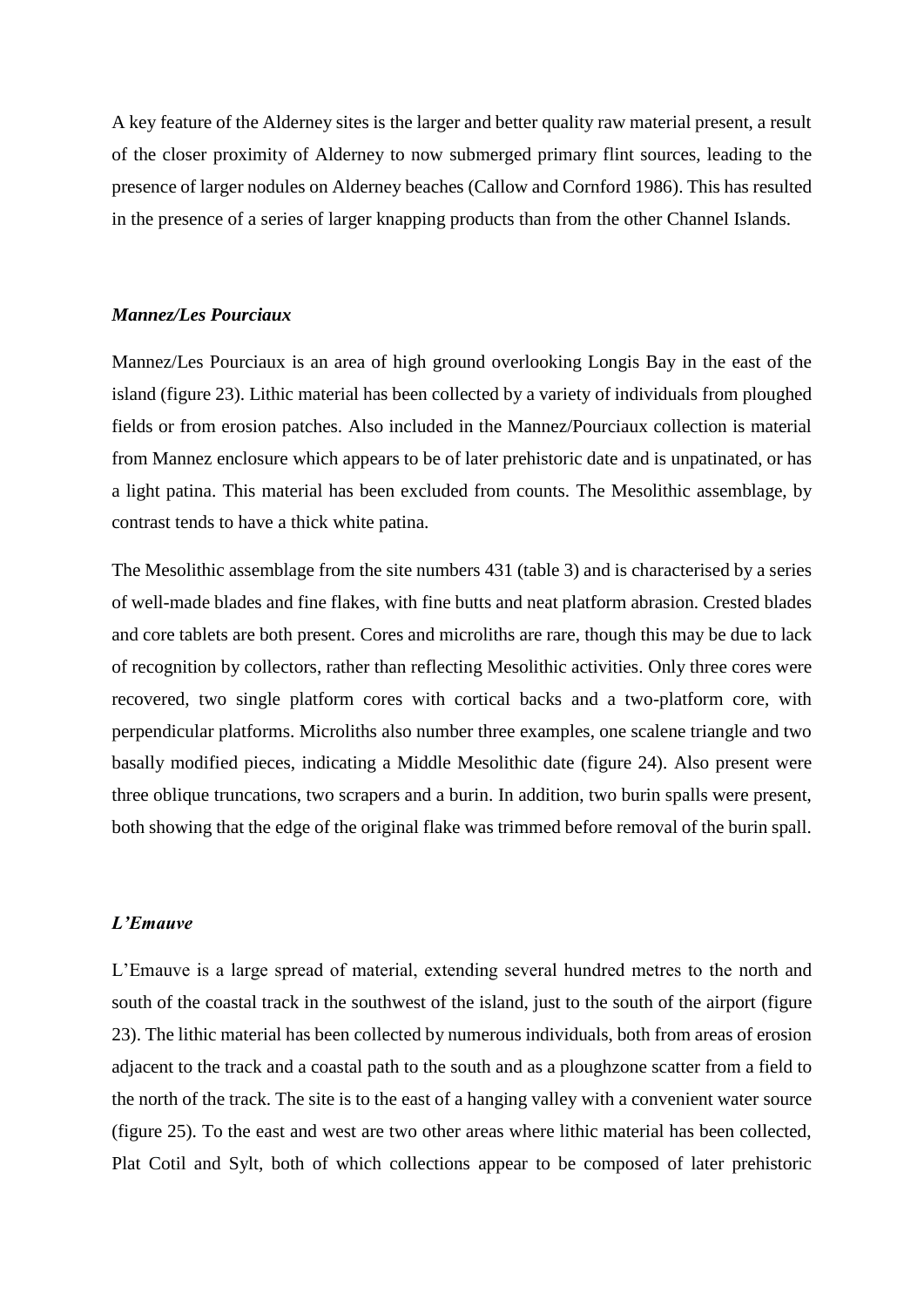material, though both may have a Mesolithic component. Similarly later prehistoric material appears present at l'Emauve, in particular early/mid Neolithic material, though a small amount of unpatinated late Neolithic/Bronze Age material is also present. Given the similarity of late Mesolithic and Early Neolithic assemblages in Northern France, both in terms of technology and common tool representation, it is difficult to distinguish the extent of Mesolithic and Neolithic material at l'Emauve. The whole coastal area from Sylt to Plat Cotil can perhaps be thought of as a persistent place (Schlanger 1992, Barton et al. 1995) throughout prehistory.

# *Technology*

Technology appears focused on the production of blades, bladelets and large regular flakes. The assemblage is more noticeably focused on blade rather than bladelet production, in contrast to other Channel Island assemblages. This is probably partly chronological, though the larger flint nodules available in Alderney are also likely to be an important contributing factor. Some blades are very regular and characterised by two parallel arrises. This is a feature of late Mesolithic Montbani style blade production; however the early Neolithic of the region is also characterised by regular blade production (Pailler et al. 2008). Blades and bladelets have been neatly trimmed and display thin, plain butts.

Cores are variable in nature. While some well-made bladelet cores are present, more ad-hoc flake cores were also recovered. Single platform cores, with removals part of the way round are dominant (25 examples), followed by opposed platform examples (7 examples), and multiplatform cores (5). Most of the single platform cores have cortical backs. Core tablets are present in low numbers (3) and a single crested blade indicates more elaborate methods of core preparation were rarely followed.

Large cortical flakes are a common feature of the assemblage, suggesting the importation and shaping of unmodified or tested beach cobbles at the site. Two tested nodules were also present in the assemblage. The valley to the west may have provided a route down to the shore where nodules could be collected.

### *Tools*

In contrast to other Mesolithic sites in the Channel Islands, there is a clearly dominant late/final Mesolithic occupation at l'Emauve. This is indicated of a small series of trapezes, which dominate the microlithic component of the site (table 3, figure 26). These consist of three asymmetric trapezes, two lateralised to the left, and one to the right. A fourth, symmetric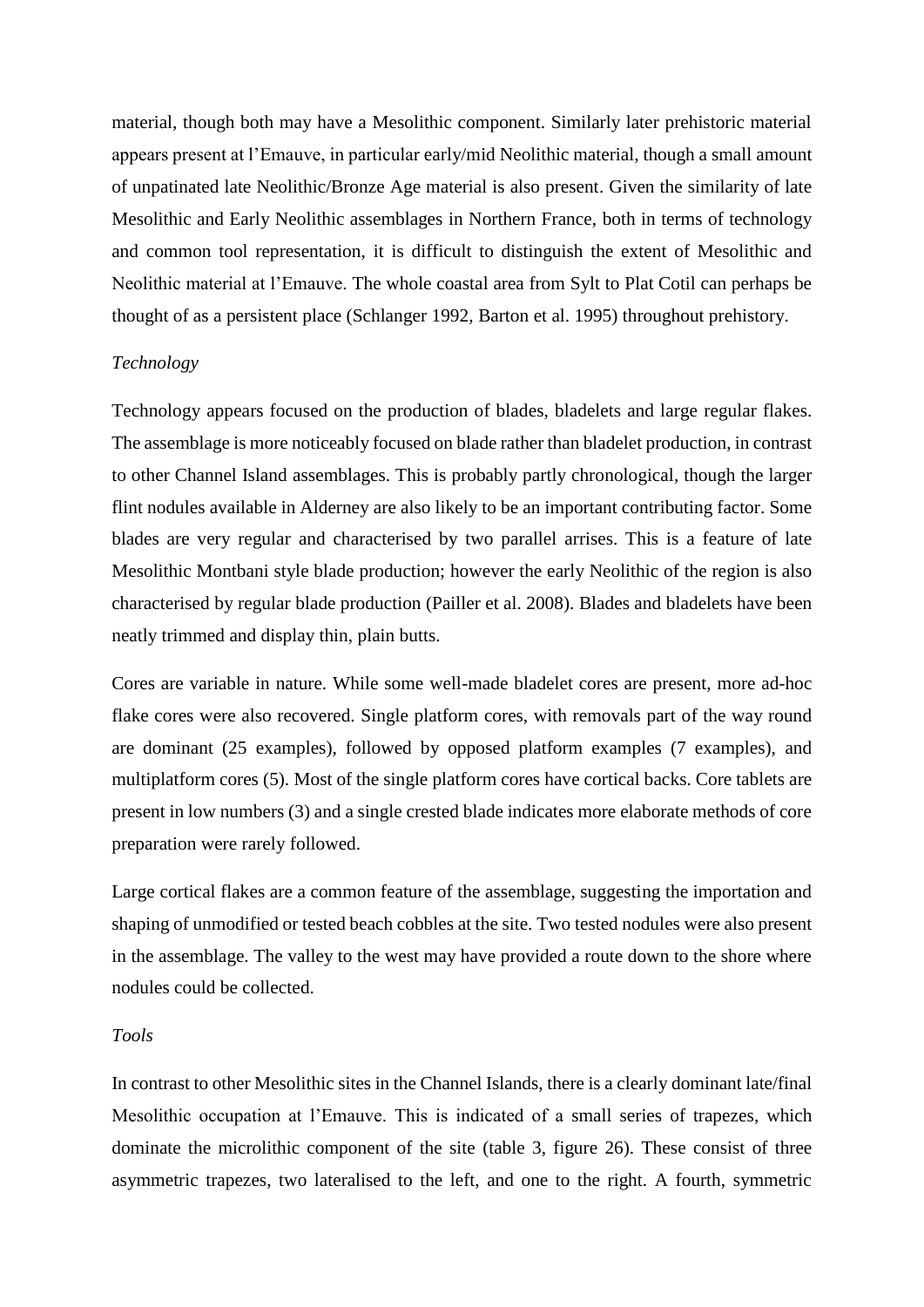trapeze, though small is on a thick support and is unpatinated. This could be either of Mesolithic or Neolithic date. An elongated obliquely blunted piece with concave base could also be part of this group, but could equally be of Middle Mesolithic date. A fragment with concave oblique truncation may be a trapeze that has broken during manufacture. A thick isosceles triangle could date to several different stages of the Mesolithic. Triangles are common in final Mesolithic assemblages, but tend to have inverse, low angle retouch (Artur et al. 2008), a feature absent in this example (though its tip is broken). In all, while Middle Mesolithic may be present, the entire microlithic assemblage could fit within the late/final Mesolithic. The presence of a large transverse arrowhead indicates a Neolithic presence at the site.

The trapezes recovered from l'Emauve bear some similarities to those found in Normandy. They tend, as with other examples to the west of the Seine, to be lateralised to left, and convexity is common, as in Normandy examples. However no triangles with inverse low angle retouch are present and these are common on Norman sites such as Bieville-Beuville, but rare in the Seine (Artur et al 2008). Artur and colleagues (ibid.) suggest there may be a chronological component to this distinction, with simple asymmetric trapezes belonging to an earlier phase of the late Mesolithic than triangles with inverse low angle retouch. By contrast, in Brittany, sites with asymmetric trapezes, may postdate those with symmetric trapezes, suggesting l'Emauve could date to a late stage of the late Mesolithic.

A range of other tools were recovered from the site, of which truncations and scrapers were the most numerous (figure 26). As at Middle Mesolithic sites, truncations are common. These can be either oblique or straight truncations, some with a marked concavity. In contrast to truncations from other Mesolithic sites in the Channel Islands, these examples are often made on regular blades, rather than bladelets (fig). Several scrapers were also recovered: several were well made endscrapers, but core/scrapers and denticulated core-scrapers were also present. Scrapers and truncations are found on both Mesolithic and Neolithic sites in the region. A patinated flake amongst the assemblage has been reshaped during a later period into a thumbnail scraper, indicating later prehistoric scavenging of the lithic debris generated in the late Mesolithic and early Neolithic.

Two burin spalls were present, indicating activities involving burins on the site even though none were recovered. Though present on Mesolithic sites, burins are more typical of the early Neolithic of the region (Artur et al. 2008). Core tools were recovered from the site. These include a triangular pick and a bifacially flaked fragment. A couple of elongated hammerstones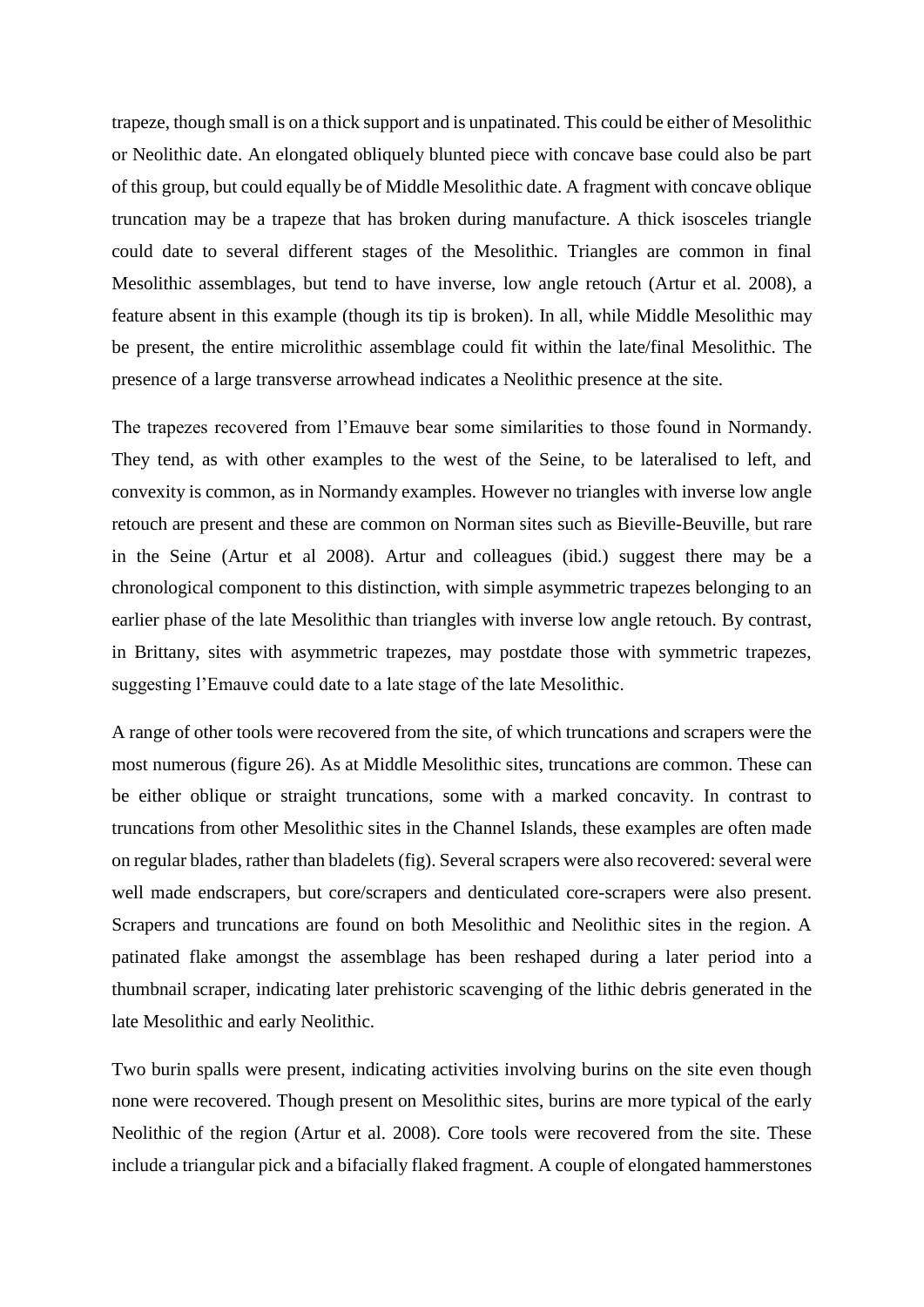were recovered, however bevel-ended tools, so common on Middle Mesolithic sites in the region, were absent.

## *Activities*

A broad range of activities involving lithic material appear to have occurred at the site. Procurement of nodules from nearby beaches seems to have been an important activity. These nodules were then prepared and reduced on site, and tools manufactured. The presence of two microburins indicates that trapezes were manufactured as well as discarded on site, while two primary burin spalls indicate burin production. As might be expected of a site that was repeatedly reoccupied, a wide range of tools are represented, from projectile points, to scrapers, truncations and core tools, indicating a wide range of activities occurred in the area.

## *Longis Bay*

The only other site with potentially Mesolithic material is that of Longis Bay (figure 24). Longis is a large bay that dominates the south east of the island. Lithic material was collected from intertidal peats, exposed after a storm and visible in 2005 and 2006. Much of the material was collected by R. Simonet, who regularly monitored the exposures, though other individuals also recovered artefacts.

The assemblage consists almost entirely of debitage and numbers 106 pieces in total. The artefacts recovered are large in size, even by Alderney standards and almost half the pieces recovered are blades, ranging up to 10cm in length. Some smaller bladelets are also present. The greater size of the material may be due to its context of collection, with smaller material winnowed by the tides. Technologically, the debitage bears similarities to the l'Emauve assemblage, in the presence of regular well made blades and flakes. Some of these have neat abrasion, others, though regular, show little evidence for preparation. Butts tend to be thicker than at l'Emauve. Two cores were recovered, one a multi-platform example, the other an opposed platform blade core with a preferential platform. Several blades bear traces of cresting. Only one tool is present, an oblique truncation.

This small assemblage, lacking diagnostic tools could be late Mesolithic, early Neolithic or Late Upper Palaeolithic in date, or even a mixture of different dates. Technologically the material is most likely to be early Neolithic, which is supported by a mid Holocene date for at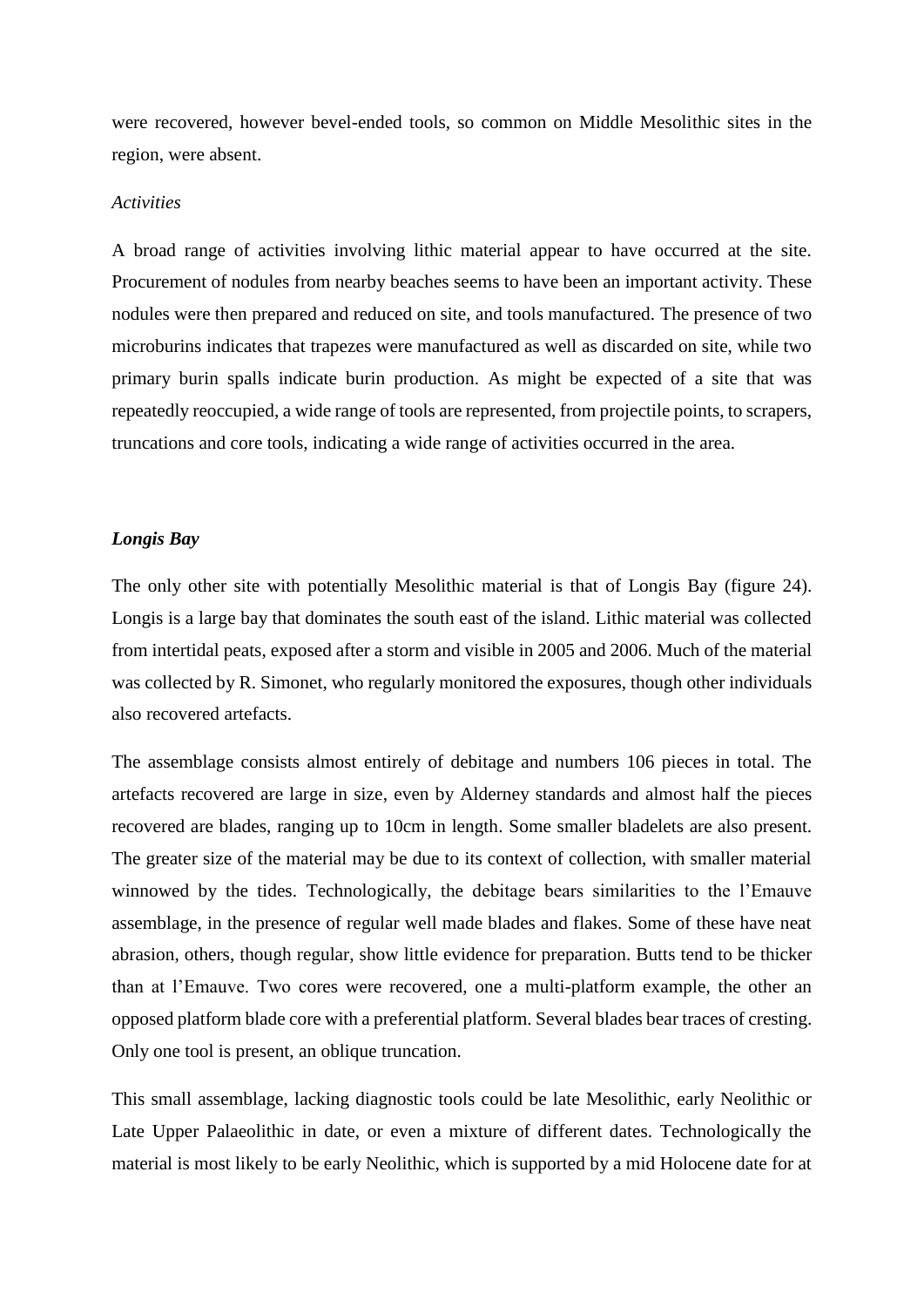least some of the Longis Bay peats (Campbell et al. 2001), though the presence of earlier material cannot be ruled out.

### **Sark, Herm and Jethou**

Little is known of the Mesolithic of the smaller Channel Islands. Just two miles to the east of Guernsey on the small island of Jethou a concave truncation and a blade fragment could be either later Palaeolithic or Mesolithic in date. On the neighbouring island of Herm, a small series of well-made bladelets and flakes, found at Le Monceau appear Mesolithic in date.

## **Mesolithic activities in the Channel Islands**

Most of the Channel Island Mesolithic sites are surface scatters with a later prehistoric component and, given the uncertainty associated with the correct chronological attribution of certain tools, particularly scrapers, it is difficult to discern the full range of activities taking place during the Mesolithic sites. Using a modified form of Mellars' (1976) basic tool frequencies, it seems that most sites are microlith dominated (table 7). Several (Canal du Squez, Col de la Rocque, l'Etaquerel, les Marionneux, Lihou and la Corbière) have microburins, indicating widespread microlith manufacture on the islands. Only Col de la Rocque and l'Emauve fit the definition of a balanced assemblage, with relatively equal numbers of awls, burins, microliths and scrapers. Lihou seems the most securely microlith dominated assemblage, yet in reality is a lot more varied, however this variability is manifested through the large amount of amorphous retouched pieces, which number 88, and which from their morphology seem suited to a variety of different tasks. Overall the assemblages reveal that microlith production and use were important tasks on sites in the Channel Islands thus far discovered. At no single site though are microliths the only tool recovered, other tasks were always undertaken at the same time. The evidence from Lihou, composed of varied activities, extremely high lithic densities and structural evidence in particular suggests perhaps residential or longer lasting occupation. The evidence from Lihou is similar to that from the Cotentin site of Auderville-Roc de Gîte. This site also yielded vast quantities of lithic material, with 100,000 pieces recovered over an area of 130m². These two sites perhaps point to the presence of a logistical system of site organisation, at least in the mid-late Boreal. It is important to remember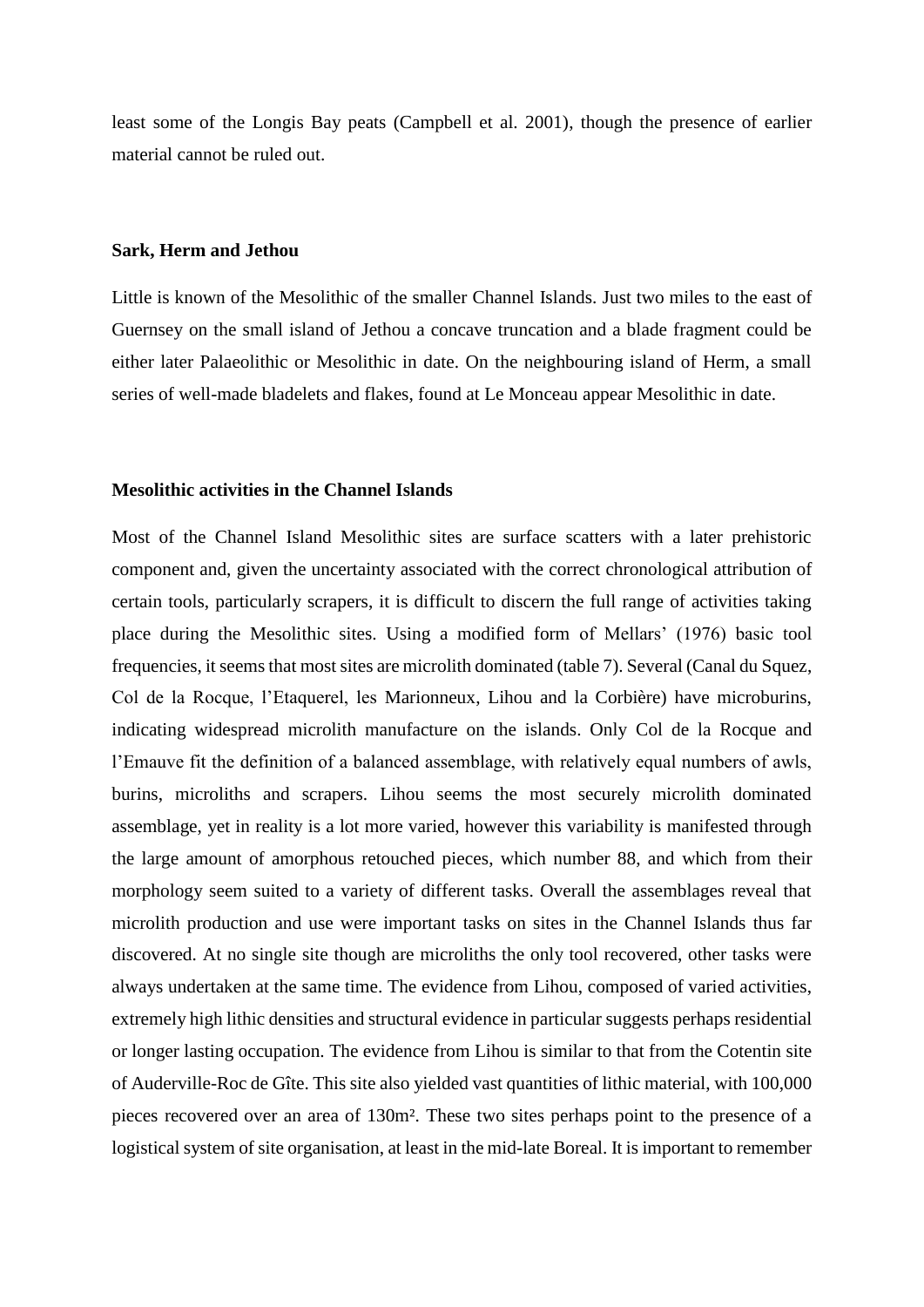though that all sites are likely to be palimpsests and thus were probably reoccupied at different times for different purposes.

## *Persistent Places*

Many Mesolithic sites in the Channel Islands, particularly in Jersey, tend to be located on the top of relict sea cliffs, created in earlier interglacials. During the time of occupation, though the sea might be some distance away, the high cliffs would give good views over a shrinking coastal plain, dissected by river valleys (table 8). This pattern may be partly taphonomic: sea cliffs are areas of erosion; thus these sites are more likely to be discovered than those in other areas, such as inland valleys covered by alluvium, and low-lying coastal sites are likely to have been inundated. However there is evidence to suggest the cliff top location is a real pattern, as these sites are mostly focused on the sides of the island that would have faced out to sea, rather than towards France/the land of the Normanno-Breton Plain. A similar focus on 'le côte sauvage' has been noted by Marchand (2013) in his survey of Mesolithic use of the islands off the coast of Brittany. Mesolithic sites are also found on sea cliffs on the Cotentin Peninsula, Normandy (Ghesquière et al 2000). Why these sites face the sea, on exposed areas buffeted by prevailing winds, rather than France and the remnants of the Normanno-Breton Plain is an interesting question. This patterning may suggest that views over the sea were more important than views over the land, and indicate an increasing maritime focus. Access down to the coastal plain and the sea beyond also seems to have been important in the location of sites. Several are adjacent to (Col de la Rocque, Les Marionneux), or above small valleys (Canal du Squez, l'Emauve) that may have served as routeways down to the lowlands. Proximity to flint sources may also have been key. All assemblages are made from beach pebbles, and the beaches along the northern coast of Jersey currently have the best supply on the island, perhaps accounting for preferential location of Mesolithic sites along the north coast.

Another common characteristic of Channel Island Mesolithic sites is the proximity of water. All sites are located within 1km of water, with some, such as Canal du Squez, Col de la Rocque and l'Emauve adjacent to small streams. Lihou appears to be the only exception; however this site is at lower altitude than the others, and the surrounding area has been more affected by sea level rise, thus a proximate water source may have been originally present.

These sites share key characteristics that seem to have been favoured by Mesolithic populations: good views and proximity to water. They thus appear to have been 'persistent places' (Schlanger 1992), places that through desirable, fixed affordances acted as magnets for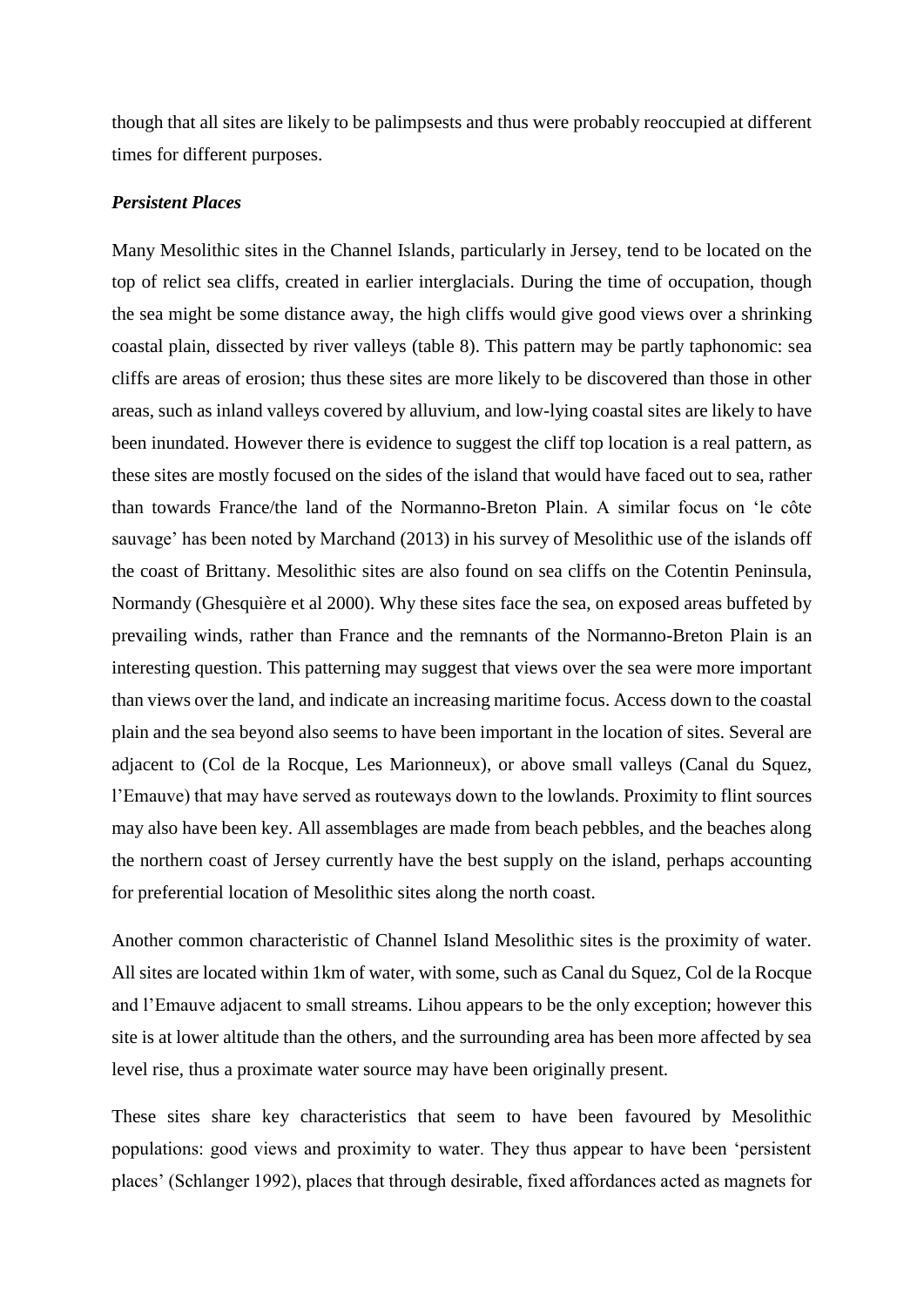prehistoric groups. These areas seem to have been repeatedly revisited over time, as indicated by the large extent of most of these scatters, and the extremely dense spread of material at Lihou in particular. In addition to the natural affordances of these places, the presence of a stone-built, likely hearth structure at Lihou, which appears to have been reworked, may have focused reoccupation upon that specific location.

### **Sea level rise**

However in order to fully understand the nature of the Mesolithic occupation of the Channel Island, a knowledge of the form and pace of topographic change associated with sea level rise is essential. In the remainder of this paper we attempt to correlate the archaeological evidence with a new model for sea level rise in the region. However it must be noted that attempting to map the successive positions of the coastline is fraught with difficulties for the following reasons:

- 1. A local sea level curve for the Channel Islands does not currently exist (Sebire and Renouf 2010) and therefore regional sea level curves (e.g. Lambeck 1997, 2014) have to be used which may be only partially applicable to the study area.
- 2. An understanding of tidal regimes is required and tidal ranges are difficult to construct for the past; indeed the amplitude of the tidal regime currently varies within the area of the Channel Islands, increasing from 10m around Guernsey to 13m at the head of the Normanno-Breton Gulf (Sebire and Renouf, 2010).
- 3. The available bathymetry of the sea bed is probably only a crude approximation of the actual seabed topography (certainly at a scale of mapping that may be relevant to reconstructing past coastal geographies).
- 4. The available bathymetry does not necessarily reflect the topography of the preinundation landsurface; subsequent patterns of erosion and deposition will have modified the topographic template.

For these reasons, attempts to model in detail the history of coastal inundation and the transgression of the shore zone in a landwards direction is complex and potentially unreliable without detailed bathymetric survey, sub-bottom seismic profiling and ground truthing using coring devices to return samples from beneath the sea floor for analysis and dating.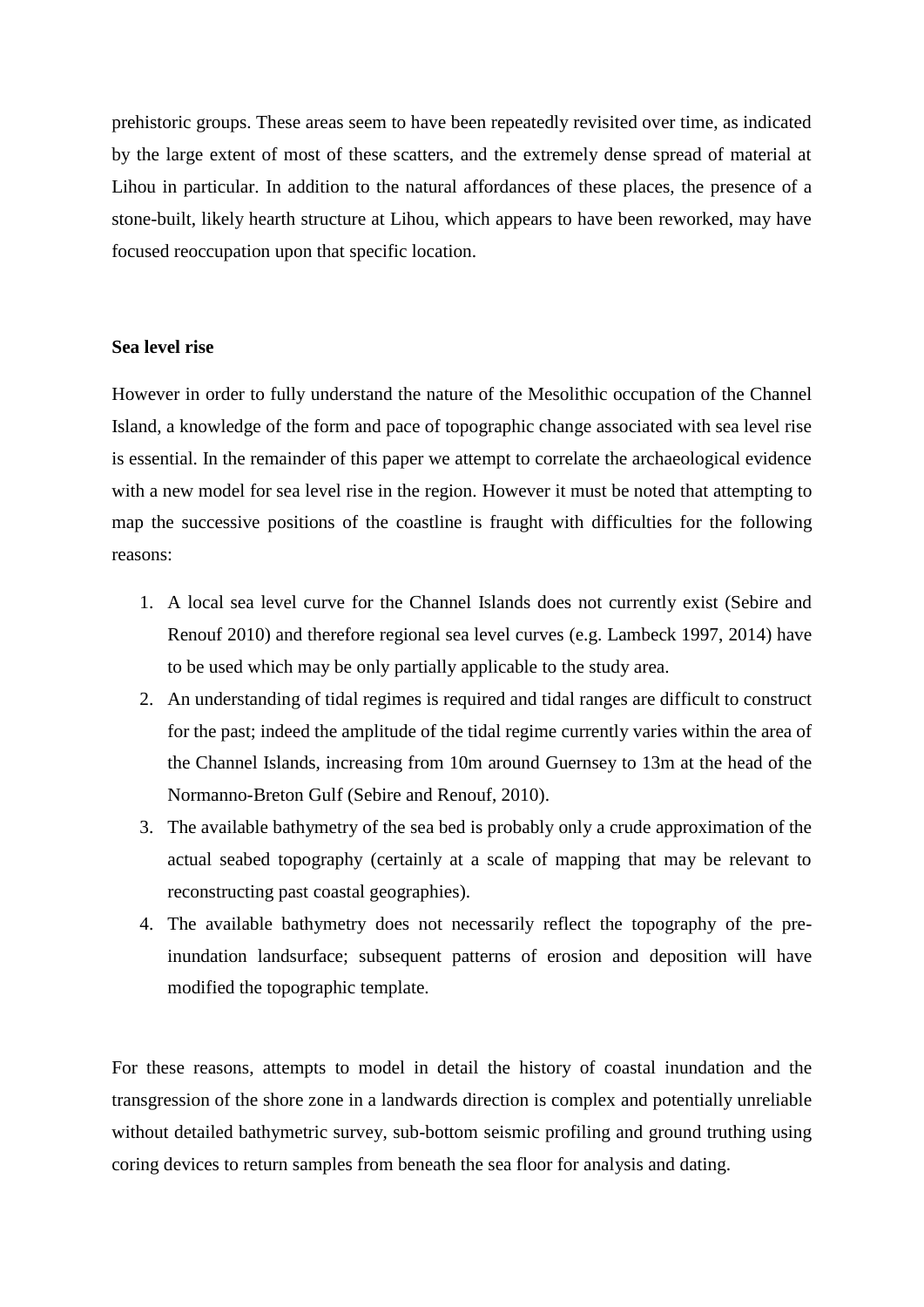Three recent models address sea-level change in the Channel Islands: Sebire and Renouf's (2010) model, focused on Guernsey, has produced a series of reconstructions attempting to pinpoint the timing at which the Channel Islands landmass was successively transformed into the series of islands we know today. A factor to be taken into account that has been ignored in Sebire and Renouf's model is the impact of erosion and deposition on/into the topographic template that was flooded. Similar modelling, based on bathymetry and regional sea-level curve models, have been used by Marchand (2013) to investigate the consequences of sea-level rise primarily along the southern coast of Brittany, but also incorporating the Channel Islands. Finally, a new regional model of sea-level rise across Britain and Northern France, that draws upon a new glacial-isostatic adjustment model (Bradley et al. 2011) and incorporates a variety of different data-sources, has been produced by Sturt and colleagues (2013). This model also however relies primarily on bathymetric data for the Channel Islands.

These methods of reconstruction are similar to ours and where discrepancies occur these may be due to inconsistencies between the base mapping data (i.e. sea bed bathymetry). Marchand suggests, for example, an earlier severing of Jersey from the continent (during the second half of the middle Mesolithic) from that of Sturt and colleagues (at the start of the Neolithic). Such imprecision is to be expected without more in-depths work on local sea-level rise.

We present here a model specifically focused on the Channel Islands. The sea-level curve used is provided by Lambeck et al. (2014). The bathymetric model comes from the latest combined data sets produced by the European Marine Observation and Data Network (EMODnet [http://www.emodnet.eu/bathymetry\)](https://outlook.manchester.ac.uk/owa/redir.aspx?SURL=GAUpA5R8TRBVYWM1rWu6gfO7I6KHF3iXxkE9fq_esdbOF-ftB4LSCGgAdAB0AHAAOgAvAC8AdwB3AHcALgBlAG0AbwBkAG4AZQB0AC4AZQB1AC8AYgBhAHQAaAB5AG0AZQB0AHIAeQA.&URL=http%3a%2f%2fwww.emodnet.eu%2fbathymetry). This is a combination of different data at different resolutions as provided by the partner countries (EU Nations) combined with the GEBCO 2014 (General Bathymetric Chart of the Oceans) digital bathymetry. GEBCO operates under the joint auspices of the Intergovernmental Oceanographic Commission of UNESCO. As tidal range is unknown, the images presented (figures 27 to 30) show both msl and the modern tidal range (taken as 12m). This model suggests the following:

- 1. At -52 (9000BC), at the beginning of the early Mesolithic, coastal geography consists of a largely open coastline with Guernsey and Alderney representing major peninsulas (figure 27).
- 2. At -40m (8000BC), corresponding with the early part of the Middle Mesolithic, both Guernsey and Alderney are islands, at least inter-tidally. Guernsey is a relatively large island (Greater Guernsey), also incorporating Herm and Jethou,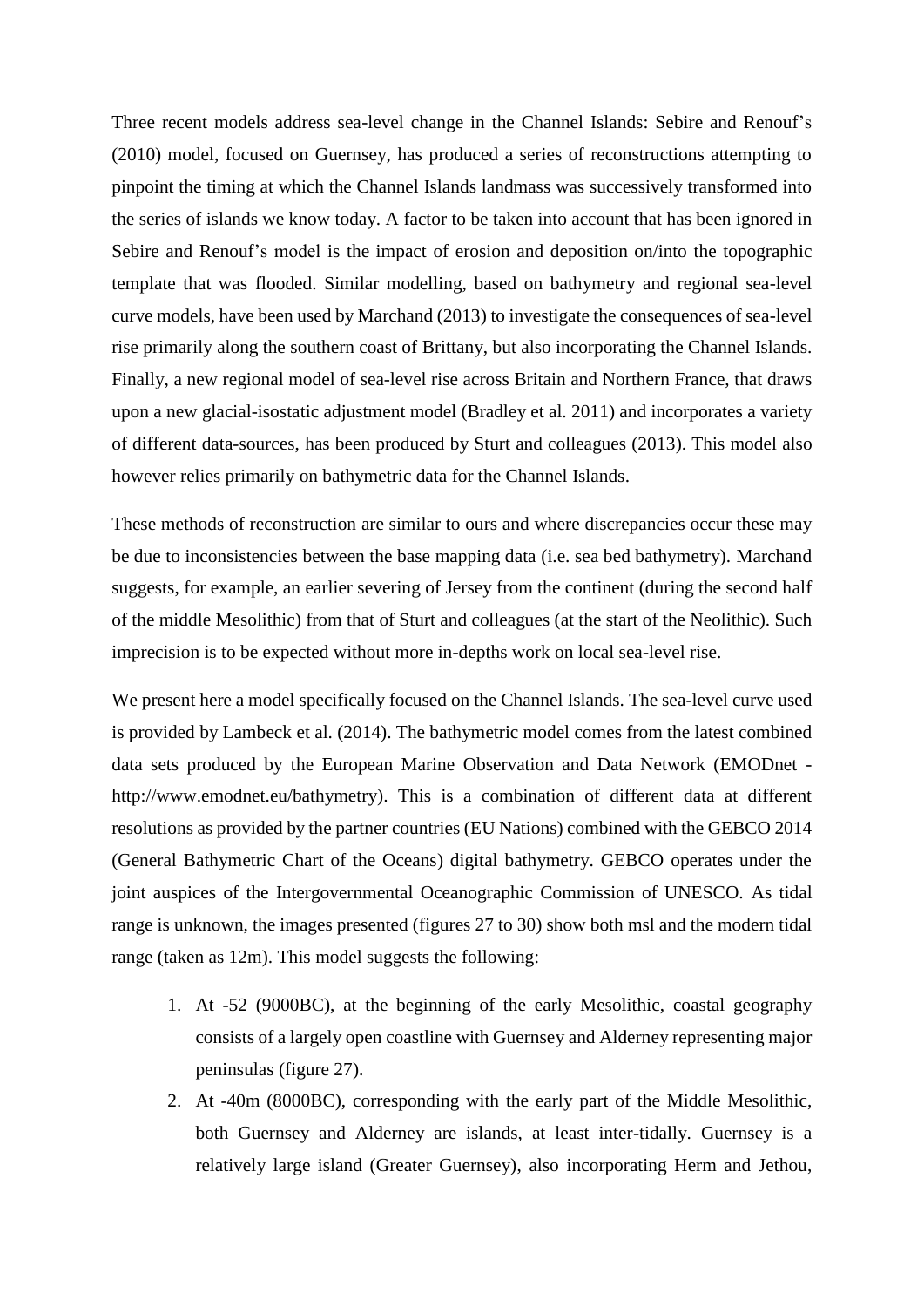though Sark is becoming a separate island. Jersey has developed into a major peninsula to the south of a large estuary (figure 28).

- 3. At -30m (7300BC) in the later part of the Middle Mesolithic, the coastline is now one of embayed features. A large lagoonal feature has developed to the east of Jersey (figure 29).
- 4. The period 7000-6000BC saw dramatic sea level rise, leading to the insularisation of Jersey and the breakup of the larger island of Greater Guernsey. At -4m (5500BC), corresponding to the late/final Mesolithic, Jersey has become an island. With the tidal range now likely to be similar to the present, at least towards the end of this period, the insularisation of Jersey is likely to have been a long process, the area becoming an intertidal island from some time before 6000BC, and finally completely severed around 500 hundred years later (figure 30).

This model of sea level rise indicates a complex relationship between insularisation and Mesolithic demography. In Guernsey and Alderney, which became islands relatively early in the Holocene, Mesolithic occupation took place after insularisation; by contrast Jersey witnessed most Mesolithic occupation whilst it was a peninsula of northern France. In the following section we discuss the shifting focus of occupation of the Channel Islands in relation to our model.

#### **Discussion: The Mesolithic occupation of the Channel Islands**

## *Late Pleistocene/early Holocene (figure 27)*

In general the area does not seem to have been highly attractive to human populations during the later Palaeolithic and earliest Mesolithic. Occupation of the Channel Islands at the end of the Pleistocene is attested only by the Magdalenian sites of Les Varines, Jersey (Blinkhorn et al. in prep) and Crevichon Landing, between Crevichon and Jethou, and by material from the Royal Hotel, St Peter Port, Guernsey (Sebire 2011). The latter, represented by three fine partially backed bladelets, approaching Blanchere points, is similar to projectiles from Auvours, Sarthe (Allard 2013) which is considered to belong to the *industries à pointes à dos rectiligne* (Marchand 2008) and is likely to indicate occupation of the area around the Pleistocene/Holocene transition. The occupation of the Royal Hotel probably took place when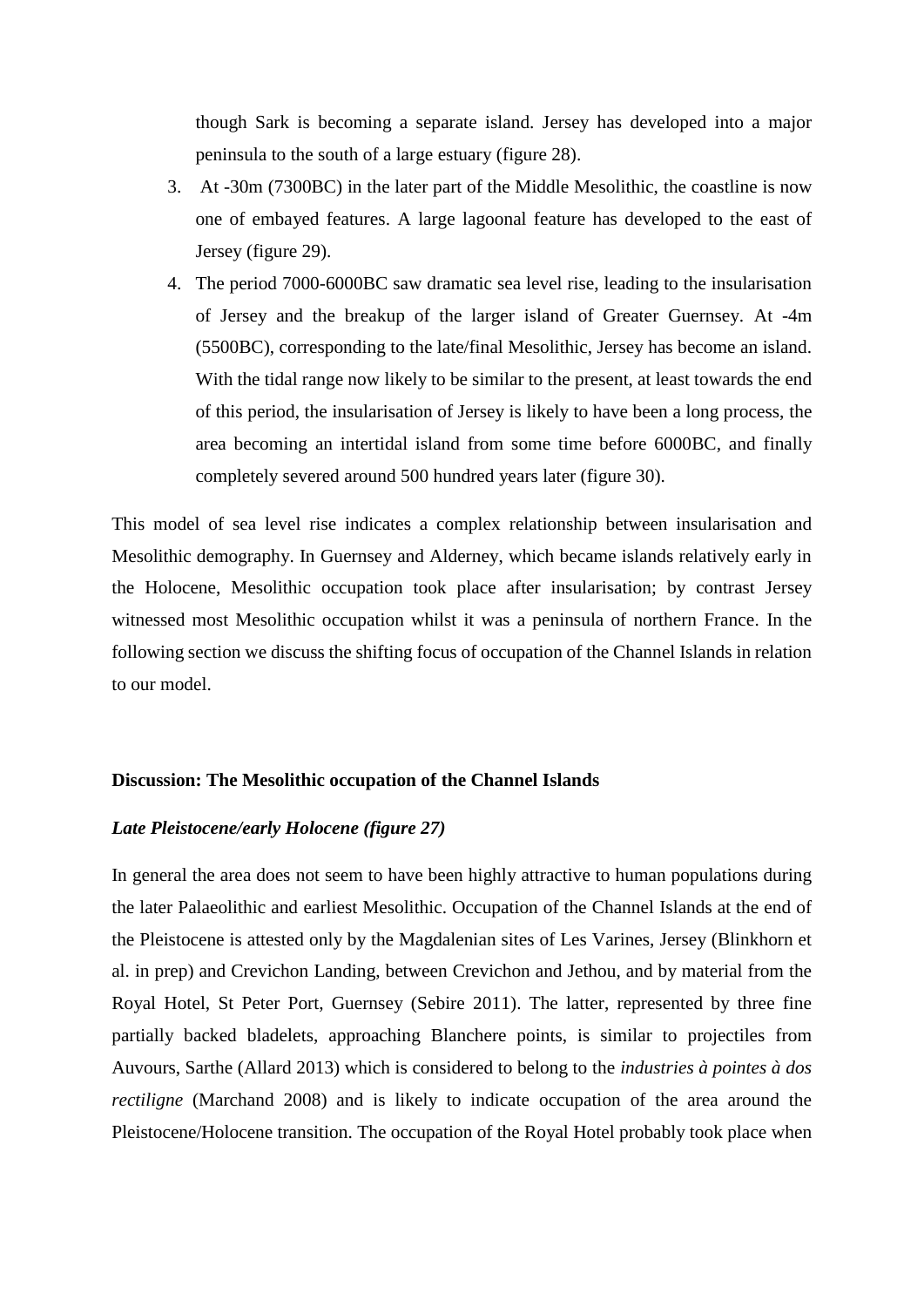the shrinking of the Plain was becoming increasingly obvious in that area and Guernsey had become a peninsula (figure 27).

Mesolithic sites, by contrast, appear relatively common in the Channel Islands, particularly in Jersey (table 9). This is probably partly a function of the larger size of this island, but also the efforts of Brian Phillipps, who has discovered a large number of sites in recent years. However some periods of the Mesolithic are better represented than others. Early Mesolithic sites currently appear rare or absent on the islands. The only true Early Mesolithic site may be at l'Etacquerel in Jersey, however the number of microliths recovered are too few to assign a definite attribution. It is worth noting that obliquely blunted points appear more common on Channel Island Mesolithic sites than on the Cotentin. This may be a regional characteristic, but could also point to the presence of a component of Early Mesolithic material within predominantly Middle Mesolithic collections. The paucity, or even absence, of Early Mesolithic sites is echoed on the Cotentin peninsula (Ghesquière 2010).

# *Middle Mesolithic (figures 28 and 29)*

During the Middle Mesolithic the area changed dramatically: Guernsey and Alderney became islands, and Jersey a peninsula. However, in contrast to the early Mesolithic, Middle Mesolithic sites are common across the region, both on the various Channel Islands and the Cotentin Peninsula. It appears the broader area was attractive to settlers in the Middle Mesolithic; the dynamism of these rapidly changing landscapes does not seem to have been a barrier to occupation, but may have in fact encouraged it. Mesolithic occupation spanned a range of different environments, but focused mainly on peninsulas and islands, landscapes that were produced and continually reproduced by sea-level rise. This may suggest a range of marine adaptations was in place by this time, though the focus of many sites of this date, with views over the coastal plain, suggests the monitoring of the movements of terrestrial animals was also important.

The range of microliths recovered suggests occupation of the islands during both the early (figure 28) and late (figure 29) parts of the Middle Mesolithic period. Canal du Squez probably has the earliest occupation, with large quantities of obliquely blunted points, segments and a small number of basally modified pieces. Such sites in northern France date between 8400 and 7600BC (Ducrocq et al. 2008). Also present though are small quantities of scalene triangles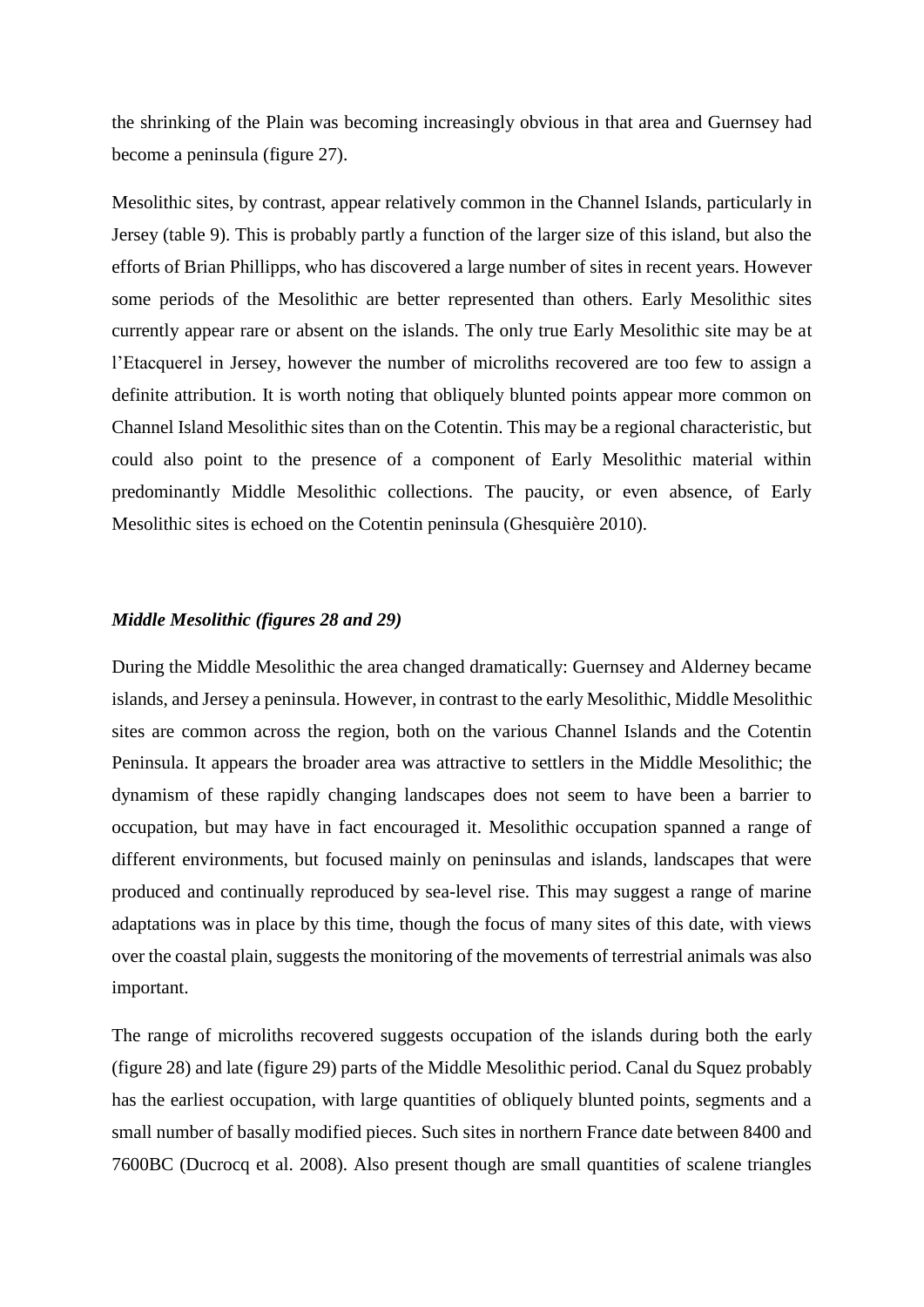and narrow backed bladelets, indicating smaller scale later Middle Mesolithic occupation of the site. Most of the assemblage from Grosnez racecourse is likely to be of a similar date, consisting of obliquely blunted points, partially backed bladelets and basally modified pieces. Câtel de Rozel may also belong with this group, having yielded a basally modified piece and a possible broken segment. These sites would have been on high ground with views across an extensive plain, crossed by a major river, and with views towards the sea to the northwest. In Guernsey the small assemblages of la Corbière and Creve Coeur probably belong to the first half of the Boreal, being characterised by obliquely blunted points, partially backed points and occasional narrow backed bladelets. These sites were occupied when both Guernsey and Alderney had become islands, at least intertidally (figure 28). Mannez/Pourciaux on Alderney, which has a broadly Middle Mesolithic occupation is included on both figures 29 and 29.

Four additional sites appear to date to the second half of the Boreal (figure 29), the largest of these is Lihou GU582, dating to 7497-7192BC (8310±39BP, OxA-15198). Lihou is characterised by obliquely blunted points, basally modified pieces, scalene triangles and truncated backed bladelets. Bruno's site, Corbière, Les Marionneux and le Col de la Rocque in Jersey probably also date to this period. Both sites are characterised by a dominance of scalene triangles and obliquely blunted points. A notable feature of the Lihou assemblage is the expedient nature of the technological schema, with a lack of cresting and preparation in comparison to other sites such as Canal du Squez. This may be a chronological feature; however the two Jersey sites do not provide sufficient evidence to confirm this. Both of these are surface collections containing quantities of later prehistoric material. It is thus difficult to determine whether expedient technology belongs with the Mesolithic or later prehistoric component.

The Middle Mesolithic occupation of Guernsey occurred while it was the relatively large island of Greater Guernsey, which consisted of Guernsey, Herm and Jethou. The varied resources likely to be present on land of this size suggests that the island was more than a simple stopping off place for fishing expeditions. This is supported by the evidence from Lihou, where the lithic assemblage suggests a varied set of activities took place, and lithic densities and structural evidence potentially suggests long stays. The reliance on poor quality local material at the site and expedient knapping strategies could also be interpreted as an effect of insularisation.

Jersey witnessed considerable occupation throughout the Middle Mesolithic; however in contrast to Guernsey and Alderney, this occurred when Jersey was part of mainland Europe. In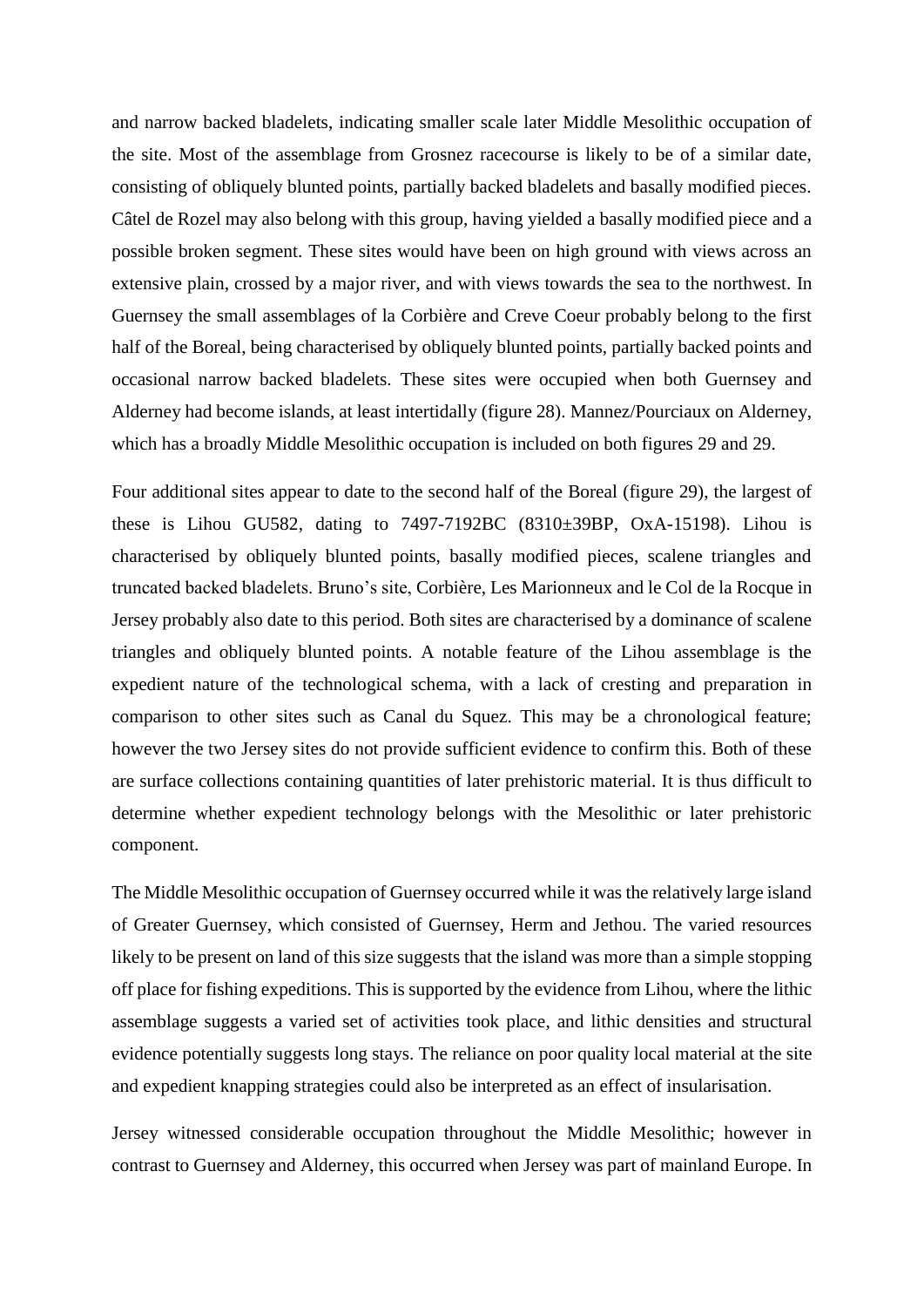the Middle Mesolithic Jersey was a peninsula, jutting into the Normanno-Breton Gulf, and it may have been this topographical configuration which made it an area of repeated occupation, as also occurred on the Cotentin peninsula at the same time (Ghesquière et al 2000). Numbers and locations of sites are similar throughout the middle Mesolithic, with sites on high ground, overlooking a shrinking coastal plain below.

Currently there is no evidence for occupation of the Channel Islands in the  $7<sup>th</sup>$  millennium BC. In this period east of the Seine assemblages with *feuilles de gui* are present; the nature of microlith types to the west, prior to the arrival of trapezes is uncertain. Ghesquière (2012) has suggested than points with semi-invasive inverse retouch found on the Cotentin may be equivalent to *feuilles de gui.* A single example of this type has been recovered from le Col de la Rocque; however in the absence of dates from either the Cotentin or the Channel Islands, this must currently remain speculation.

It is worth noting that during this period there was significant change in the configuration of 'Greater Guernsey', which was reduced in size significantly between 7000 and 6000BC, with Herm/Jethou finally cut off from Guernsey just before 6000BC. There is currently little evidence for Final Mesolithic occupation on Guernsey and is possible that the forms of residential mobility that were practiced during the Middle Mesolithic were not possible when the island became smaller, perhaps because populations of large herbivores became too vulnerable to over-exploitation. However we also need to consider the effects of the perception of the inundation of land, which could have caused loss of faith in the occupation of the area (see Leary 2009 and Wenninger et al. 2008 for further examples of this phenomenon). Sturt et al. (2013) suggest that the inundation of Greater Guernsey was of sufficient rapidity to be perceptible at the level of inter-generational cultural memory. It may be that this change was simply too dramatic and led to the abandonment of the Guernsey area.

## *Final Mesolithic (figure 30)*

Final Mesolithic sites, which appear from c6200BC, are present on the islands, but are rarer than Middle Mesolithic assemblages. Such sites are only known from Grosnez Hurel/Racecourse in Jersey and l'Emauve in Alderney, both characterised by mainly asymmetric trapezes. The assemblage from Grosnez Hurel/Racecourse is of mixed date and Final Mesolithic technological characteristics are difficult to isolate. However there is a marked difference in technology used at l'Emauve: here larger and more regular blade blanks were produced, consistent with late Mesolithic *montbani* style debitage. Late/Final Mesolithic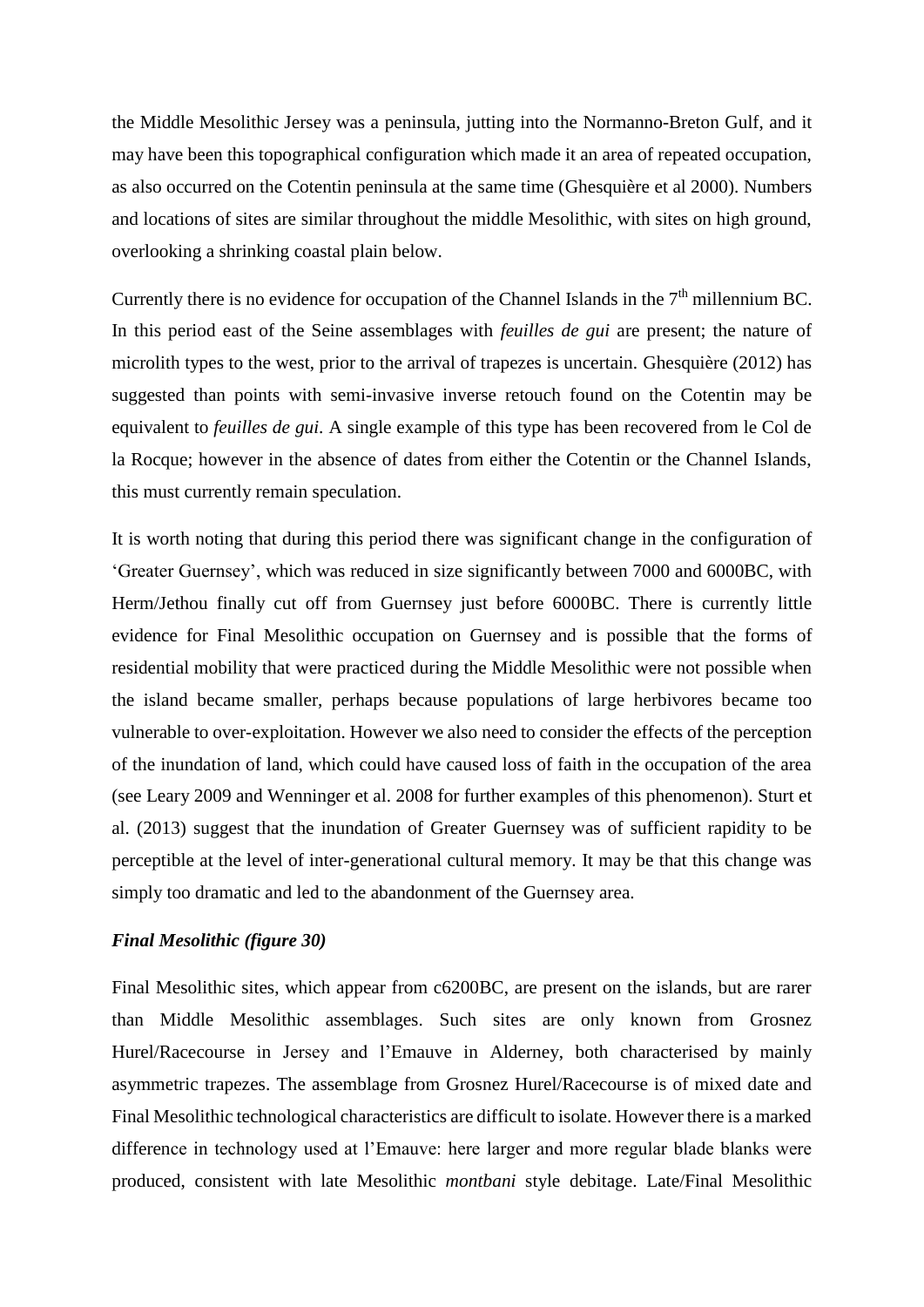occupation is probably absent from Guernsey, with the possible exception of a single trapeze from the Royal Hotel and a microlith from Fort Pembroke.

The Final Mesolithic occupation of Jersey took place after it had become an island – or at least an intertidal island - and indicates that, while settlement appears to have diminished after insularisation, it did not cease. Later Mesolithic evidence in Jersey is relatively ephemeral, perhaps suggesting rather small-scale occupation of the island. It may have served as a stop off point on sea journeys and fishing trips. The Final Mesolithic site of l'Emauve in Alderney is rather more substantial, and suggests a different type of occupation. Alderney is the island nearest to France and it may be that l'Emauve and sites on the French coast played a complimentary role in a single system of mobility, as Marchand (2013) has argued for the islands off the west coast of Brittany (though it should be noted that the crossing between Alderney and the Cotentin is currently particularly treacherous). The decrease in occupation of the Channel Islands during the Final Mesolithic makes an interesting contrast with the various islands off the coast of Brittany, where there appears to have been limited middle Mesolithic occupation, but a substantial increase in Final Mesolithic sites, including the shell midden cemetery of Hoëdic and the densely occupied site of Bordelann on Belle-île (Marchand 2013). Marchand (pers.comm.) has noted the similarity of the trapezes from l'Emauve with those from Teviec, perhaps suggesting far-flung maritime mobility. In this region a maritime culture appears to have flourished, though population focus seems to have shifted over time from the Channel Islands and Normandy in the Middle Mesolithic to Brittany and its islands in the Final Mesolithic, perhaps as a result of the new configurations of the landscape that sea-level produced.

## *Maritime Connections*

Sea-faring has been recognised as a notable characteristic of Mesolithic life across Europe (eg. Warren 2005, Bjerk 2009, Garrow and Sturt 2011, Anderson-Whymark et al. 2015). In Northwest Europe, the colonisation of Ireland and the Isle of Man in the 8<sup>th</sup> millennium BC, the consistent presence of Mesolithic material along the Hebridean archipelago and the shell midden cemetery of Hoedic, have all been taken to reflect the ability to undertake often dangerous sea-crossings on a regular basis. To this list can be added Middle and Late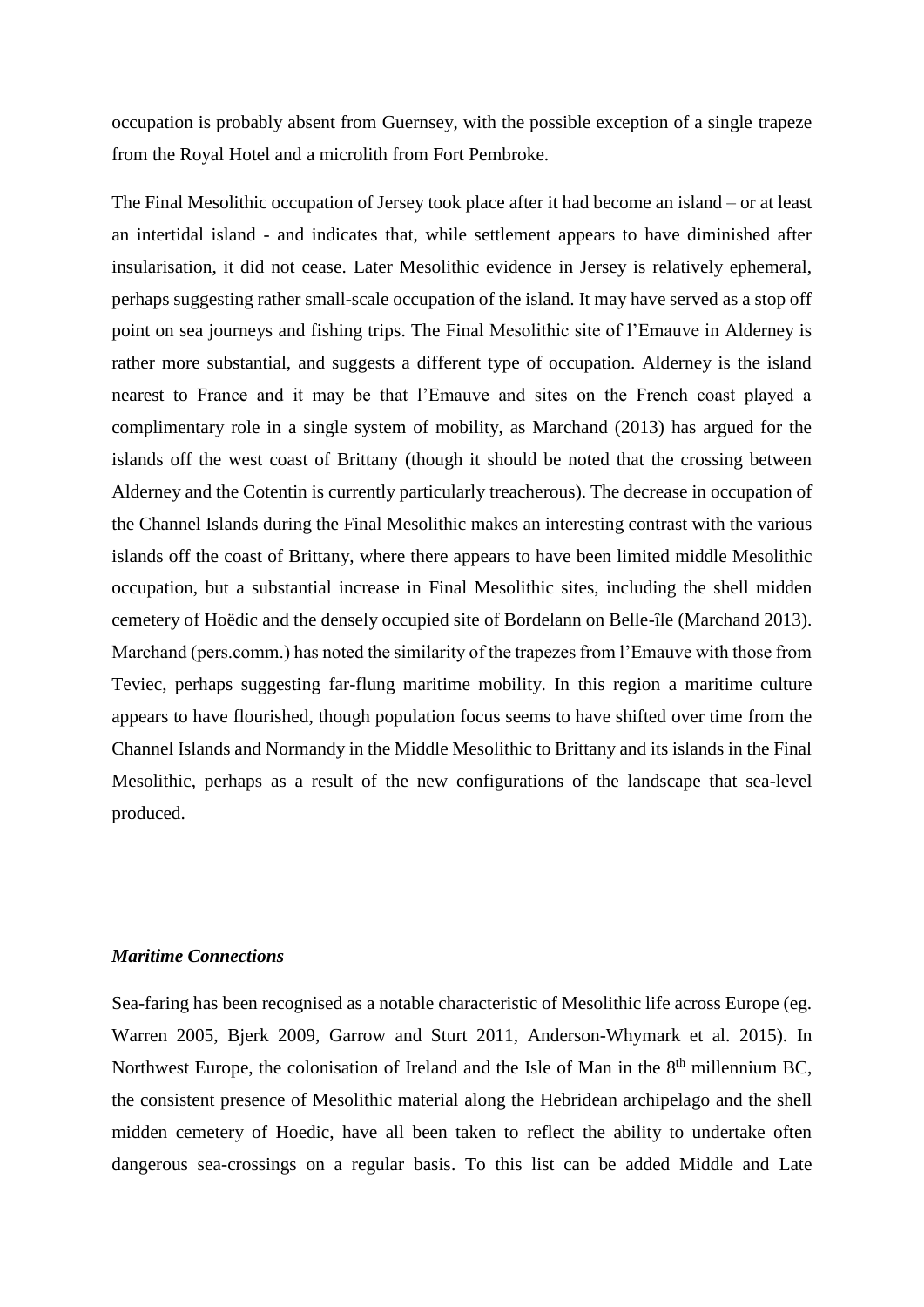Mesolithic sea crossings to the Channel Islands. The evidence from this region, based on considerable similarity of Middle Mesolithic microlith types, suggests strong connections between the islands and the Cotentin Peninsula in particular. The presence of a couple of Breton Bertheaume type microliths at Lihou may also suggest occasional journeys between Guernsey and Brittany. In the Final Mesolithic, longer distance connections appear to have pertained, with similarities between trapezes at the Alderney site of l'Emauve and those from the island of Teviec. Such patterns are reinforced by the finds of asymmetric trapezes *à base décalée* from Old Quay, St Martin's, Isles of Scilly (Anderson-Whymark et al. 2015), which bear greatest similarities to those from the east of the Seine. We can perhaps imagine large-scale Final Mesolithic journeying, with east-west journeys along the Channel taking place with some regularity (Marchand 2015).

The broader question remains as to the extent of north-south journeys at this time, and the relationship between the Middle and Final Mesolithic of Northern France and the Channel Islands with the British Isles (Jacobi 1976). Was the crossing to the British Isles made after the Straits of Dover were breached? Similarities in microlith forms, after all, continue after the breaching of the straights of Dover: Basally modified pieces, for example, are present in northern France, but also in southern Britain, in the form of the Horsham assemblages of southeast England and the Honey Hill type industries of the Midlands. Ghesquière (2012) has suggested the presence of Horsham points in northern France shows the cultural unity of the Channel region in the first half of the Boreal. These types are rare however in France, amongst an extremely variable range of basally modified types. He also suggests that similarities between Honey Hill type microliths and certain basally modified pieces from the Cotentin (also present in Jersey) may indicate seafaring and contact between Britain and Normandy in the second half of the Boreal. Currently however we need to be cautious. Horsham and Honey Hill types are under-researched. In particular Ghesquière's suggestion of cultural connections between Honey Hill and Normandy in the second part of the Boreal is difficult to substantiate, given the likely date of Honey Hill industries in the first half of the Boreal and their predominant distribution in the Midlands and East Anglia. Further typological comparison – and dating - is needed. However both the evidence presented in this paper and a number of recent finds (Anderson-Whymark et al. 2015, Larson 2015) indicate that we should no longer see insularisation as a barrier to movement; in fact, we should perhaps expect the reverse.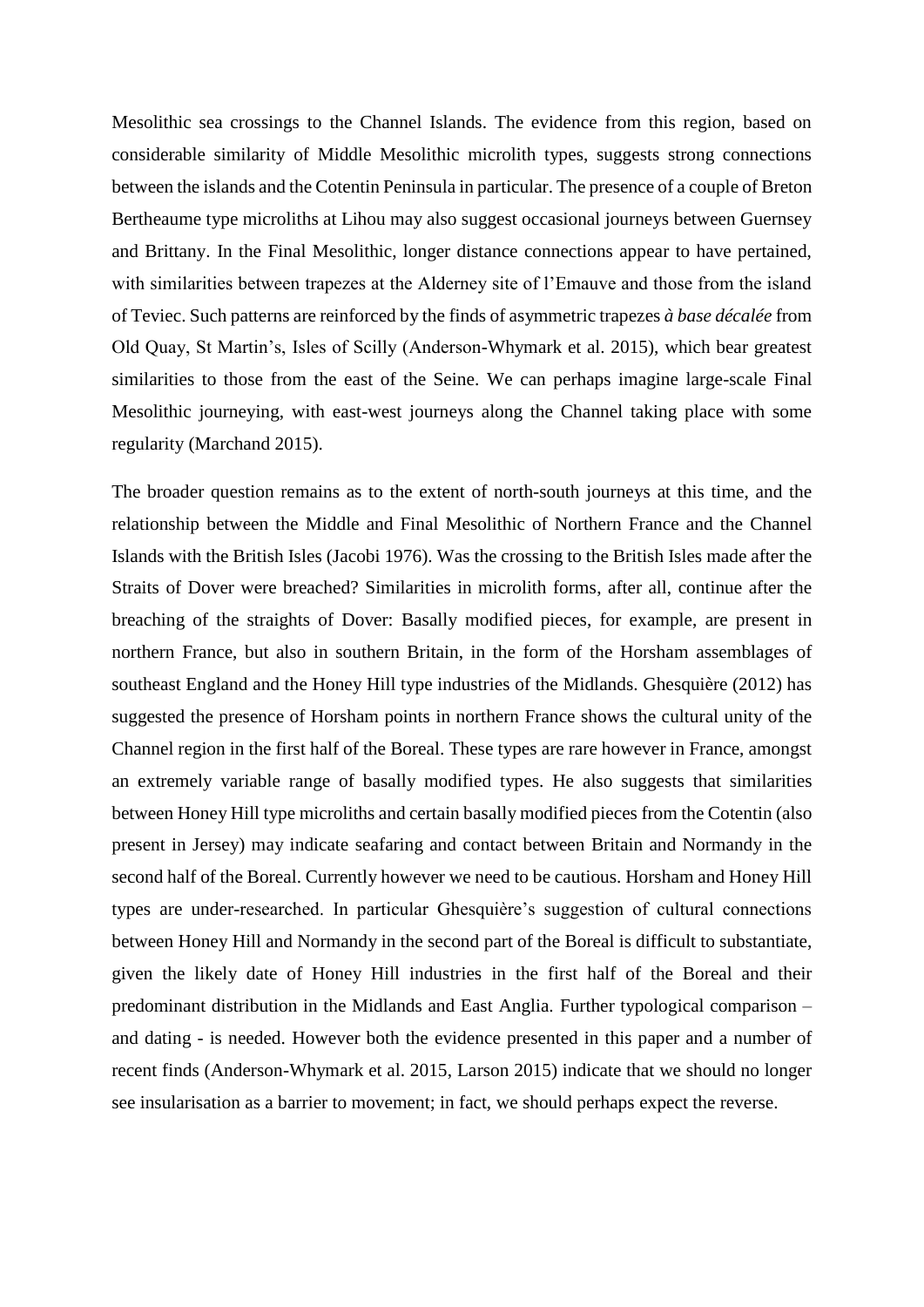## **Conclusions**

In general it is assumed that sea-level rise resulted in loss and devastation for Mesolithic people. In some areas this is likely to have been true, as ancestral lands were inundated, but in other areas these changes created opportunities. The Channel Islands were an area of the Normanno-Breton Plain that saw relatively little occupation during the late Upper Palaeolithic and early Mesolithic. Changes in the topography and resources of the area however created many opportunities that Middle Mesolithic people took up, most likely in the context of a mixed economy that incorporated increasing quantities of marine resources.

During both the Middle and Late Mesolithic relict sea cliffs were favoured areas for the location of sites. These permitted views over and access down to (via adjacent river valleys) a narrow coastal plain, and to the sea beyond. Both mainland peninsulas and islands were repeatedly reoccupied, and the presence of similar types of sites on both the peninsulas and islands suggests they were often used in similar ways. Greater Guernsey is likely to have been large enough to allow both terrestrial prey and marine resources to be exploited during the Middle Mesolithic, in a similar way to the peninsulas of the mainland. Alderney may have been a convenient stopping off point for groups used to making sea voyages during both the Middle and Late Mesolithic, and may also have been attractive for its superior flint sources. While occupation of Jersey and Guernsey decreased in the Final Mesolithic, occasional visits were still made to Jersey, while Alderney and various islands off the coast of Brittany became more of a focus of occupation.

The evidence from the Channel Islands indicates that the Middle Mesolithic saw a new focus on maritime lifeways, as sea-level rise (that would have been at its most rapid at this time) created opportunities for maritime travel and access to a greater quantity of marine resources. The focus of Mesolithic sites towards the sea indicates its importance for Middle Mesolithic groups, a feature more usually associated with the Final Mesolithic of the region (Marchand 2013). These seafaring lifeways, initiated in the Middle Mesolithic, appear to have paved the way for fully marine-focused, complex coastal groups in the late Mesolithic of the region (Schulting 1996, Marchand 2013).

## **Acknowledgements**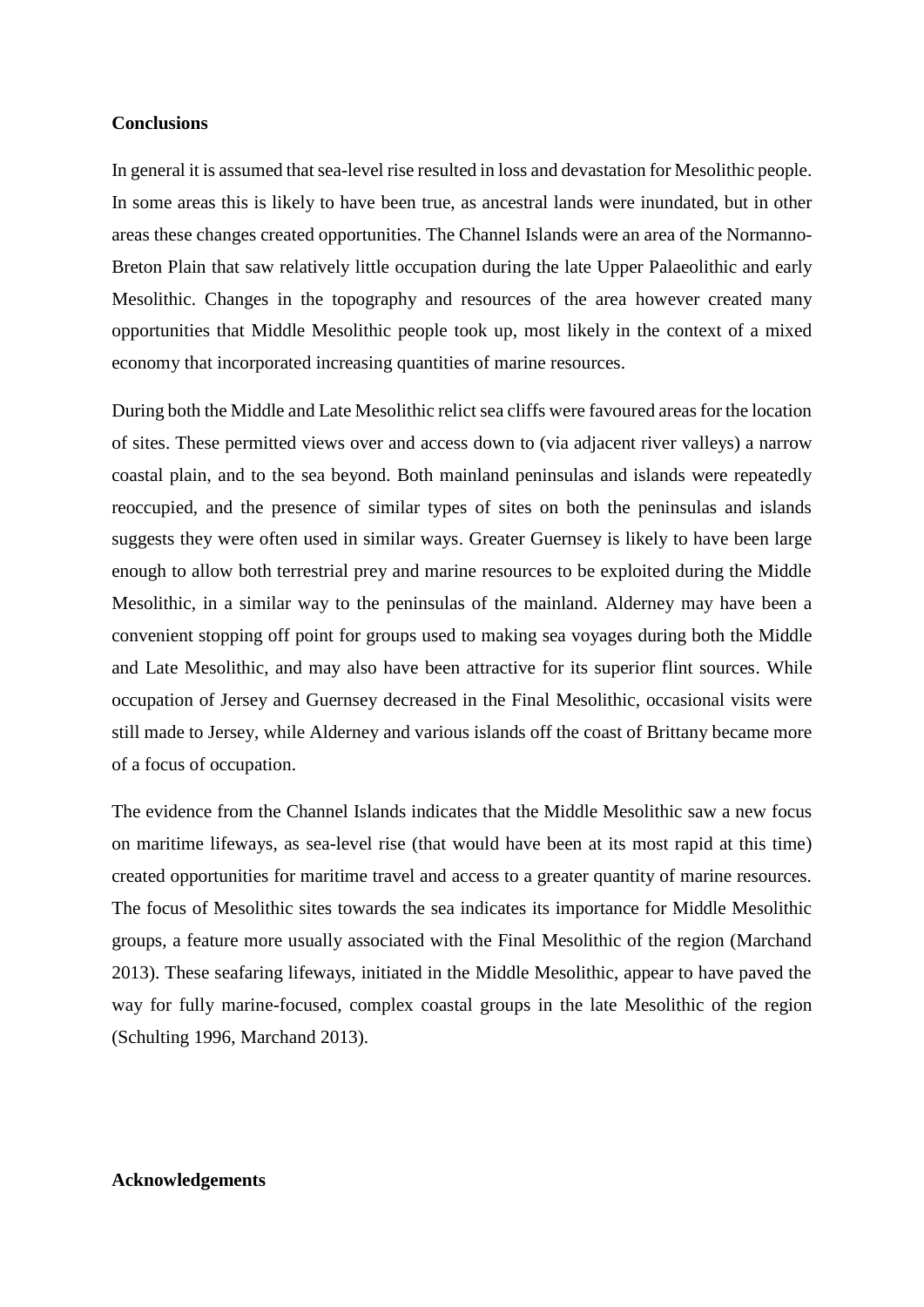This article could not have been written without the help, support and archaeological endeavours of a variety of people who shared their considerable knowledge of the archaeology of the Channel Islands. Many thanks to Olga Finch (Jersey Heritage), Brian Phillipps, Sheena Brockie, John Clarke, Ralph Nichols, John Renouf, and Paul Chambers (*Société Jersiaise*), Heather Sebire and Phil de Jersey (Guernsey Museum), Peter Arnold (Alderney Society) and Frances Jeens (Alderney Museum) for information, providing access to collections and their support for this project. The article has also profited from useful discussions with Thierry Ducrocq, Duncan Garrow, Emmanuel Ghesquière, Grégor Marchand, John Renouf, Heather Sebire, Chris Scarre, Bénédicte Souffi and Fraser Sturt, for which many thanks.

## **References**

Anderson-Whymark, H., Garrow, D. and Sturt, F. 2015. Microliths and maritime mobility: a continental European-style assemblage Late Mesolithic flint assemblage from the Isles of Scilly. *Antiquity* 89(346), 954-71.

Anon. 1797. Extract of a letter from Jersey, March 19th. *The Edinburgh Evening Courant*.

Allard, M. 2013. [Un campement épipaléolithique de chasseurs dans l'ouest de la France:](http://paleo.revues.org/2516) Le site 1 du Camp d'Auvours à Saint-Mars-la-Brière (Sarthe, France). *Paléo* [24,](http://paleo.revues.org/2510) 21-46.

Antoine, P., Goutard, J-P., Gibbard, P., Hallegouet, B, Lautridou, J-P. and Ozouf, P. 2003. The Pleistocene rivers of the English Channel region. *Journal of Quaternary Science* 18, 227-43.

Artur, E., Billard, C., Hervieu, G., Marie, N. and Dubrulle 2008. Les occupations du Mésolithique final de Bieville-Beuville 'Le Vivier', Calvados. *Revue archéologique de l'Ouest*  25.

Audouard, M. 1986. L'occupation Mésolithique au Rozel (Manche): La Station 56. *Revue Arch*é*ologique de l'Ouest* 3, 5-21.

Barton, R.N.E., Berridge, P.J., Walker, M.J.C. and Bevins, R.E. 1995. Persistent Places in the Mesolithic Landscape: an Example from the Black Mountain Uplands of South Wales. *Proceedings of the Prehistoric Society* 61, 81-116.

Bell, M. 2007. *Prehistoric Coastal Communities. The Mesolithic in Western Britain*. York, CBA Research Report 149.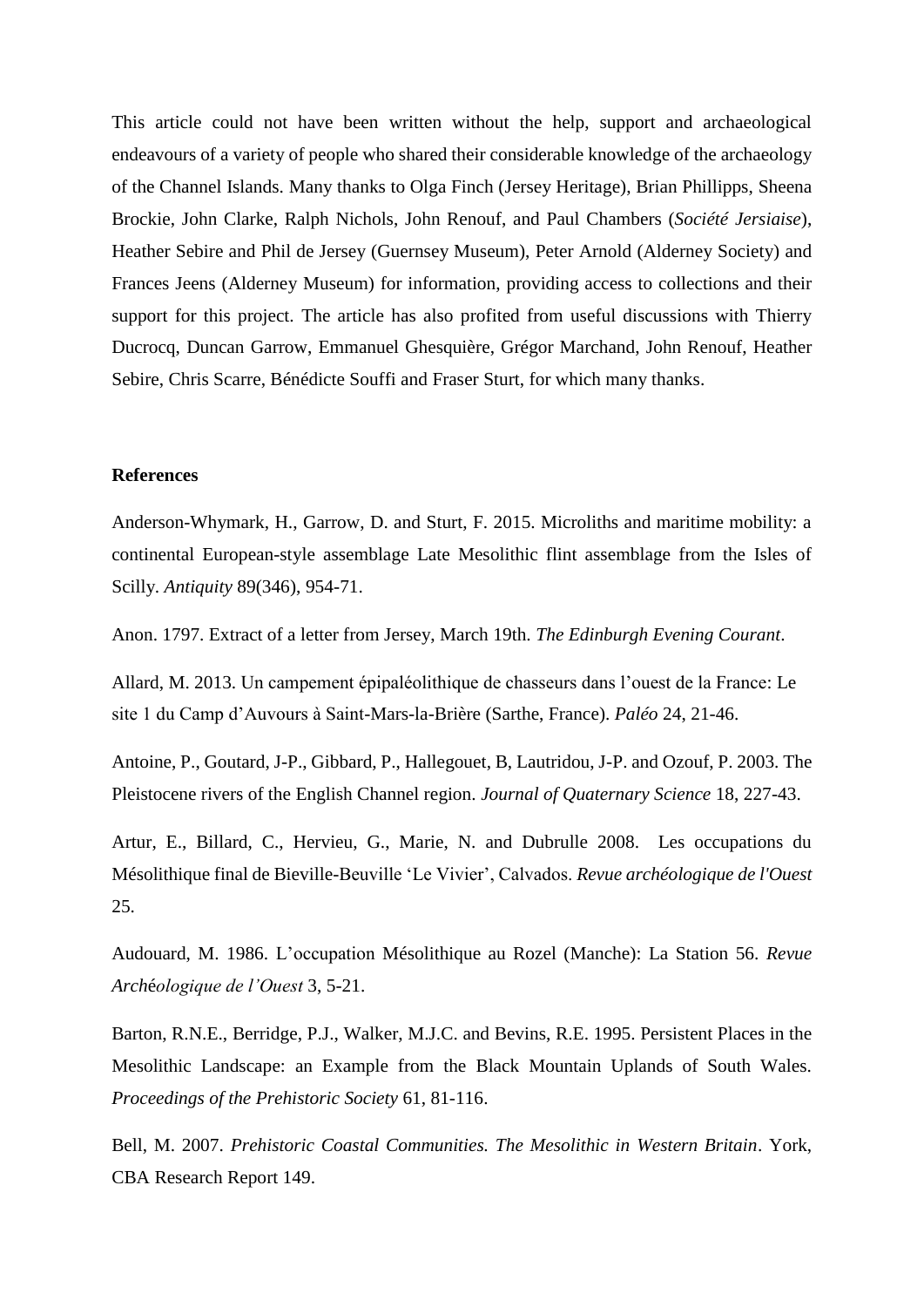Bjerk, H. 2009. Colonising seascapes: comparative perspectives on the development of maritime relations in the Pleistocene/Holocene transition in north-west Europe, in S. McCartan, R. Schulting, G. Warren & P. Woodman (ed.) *Mesolithic Horizons: papers presented at the Seventh International Conference on the Mesolithic in Europe, Belfast 2005*: 16–23. Oxford: Oxbow.

Blanchet S., Kayser O., Marchand G., Yven E., 2006. Le Mésolithique moyen en Finistère : de nouvelles datations pour le groupe de Bertheaume, *Bulletin de la Société Préhistorique Française* 103, 507-518.

Bradley, S. L., Milne, G. A., Shennan, I., and Edwards, R. 2011. An improved glacial isostatic adjustment model for the British Isles. *Journal of Quaternary Science*, 26(5), 541–552.

Callow, P. and Cornford, J.M. 1986. *La Cotte de St. Brelade 1961–1978. Excavations by C.B.M. McBurney*. Norwich, Geobooks.

Campbell, J. 2000. *Holocene palaeoenvironments of Guernsey and Alderney, Channel Islands*. Unpublished PhD thesis, Coventry University.

Campbell, J., James, H. and Renouf, J. 2001 Changing Holocene environements in Alderney, Channel Islands. *Geoscience in Southwest England* 10.

Chapman, H.P. and Lillie, M.C. 2004. Investigating 'Doggerland' through analogy: the example of Holderness, East Yorkshire (UK). In N.C. Fleming (ed.) *Submarine Prehistory archaeology of the North Sea: research priorities and collaboration with industry*. CBA Research Report 141.

Costa L.J. and Marchand G. 2006. Transformation des productions lithiques du Premier au Second Mésolithique en Bretagne et en l'Irlande. *Bulletin de la Société Préhistorique Française* 103(2), 275-290.

Cunliffe, B. 1992. Le Câtel de Rozel, Jersey: the excavations of 1988-90. *The Antiquaries Journal* LXXII, 18-53.

Ducrocq, T. 2001. *Le Mésolithique du bassin de la Somme. Insertion dans un cadre morphostratigraphique, environnemental et chrono-culturel*. Lille: Publications du CERP, n° 7, Université des sciences et technologies de Lille, 255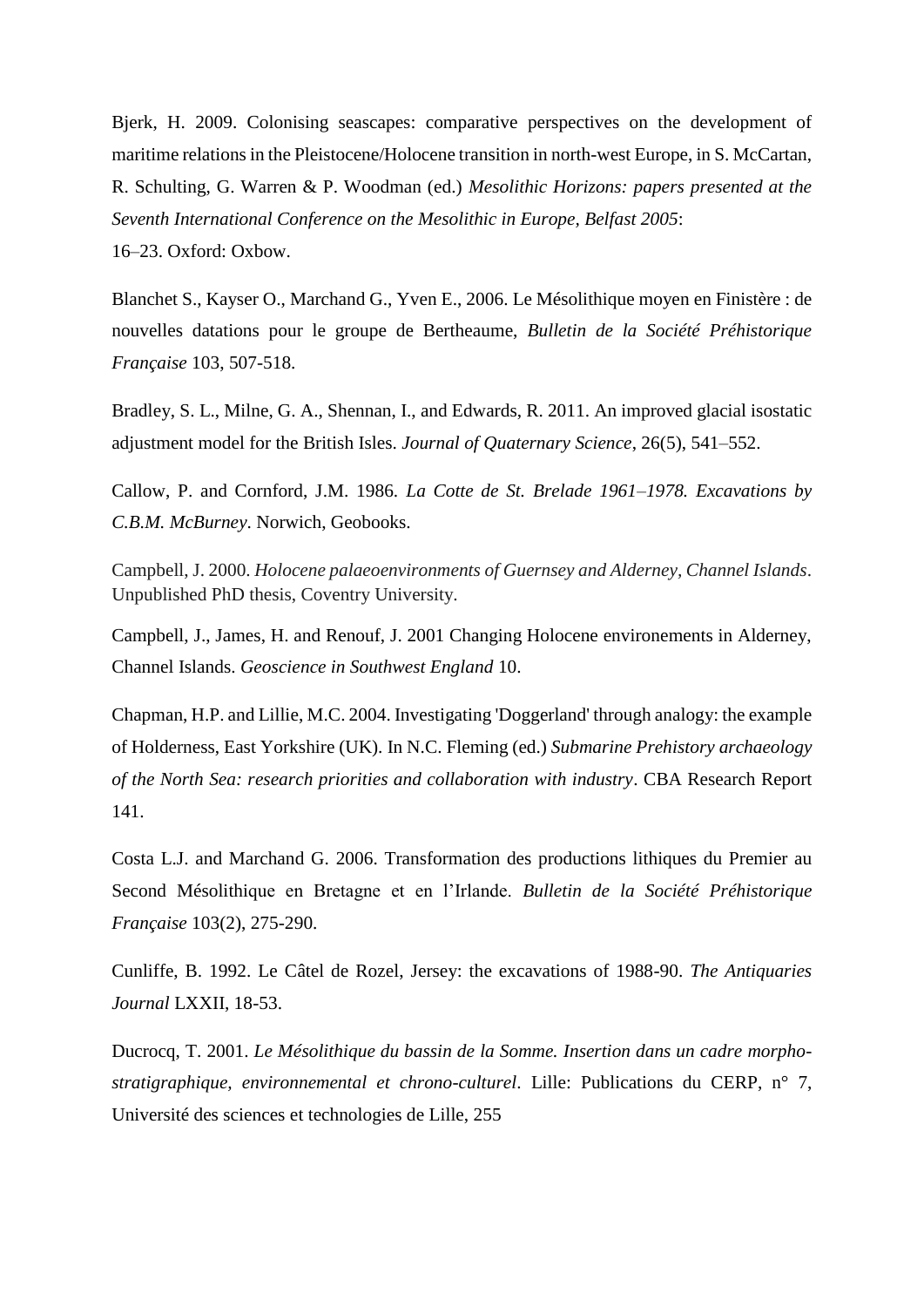Ducrocq, T. 2013. [The 'Beuronian with crescents' in](https://www.academia.edu/7090332/Ducrocq_2013_-_The_Beuronian_with_crescents_in_Northern_France_The_beginnings_of_a_palethnological_approach_in_Mesolithic_Palethnography._Research_on_open-air_sites_between_Loire_and_Neckar._Societe_Prehistorique_Francaise_Seances_de_la_Societe_Prehistorique_Francaise_2-2_) Northern France: The beginnings of a [palethnological approach, in B. Valentin, B.](https://www.academia.edu/7090332/Ducrocq_2013_-_The_Beuronian_with_crescents_in_Northern_France_The_beginnings_of_a_palethnological_approach_in_Mesolithic_Palethnography._Research_on_open-air_sites_between_Loire_and_Neckar._Societe_Prehistorique_Francaise_Seances_de_la_Societe_Prehistorique_Francaise_2-2_) Souffi, T. Ducrocq, J.-P. Fagnart, F. Séara, C. Verjux (eds.) *[Mesolithic Palethnography. Research on open-air sites between Loire and](https://www.academia.edu/7090332/Ducrocq_2013_-_The_Beuronian_with_crescents_in_Northern_France_The_beginnings_of_a_palethnological_approach_in_Mesolithic_Palethnography._Research_on_open-air_sites_between_Loire_and_Neckar._Societe_Prehistorique_Francaise_Seances_de_la_Societe_Prehistorique_Francaise_2-2_)  Neckar*[. Société Préhistorique Française \(Séances de la Société Préhistorique Française, 2-2\)](https://www.academia.edu/7090332/Ducrocq_2013_-_The_Beuronian_with_crescents_in_Northern_France_The_beginnings_of_a_palethnological_approach_in_Mesolithic_Palethnography._Research_on_open-air_sites_between_Loire_and_Neckar._Societe_Prehistorique_Francaise_Seances_de_la_Societe_Prehistorique_Francaise_2-2_)

Ducrocq T. 2014. The Complex Evolution of the Mesolithic in Picardie. In A. Henry, B. Marquebielle, L. Chesnaux and S. Michel (eds.) Techniques and Territories: New Insights into Mesolithic Cultures, Proceedings of the Round table, November 22-23 2012, Maison de la recherche, Toulouse (France). *Palethnology* 6, 89-95.

Ducrocq, T., Bridault, A. and Coutard, S. 2008. Le gisement mesolithique de Warluis (Oise). Approche préliminaire. In J-P. Fagnart, A. Thevenin, T. Ducrocq, B. Souffi and P. Coudret (eds.) *Le début du Mésolithique en Europe du Nord-Ouest.* Paris: Mémoires de la Société Préhistorique Française 45, 85-106.

Ducrocq, T., Coutard, S., Routier, J-P. and Bridault, A. 2013. Un important site mesolithique das le nord – Pas du Calais: La Mort á Beaurainville. *Bulletin de la Société Préhistorique Française* 110, 1303.

Fagnart, J-P., Coudret, P. and Souffi, B. 2008. Les occupations Mésolithique du gisement de Saleux. In J-P. Fagnart, A. Thevenin, T. Ducrocq, B. Souffi and P. Coudret (eds.) *Le début du Mésolithique en Europe du Nord-Ouest.* Paris: Mémoires de la Société Préhistorique Française 45, 107-34.

Gaffney, V., Thomson, K. and Fitch, S. 2007. *Mapping Doggerland: the Mesolithic landscapes of the Southern North Sea*. Oxford, Archaeopress, British Archaeological Report 31.

Garrow, D. and Sturt, F., 2011. Grey waters bright with Neolithic Argonauts? Maritime connections and the Mesolithic–Neolithic transition within the "western seaways" of Britain, c. 5000–3500 BC. *Antiquity* 85 (327), 59–72

Ghesquière, E. 2010. Le Mésolithique: In C. Guillaume, L. Dédouit and D. Cliquet (eds) *Bilan de la recherche archéologique, 1984-2004 : Quoi de neuf ? 2004-2010. Bilan de la recherche en Basse-Normandie du Paléolithique à la fin de l'Âge de Fer*, 40-52. Ministère de la Culture et de la Communication, Direction des Patrimoines, Sous-Direction de l'archéologie, Mission Archéologique.I: Préhistoire – Protohistoire.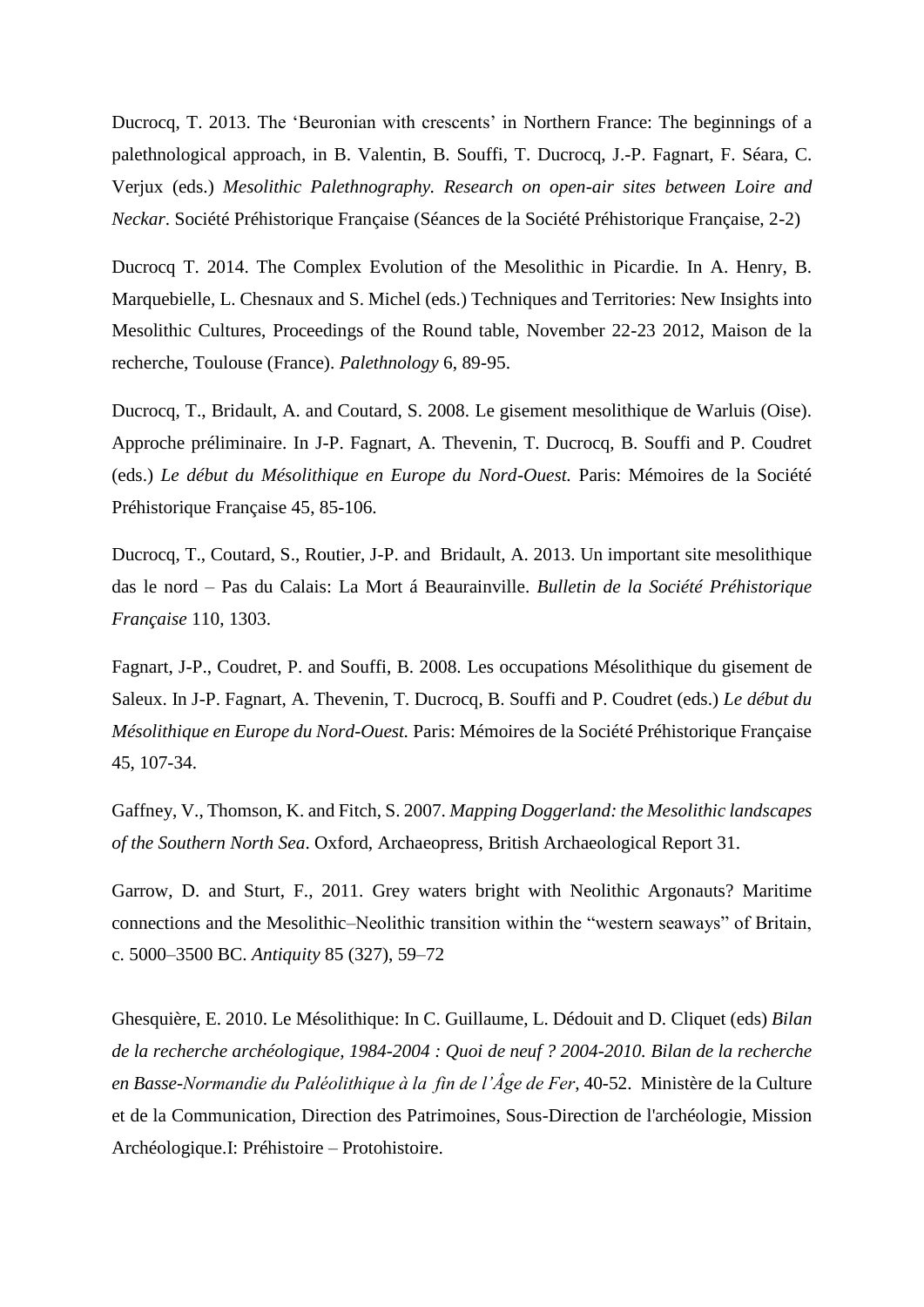Ghesquière, E. 2012. Les rapports entre les deux rives de la Manche au mésolithique moyen (8000 à 6500 BC). In C. Marcigny (ed.) *Archéologie, histoire et anthropologie de la presqu'île de la Hague (Manche)*. Etudes et travaux, Beaumont-Hague 6**,** 11-21.

Ghesquière, E. and Marchand, G. 2010. *Le Mésolithique en France.* Paris: La Decouverte.

Ghesquière, E., Lefèvre, P., Marcigny, C. and Souffi, B. 2000. *Le Mésolithique Moyen du*  Nord-Cotentin Basse-Normandie, France. Oxford: BAR (International Series) 856.

Gob A. 1985. Extension géographique et chronologique de la culture Rhein-Meuse-Schelde (RMS). *Helinium* 25, 23-36.

Gupta, S., Collier, J.S., Palmer-Felgate, A. and Potter G. 2007. Catastropic flooding origin of the shelf valley systems in the English Channel. *Nature* 448, 342-345.

Hawkes, J. 1937. *The Archaeology of the Channel Islands. Volume II: The Bailiwick of Jersey*. Jersey: *Sociétié Jersiaise.*

Jacobi, R. 1976. Britain inside and outside Mesolithic Europe. *Procedings of the Prehistoric Society* 42, 67-84.

Jones, R., Keen, D., Birnie, J.and Holyoak, D. 1987. Holocene sea-level changes on Jersey. *Progress in Oceanography* 18, 1-4.

Jones, R., Keen, D., Birnie, J. and Watson, P. 1990. Past Landscapes of Jersey. Environmental Changes during the last ten thousand years. Jersey: *Sociétié Jersiaise.*

Keen, D.H. nd. *The distribution of flint-working sites in the Bailiwick of Guernsey*. Guernsey Museum Archive.

Kendrick, T.D. 1928. *The Archaeology of the Channel Islands, Volume i, The Bailiwick of Guernsey*. London: Methuen.

Lambeck, K. 1997 Sea level change along the French Atlantic and Channel coasts since the time of the Last Glacial Maximum. *Palaeogeography, Palaeoclimatology, Palaeoecology* 129, 1-22.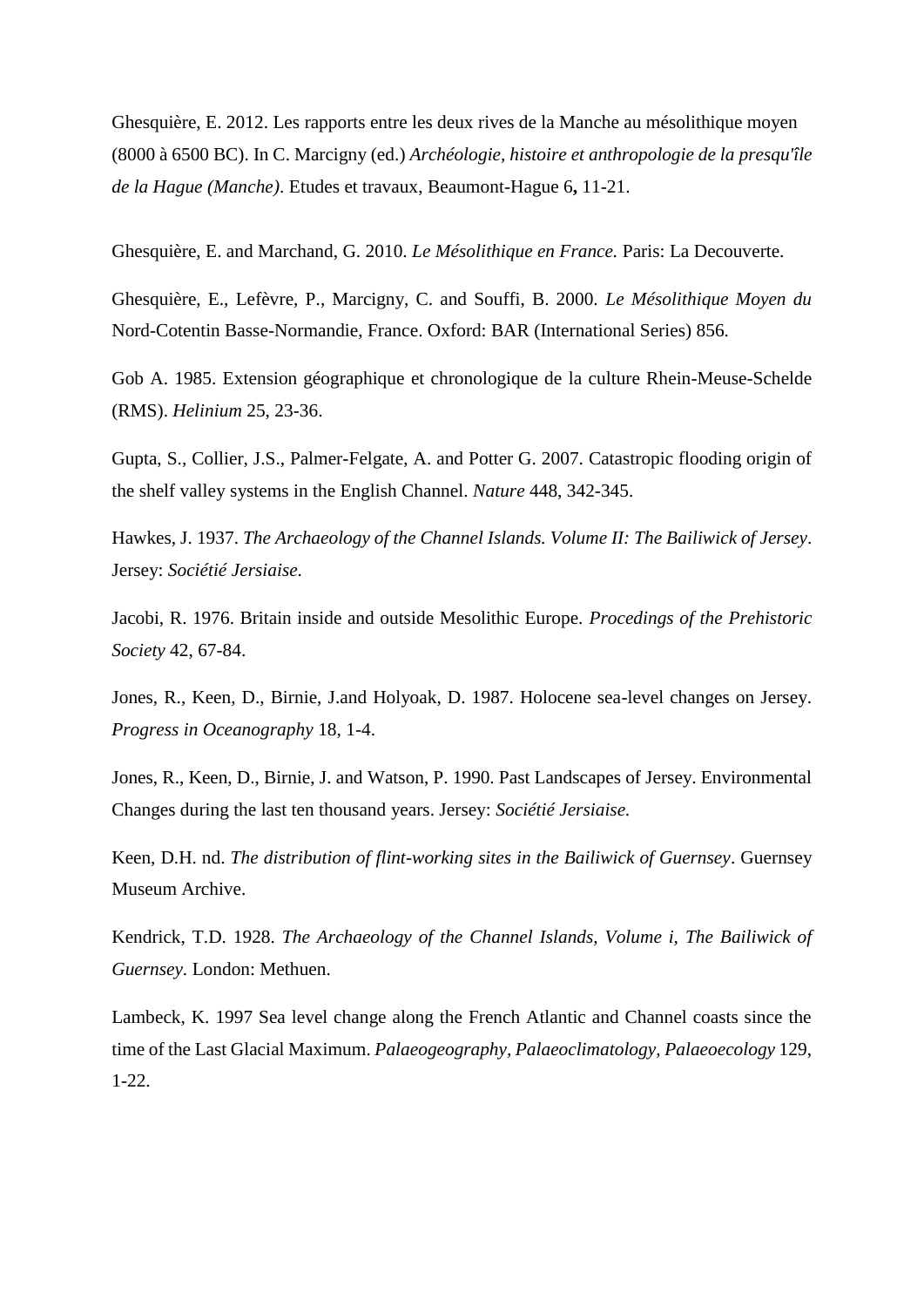Lambeck, K., Rouby, H., Purcell, A., Sun, Y. and Sambridge, M. 2014. Sea level and global ice volumes from the Last Glacial Maximum to the Holocene. *Procedings of the National Academy of Sciences* 111(43), 15296-15303.

Lang, L. and Sicard, S. 2008. Les occupations Mésolithique du gisement des Closeaux à Reuil-Malmaison (Hauts-de-Seine). In J-P. Fagnart, A. Thevenin, T. Ducrocq, B. Souffi and P. Coudret (eds.) *Le début du Mésolithique en Europe du Nord-Ouest.* Paris: Mémoires de la Société Préhistorique Française 45, 65-84.

Larson, G. 2015. How wheat came to Britain. *Science* 347 , 998-1001.

Lautridou, J.-P. 1989. Les rivages pléistocènes en Normandie: âge des plate-formes littorales. In M. Lavollé, M. Goutodier, M. Joly and D. Marie (Eds). Les littoraux (Second Forum du Groupe français de Géomorphologie). *Bulletin de la Centre Géomorphologie CNRS Caen* 36: 262.

Leary, J. 2009. Perceptions of and responses to the Holocene flooding of the North Sea lowlands. *Oxford Journal of Archaeology* 28(3), 237-337.

Lericolais, G., Auffret, J-P. and Cois Bourillet, J-F. 2003. The Quaternary Channel River: seismic stratigraphy of its palaeo-valleys and deeps. *Journal of Quaternary Science* 18, 245- 260.

Marchand, G. 2005. Les occupations mésolithiques a l'intérieur du Finistère. Bilan archéographie et méthodologique (2001-2003). *Revue Arch*é*ologique de l'Ouest* 22, 25-84.

Marchand G. 2007. Et maintenant, qu'est-ce qu'on fait? Le Mésolithique de l'Ouest, 80 ans après M. S.-J. Péquart. In *Marthe et Saint-Just Péquart, archéologues des îles. De Houat à Hoëdic, 1923-1934*. Melvan: La Revue des deux îles, 4, 213-228.

Marchand G. 2008. Dynamique des changements techniques sur les marges du Massif armoricain de l'Azilien au Premier Mésolithique. In J-P. Fagnart, A. Thevenin, T. Ducrocq, B. Souffi et P. Coudret (eds.) *Le début du Mésolithique en Europe du Nord-Ouest*. Paris: Mémoires de la Société Préhistorique Française 45, 52-64.

Marchand, G. 2013. Le Mésolithique insulaire atlantique: systèmes techniques et mobilité humaine à l'épreuve des bras de mer. In M.-Y. Daire, C. Dupont, A. Baudry, C. Billard, J.M. Large, L. Lespez, E. Normand & C. Scarre. (eds.) *Ancient Maritime Communities and the*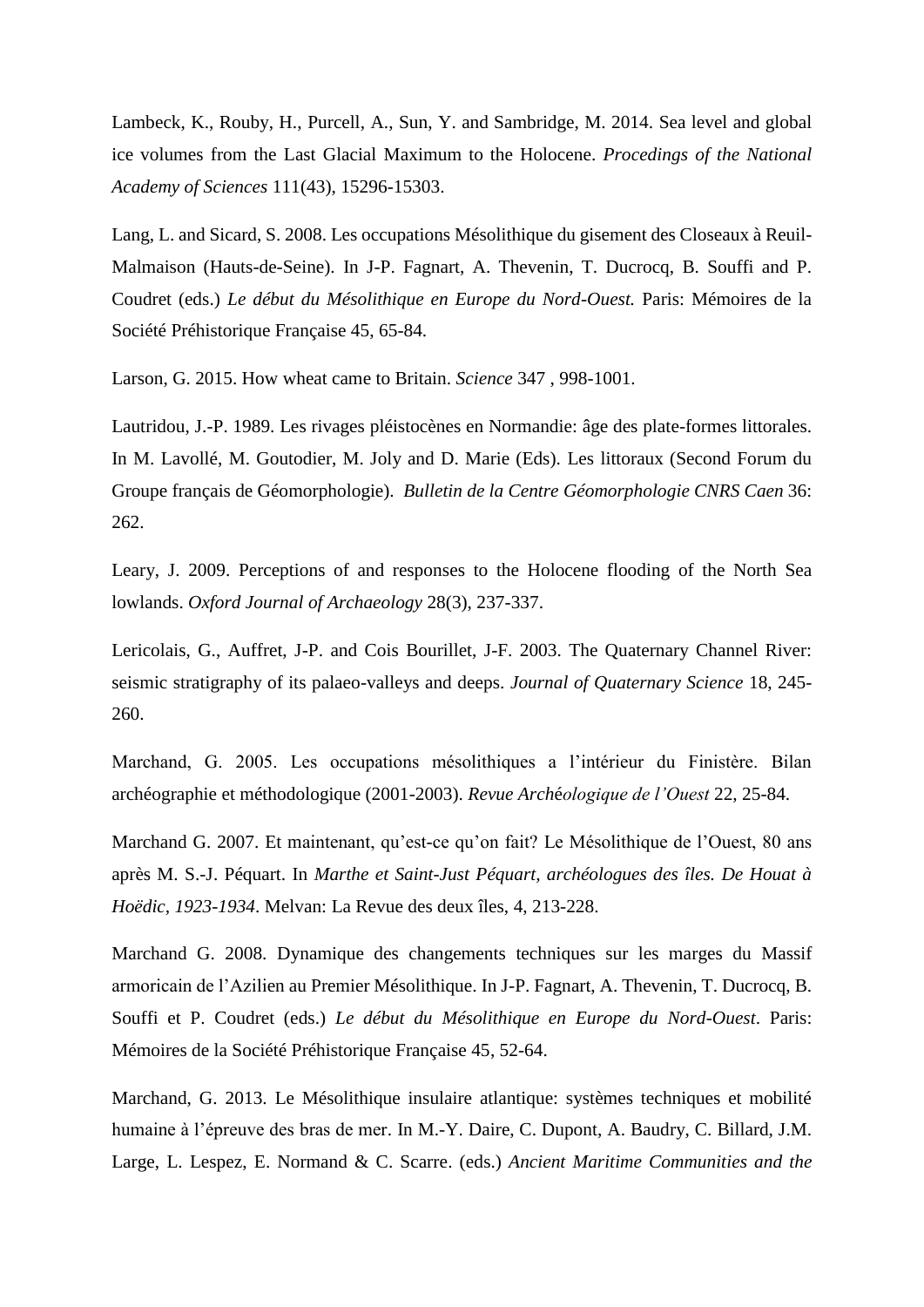*Relationship between People and Environment along the European Atlantic Coasts*, Proceedings of the HOMER 2011 Conference, British Archaeological Reports, International Series 2570, Oxford: Archaeopress., p. 359-369.

Marchand, G. 2015. The end of 'splendid isolation': A continental perspective on the New Quay discovery. *Antiquity* 89(346), 974-6.

Marchand, G. and Musch, G. 2013. Bordelann et le Mésolithique insulaire en Bretagne. *Revue archéologique de l'Ouest* 30, 7-36.

Marchand, G., Gallais, J-Y. and Mens, E. 1998. Les industries à microlithes entre Loire et Vilaine. *Revue Arch*é*ologique de l'Ouest* 15, 15-28.

Matthews, M. 1984 Le Câtel de Rozel. Unpublished report, *Société Jersiaise.*

Momber, G., Tomalin, D., Scaife, R., Satchell, J. and Gillespie, J. 2011. *Mesolithic Occupation at Bouldnor Cliff and the Submerged Prehistoric Landscapes of the Solent*. York: The Council for British Archaeology

Pailler Y., Marchand G., Blanchet S., Guyodo J.-N., Hamon G. 2008. Le Villeneuve‐Saint‐ Germain dans la péninsule Armoricaine: les débuts d'une enquête. In Burnez‐Lanotte L., Ilett M., Allard P. (eds.) *Fin des traditions danubiennes dans le Néolithique du Bassin parisien et de la Belgique (5100 – 4700 avant J.C.)*. Paris: Mémoire XLIV de la Société préhistorique française, 91‐111

Patton, M. 1993. The Mesolithic of the Channel Islands: Economy and settlement in a changing landscape. *Oxford Journal of Archaeology* 12(1), 9-17.

Patton, M. 1994. The Mesolithic site of Canal du Squez, St Ouen. *Bulletin of la Société Jersiaise* 26, 274-81.

Pettitt, P. 2008. The British Upper Palaeolithic. In J. Pollard (ed.) *Prehistoric Britain*. London: Blackwell, pp.18-57.

Perrin, T., Marchand, G., Allard, P., Binder, D., Collina, C., Garcia-Puchol, O. et Valdeyron N. 2009. Le second Mésolithique d'Europe occidentale : origine et gradient chronologique. *Annales de la Fondation Fyssen* 24, 160-177.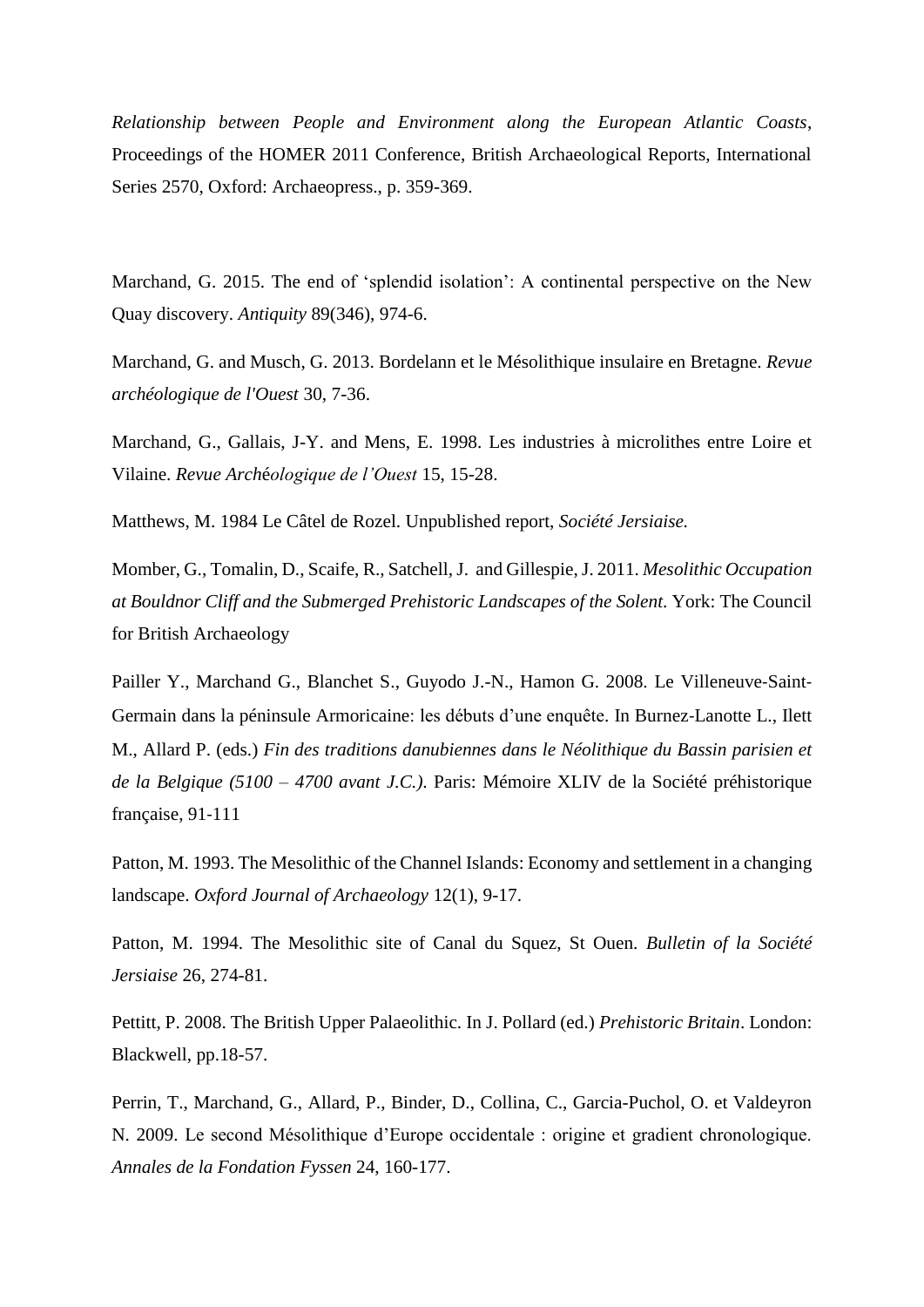Prost, D-C. 2002. Mésolithique récent-final dans la vallée de l'Epte à Guerny (Eure). *Bulletin de la Société Préhistorique Française* 99, 369-372.

Reynier, M. 2005. *Early Mesolithic Britain. Origins, Development and Directions.* Oxford: BAR (British Series) 393.

Rozoy, J.-G. 1978. *Les derniers chasseurs. L'Épipaléolithique en France et en Belgique. Essai de synthèse*. Bulletin de la Société archéologique champenoise.

Saville, A. 1981. Honey Hill, Elkington: a Northamptonshire Mesolithic site. *Northamptonshire Archaeology* 16, 1-13.

Schlanger, S.H. 1992. Recognising persistent places in Anasazi settlement systems. In J. Rossignol and L Wandsnider (eds.) *Space, Time and Archaeological Landscapes*. New York: Plenum Press, pp.91-112.

Schulting, R. 1996. A re-analysis of the Mesolithic cemeteries of Teviec and Hoedic Morbihan, northwest France. *Antiquity* 70, 335-360.

Séara, F., Bridault, A., Ducrocq, T. and Souffi, B. 2010. Chasser au Mésolithique. L'apport des sites de vallées du quart nord-est de la France. *Archéopages* 28, 26-35.

Sebire, H. 2005. *The Archaeology and Early History of the Channel Islands*. Stroud: The History Press.

Sebire, H. 2011. *Excavations at the Royal Hotel site*. Guernsey: Société Guernesiase, reports and transactions. Volume XXVII Part 1.

Sebire, H. and Renouf, J. 2010. Sea change: New evidence for the Mesolithic and Neolithic of the Channel Islands. *Oxford Journal of Archaeology* 32(4), 361-86.

Sinel, J. 1909. The relative ages of the Channel Islands. *Bulletin Annuel de la Société Jersiaise* 6, 429-51.

Souffi, B. 2004. *Le Mésolithique en Haute-Normandie (France). L'example du site d'Acquigny 'L'Onglais' (Eure) et sa contribution à l'étude des gisements mésolithiques de plein air*. Oxford: BAR (International) 1307.

Souffi, B. 2008. Le Mesolithique de Haute Normandie: taphonomie et interprétation chronoculturelle. In J-P. Fagnart, A. Thevenin, T. Ducrocq, B. Souffi and P. Coudret (eds.) *Le*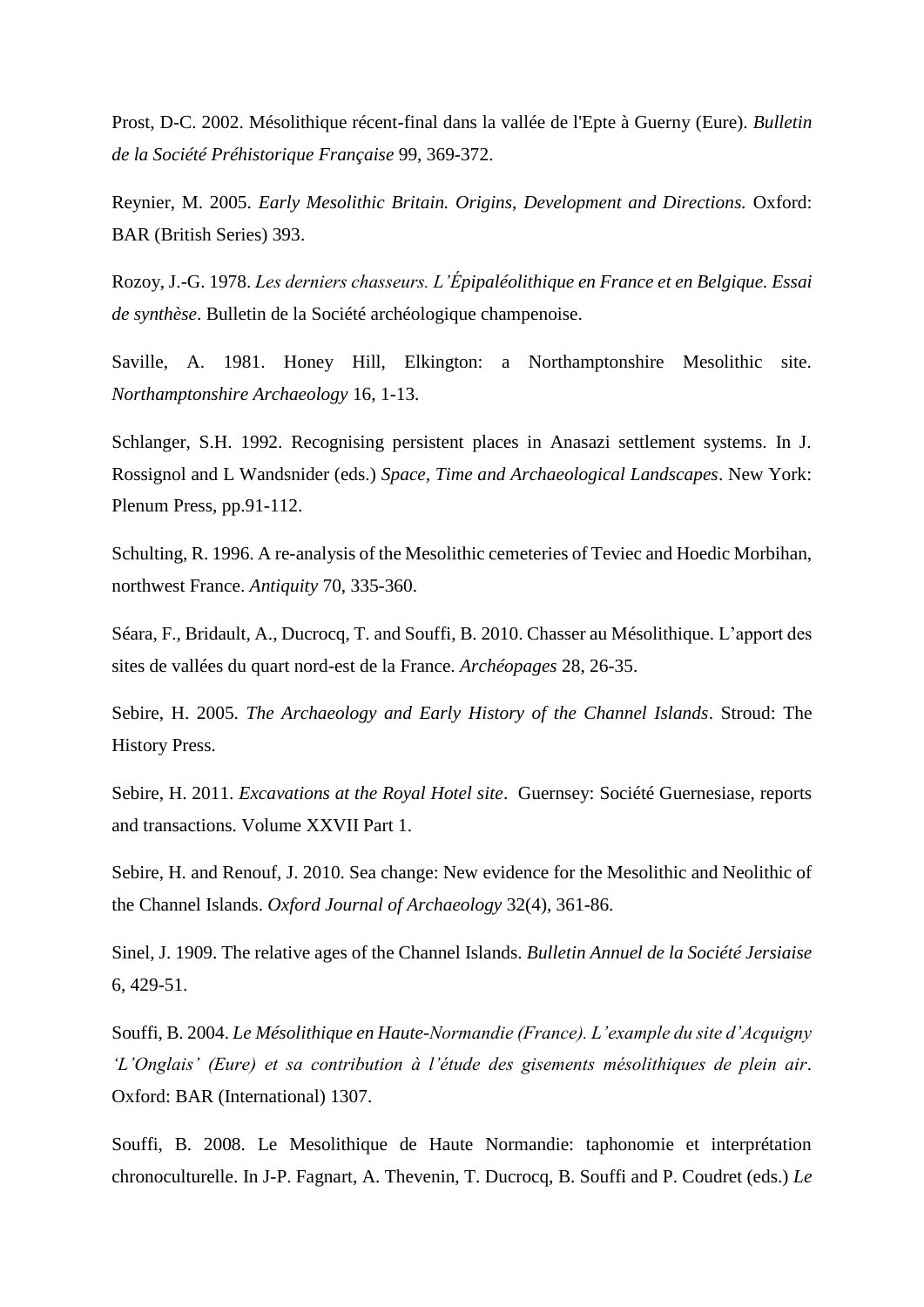*début du Mésolithique en Europe du Nord-Ouest.* Paris: Mémoires de la Société Préhistorique Française 45, 135-52.

Sturt, F., Garrow, D., Bradley, S., 2013. New models of North West European Holocene Palaeogeography and Inundation. *Journal of Archaeological Science* 40, 3963-3976

Warren, G. 2005. *Mesolithic Lives in Scotland*. Stroud: Tempus

Weninger, B., Schulting, R., Bradtmoller, M., Clare, L., Collard, M., Edinborough, K., Hilpert, J., Joris, O., Niekus, M., Rohiling, E.J. & Wagner, B. 2008. The catastrophic final flooding of Doggerland by the Storegga Slide tsunami. *Documenta Praehistorica* 35, 1–24.

Wessex Archaeology 2007. *Seabed Prehistory: Gauging the Effects of Marine Aggregate Dredging. Round 2. Final Report. Volume VIII: Ref. 57422.17*. Salisbury, Wessex Archaeology.

## Tables

- 1. Chronology of the northern French Mesolithic
- 2. Canal du Squez assemblage composition
- 3. Composition of Jersey assemblages
- 4. Representation of cortical pieces in the Lihou assemblage
- 5. Preparation of flakes and blades from Lihou
- 6. Lihou assemblage composition
- 7. Suggested chronology for Channel Island assemblages
- 8. Essential tool frequencies at key sites
- 9. Landscape setting of key sites

### Figures

- 1. The Channel Islands
- 2. Location of Mesolithic sites in Jersey
- 3. Canal du Squez
- 4. Location of QAEJ testpits and gridded fieldwalking
- 5. Microliths from excavated contexts at Canal du Squez
- 6. Microliths from Canal du Squez (Phillipps collection)